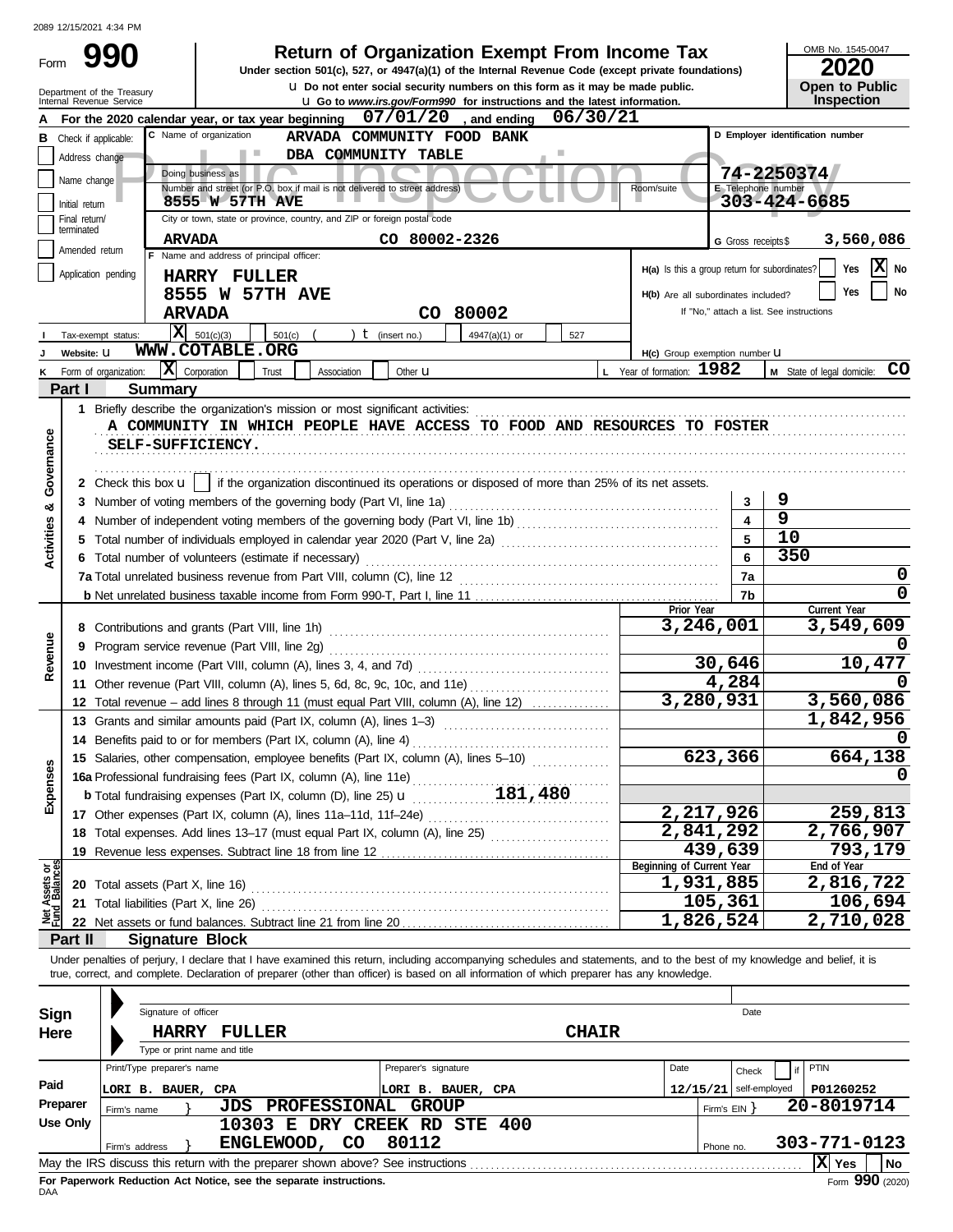|   | Form 990 (2020) ARVADA COMMUNITY FOOD BANK                                                                                     |                                     | 74-2250374                                  | Page 2                |  |  |  |  |  |  |  |  |  |  |
|---|--------------------------------------------------------------------------------------------------------------------------------|-------------------------------------|---------------------------------------------|-----------------------|--|--|--|--|--|--|--|--|--|--|
|   | <b>Statement of Program Service Accomplishments</b><br>Part III                                                                |                                     |                                             |                       |  |  |  |  |  |  |  |  |  |  |
|   |                                                                                                                                |                                     |                                             | $\mathbf{x}$          |  |  |  |  |  |  |  |  |  |  |
| 1 | Briefly describe the organization's mission:                                                                                   |                                     |                                             |                       |  |  |  |  |  |  |  |  |  |  |
|   | A COMMUNITY IN WHICH PEOPLE HAVE ACCESS TO FOOD AND RESOURCES                                                                  |                                     |                                             | <b>TO FOSTER</b>      |  |  |  |  |  |  |  |  |  |  |
|   | SELF-SUFFICIENCY.                                                                                                              |                                     |                                             |                       |  |  |  |  |  |  |  |  |  |  |
|   |                                                                                                                                |                                     |                                             |                       |  |  |  |  |  |  |  |  |  |  |
|   |                                                                                                                                |                                     |                                             |                       |  |  |  |  |  |  |  |  |  |  |
|   |                                                                                                                                |                                     |                                             |                       |  |  |  |  |  |  |  |  |  |  |
|   | 2 Did the organization undertake any significant program services during the year which were not listed on the                 |                                     |                                             |                       |  |  |  |  |  |  |  |  |  |  |
|   | prior Form 990 or 990-EZ?                                                                                                      |                                     |                                             | Yes $\overline{X}$ No |  |  |  |  |  |  |  |  |  |  |
|   | If "Yes," describe these new services on Schedule O.                                                                           |                                     |                                             |                       |  |  |  |  |  |  |  |  |  |  |
| 3 | Did the organization cease conducting, or make significant changes in how it conducts, any program                             |                                     |                                             |                       |  |  |  |  |  |  |  |  |  |  |
|   | Yes $X$ No<br>services?                                                                                                        |                                     |                                             |                       |  |  |  |  |  |  |  |  |  |  |
|   | If "Yes," describe these changes on Schedule O.                                                                                |                                     |                                             |                       |  |  |  |  |  |  |  |  |  |  |
| 4 | Describe the organization's program service accomplishments for each of its three largest program services, as measured by     |                                     |                                             |                       |  |  |  |  |  |  |  |  |  |  |
|   | expenses. Section 501(c)(3) and 501(c)(4) organizations are required to report the amount of grants and allocations to others, |                                     |                                             |                       |  |  |  |  |  |  |  |  |  |  |
|   | the total expenses, and revenue, if any, for each program service reported.                                                    |                                     |                                             |                       |  |  |  |  |  |  |  |  |  |  |
|   |                                                                                                                                |                                     |                                             |                       |  |  |  |  |  |  |  |  |  |  |
|   | 4a (Code:<br>) (Expenses \$                                                                                                    |                                     | 2,422,876 including grants of $\sqrt[6]{2}$ | ) (Revenue \$         |  |  |  |  |  |  |  |  |  |  |
|   | SEE SCHEDULE O                                                                                                                 |                                     |                                             |                       |  |  |  |  |  |  |  |  |  |  |
|   |                                                                                                                                |                                     |                                             |                       |  |  |  |  |  |  |  |  |  |  |
|   |                                                                                                                                |                                     |                                             |                       |  |  |  |  |  |  |  |  |  |  |
|   |                                                                                                                                |                                     |                                             |                       |  |  |  |  |  |  |  |  |  |  |
|   |                                                                                                                                |                                     |                                             |                       |  |  |  |  |  |  |  |  |  |  |
|   |                                                                                                                                |                                     |                                             |                       |  |  |  |  |  |  |  |  |  |  |
|   |                                                                                                                                |                                     |                                             |                       |  |  |  |  |  |  |  |  |  |  |
|   |                                                                                                                                |                                     |                                             |                       |  |  |  |  |  |  |  |  |  |  |
|   |                                                                                                                                |                                     |                                             |                       |  |  |  |  |  |  |  |  |  |  |
|   |                                                                                                                                |                                     |                                             |                       |  |  |  |  |  |  |  |  |  |  |
|   |                                                                                                                                |                                     |                                             |                       |  |  |  |  |  |  |  |  |  |  |
|   |                                                                                                                                |                                     |                                             |                       |  |  |  |  |  |  |  |  |  |  |
|   |                                                                                                                                |                                     |                                             |                       |  |  |  |  |  |  |  |  |  |  |
|   |                                                                                                                                |                                     |                                             |                       |  |  |  |  |  |  |  |  |  |  |
|   | 4b (Code:<br>) (Expenses $\sqrt[3]{\frac{1}{2}$ (Expenses $\sqrt[3]{\frac{1}{2}$                                               |                                     |                                             | (Revenue \$           |  |  |  |  |  |  |  |  |  |  |
|   | N/A                                                                                                                            |                                     |                                             |                       |  |  |  |  |  |  |  |  |  |  |
|   |                                                                                                                                |                                     |                                             |                       |  |  |  |  |  |  |  |  |  |  |
|   |                                                                                                                                |                                     |                                             |                       |  |  |  |  |  |  |  |  |  |  |
|   |                                                                                                                                |                                     |                                             |                       |  |  |  |  |  |  |  |  |  |  |
|   |                                                                                                                                |                                     |                                             |                       |  |  |  |  |  |  |  |  |  |  |
|   |                                                                                                                                |                                     |                                             |                       |  |  |  |  |  |  |  |  |  |  |
|   |                                                                                                                                |                                     |                                             |                       |  |  |  |  |  |  |  |  |  |  |
|   |                                                                                                                                |                                     |                                             |                       |  |  |  |  |  |  |  |  |  |  |
|   |                                                                                                                                |                                     |                                             |                       |  |  |  |  |  |  |  |  |  |  |
|   |                                                                                                                                |                                     |                                             |                       |  |  |  |  |  |  |  |  |  |  |
|   |                                                                                                                                |                                     |                                             |                       |  |  |  |  |  |  |  |  |  |  |
|   |                                                                                                                                |                                     |                                             |                       |  |  |  |  |  |  |  |  |  |  |
|   |                                                                                                                                |                                     |                                             |                       |  |  |  |  |  |  |  |  |  |  |
|   | 4c (Code:<br>) (Expenses \$<br>N/A                                                                                             | including grants of \$              |                                             | ) (Revenue \$         |  |  |  |  |  |  |  |  |  |  |
|   |                                                                                                                                |                                     |                                             |                       |  |  |  |  |  |  |  |  |  |  |
|   |                                                                                                                                |                                     |                                             |                       |  |  |  |  |  |  |  |  |  |  |
|   |                                                                                                                                |                                     |                                             |                       |  |  |  |  |  |  |  |  |  |  |
|   |                                                                                                                                |                                     |                                             |                       |  |  |  |  |  |  |  |  |  |  |
|   |                                                                                                                                |                                     |                                             |                       |  |  |  |  |  |  |  |  |  |  |
|   |                                                                                                                                |                                     |                                             |                       |  |  |  |  |  |  |  |  |  |  |
|   |                                                                                                                                |                                     |                                             |                       |  |  |  |  |  |  |  |  |  |  |
|   |                                                                                                                                |                                     |                                             |                       |  |  |  |  |  |  |  |  |  |  |
|   |                                                                                                                                |                                     |                                             |                       |  |  |  |  |  |  |  |  |  |  |
|   |                                                                                                                                |                                     |                                             |                       |  |  |  |  |  |  |  |  |  |  |
|   |                                                                                                                                |                                     |                                             |                       |  |  |  |  |  |  |  |  |  |  |
|   |                                                                                                                                |                                     |                                             |                       |  |  |  |  |  |  |  |  |  |  |
|   | 4d Other program services (Describe on Schedule O.)                                                                            |                                     |                                             |                       |  |  |  |  |  |  |  |  |  |  |
|   | 1,842,956<br>(Expenses \$                                                                                                      | including grants of \$<br>4,265,832 | 1,842,956<br>) (Revenue \$                  |                       |  |  |  |  |  |  |  |  |  |  |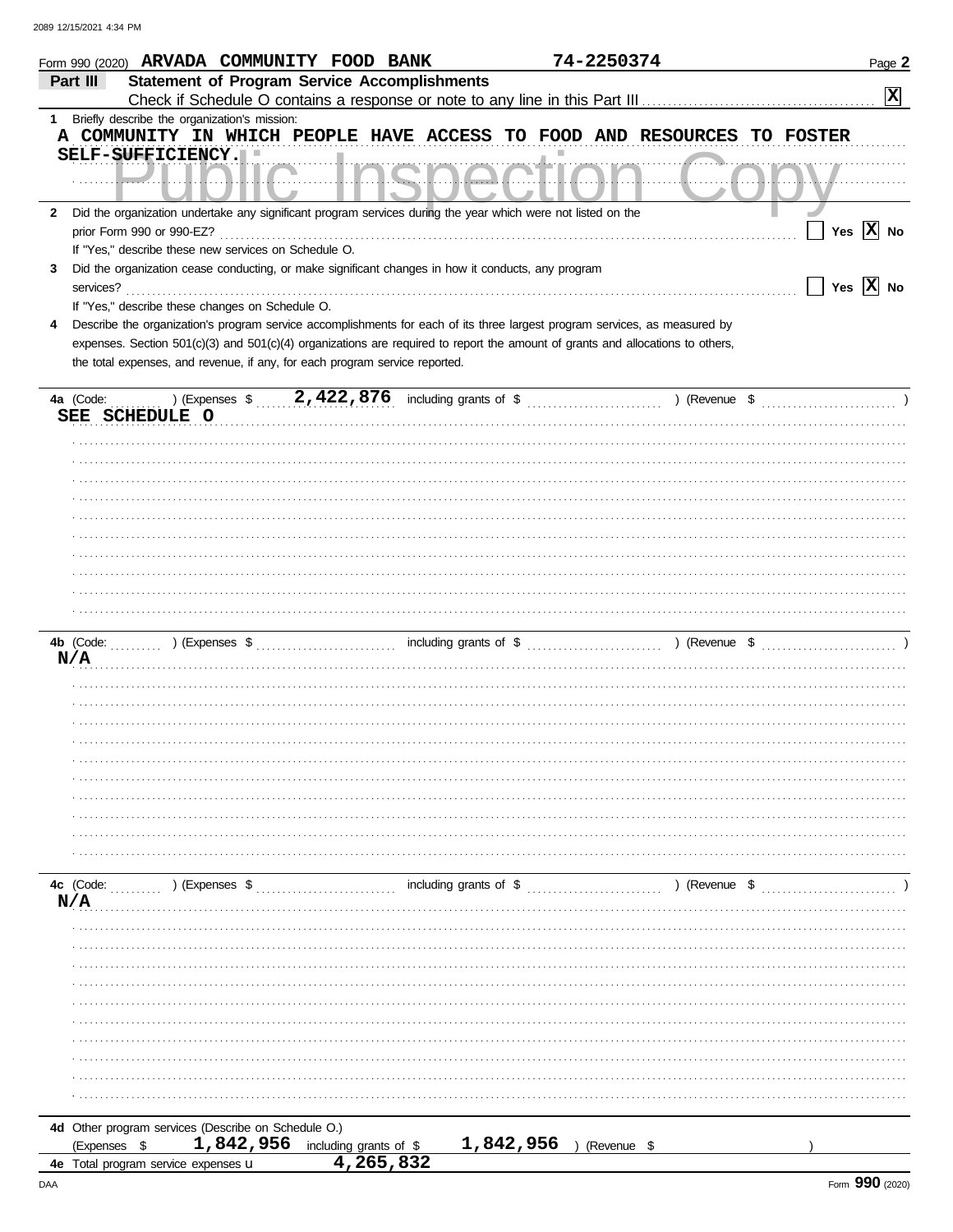| Form 990 (2020) | <b>ARVADA</b> | COMMUNITY                              | FOOD | <b>BANK</b> | 2250374<br>74 – | $P$ age |
|-----------------|---------------|----------------------------------------|------|-------------|-----------------|---------|
| Part IV         |               | <b>Checklist of Required Schedules</b> |      |             |                 |         |

|     |                                                                                                                                                                                         |                         | <b>Yes</b>  | No          |
|-----|-----------------------------------------------------------------------------------------------------------------------------------------------------------------------------------------|-------------------------|-------------|-------------|
| 1.  | Is the organization described in section $501(c)(3)$ or $4947(a)(1)$ (other than a private foundation)? If "Yes,"                                                                       |                         |             |             |
|     | complete Schedule A                                                                                                                                                                     | 1                       | $\mathbf x$ |             |
| 2   | Is the organization required to complete Schedule B, Schedule of Contributors (see instructions)?                                                                                       | $\overline{\mathbf{c}}$ | X           |             |
| 3   | Did the organization engage in direct or indirect political campaign activities on behalf of or in opposition to<br>candidates for public office? If "Yes," complete Schedule C, Part I |                         |             | x           |
| 4   | Section 501(c)(3) organizations. Did the organization engage in lobbying activities, or have a section 501(h)                                                                           |                         |             |             |
|     | election in effect during the tax year? If "Yes," complete Schedule C, Part II                                                                                                          | 4                       |             | X           |
| 5   | Is the organization a section $501(c)(4)$ , $501(c)(5)$ , or $501(c)(6)$ organization that receives membership dues,                                                                    |                         |             |             |
|     | assessments, or similar amounts as defined in Revenue Procedure 98-19? If "Yes," complete Schedule C, Part III                                                                          | 5                       |             | X           |
| 6   | Did the organization maintain any donor advised funds or any similar funds or accounts for which donors                                                                                 |                         |             |             |
|     | have the right to provide advice on the distribution or investment of amounts in such funds or accounts? If                                                                             |                         |             |             |
|     | "Yes," complete Schedule D, Part I                                                                                                                                                      | 6                       |             | X           |
| 7   | Did the organization receive or hold a conservation easement, including easements to preserve open space,                                                                               |                         |             |             |
|     | the environment, historic land areas, or historic structures? If "Yes," complete Schedule D, Part II                                                                                    | 7                       |             | x           |
| 8   | Did the organization maintain collections of works of art, historical treasures, or other similar assets? If "Yes,"                                                                     |                         |             |             |
|     | complete Schedule D, Part III                                                                                                                                                           | 8                       |             | x           |
| 9   | Did the organization report an amount in Part X, line 21, for escrow or custodial account liability, serve as a                                                                         |                         |             |             |
|     | custodian for amounts not listed in Part X; or provide credit counseling, debt management, credit repair, or                                                                            |                         |             |             |
|     |                                                                                                                                                                                         | 9                       |             | x           |
| 10  | Did the organization, directly or through a related organization, hold assets in donor-restricted endowments                                                                            |                         |             |             |
|     | or in quasi endowments? If "Yes," complete Schedule D, Part V                                                                                                                           | 10                      |             | x           |
| 11  | If the organization's answer to any of the following questions is "Yes," then complete Schedule D, Parts VI,                                                                            |                         |             |             |
|     | VII, VIII, IX, or X as applicable.                                                                                                                                                      |                         |             |             |
|     | a Did the organization report an amount for land, buildings, and equipment in Part X, line 10? If "Yes,"                                                                                |                         | X           |             |
|     | complete Schedule D, Part VI<br><b>b</b> Did the organization report an amount for investments—other securities in Part X, line 12, that is 5% or more                                  | 11a                     |             |             |
|     |                                                                                                                                                                                         | 11b                     |             | X           |
| c   | Did the organization report an amount for investments—program related in Part X, line 13, that is 5% or more                                                                            |                         |             |             |
|     |                                                                                                                                                                                         | 11c                     |             | x           |
|     | d Did the organization report an amount for other assets in Part X, line 15, that is 5% or more of its total assets                                                                     |                         |             |             |
|     | reported in Part X, line 16? If "Yes," complete Schedule D, Part IX                                                                                                                     | 11d                     |             | X           |
| е   |                                                                                                                                                                                         | 11e                     | X           |             |
| f   | Did the organization's separate or consolidated financial statements for the tax year include a footnote that addresses                                                                 |                         |             |             |
|     | the organization's liability for uncertain tax positions under FIN 48 (ASC 740)? If "Yes," complete Schedule D, Part X                                                                  | 11f                     | X           |             |
| 12a | Did the organization obtain separate, independent audited financial statements for the tax year? If "Yes," complete                                                                     |                         |             |             |
|     |                                                                                                                                                                                         | 12a                     |             | x           |
| b   | Was the organization included in consolidated, independent audited financial statements for the tax year? If                                                                            |                         |             |             |
|     |                                                                                                                                                                                         | 12 <sub>b</sub>         | X           |             |
| 13  |                                                                                                                                                                                         | 13                      |             | $\mathbf x$ |
| 14a |                                                                                                                                                                                         | 14a                     |             | $\mathbf x$ |
| b   | Did the organization have aggregate revenues or expenses of more than \$10,000 from grantmaking,                                                                                        |                         |             |             |
|     | fundraising, business, investment, and program service activities outside the United States, or aggregate                                                                               |                         |             |             |
|     |                                                                                                                                                                                         | 14b                     |             | X           |
| 15  | Did the organization report on Part IX, column (A), line 3, more than \$5,000 of grants or other assistance to or                                                                       |                         |             |             |
|     | for any foreign organization? If "Yes," complete Schedule F, Parts II and IV                                                                                                            | 15                      |             | X           |
| 16  | Did the organization report on Part IX, column (A), line 3, more than \$5,000 of aggregate grants or other                                                                              |                         |             | X           |
| 17  | Did the organization report a total of more than \$15,000 of expenses for professional fundraising services on                                                                          | 16                      |             |             |
|     |                                                                                                                                                                                         | 17                      |             | X           |
| 18  | Did the organization report more than \$15,000 total of fundraising event gross income and contributions on                                                                             |                         |             |             |
|     |                                                                                                                                                                                         | 18                      | X           |             |
| 19  | Did the organization report more than \$15,000 of gross income from gaming activities on Part VIII, line 9a?                                                                            |                         |             |             |
|     |                                                                                                                                                                                         | 19                      |             | X           |
| 20a |                                                                                                                                                                                         | <b>20a</b>              |             | $\mathbf x$ |
| b   |                                                                                                                                                                                         | 20b                     |             |             |
| 21  | Did the organization report more than \$5,000 of grants or other assistance to any domestic organization or                                                                             |                         |             |             |
|     |                                                                                                                                                                                         | 21                      |             | x           |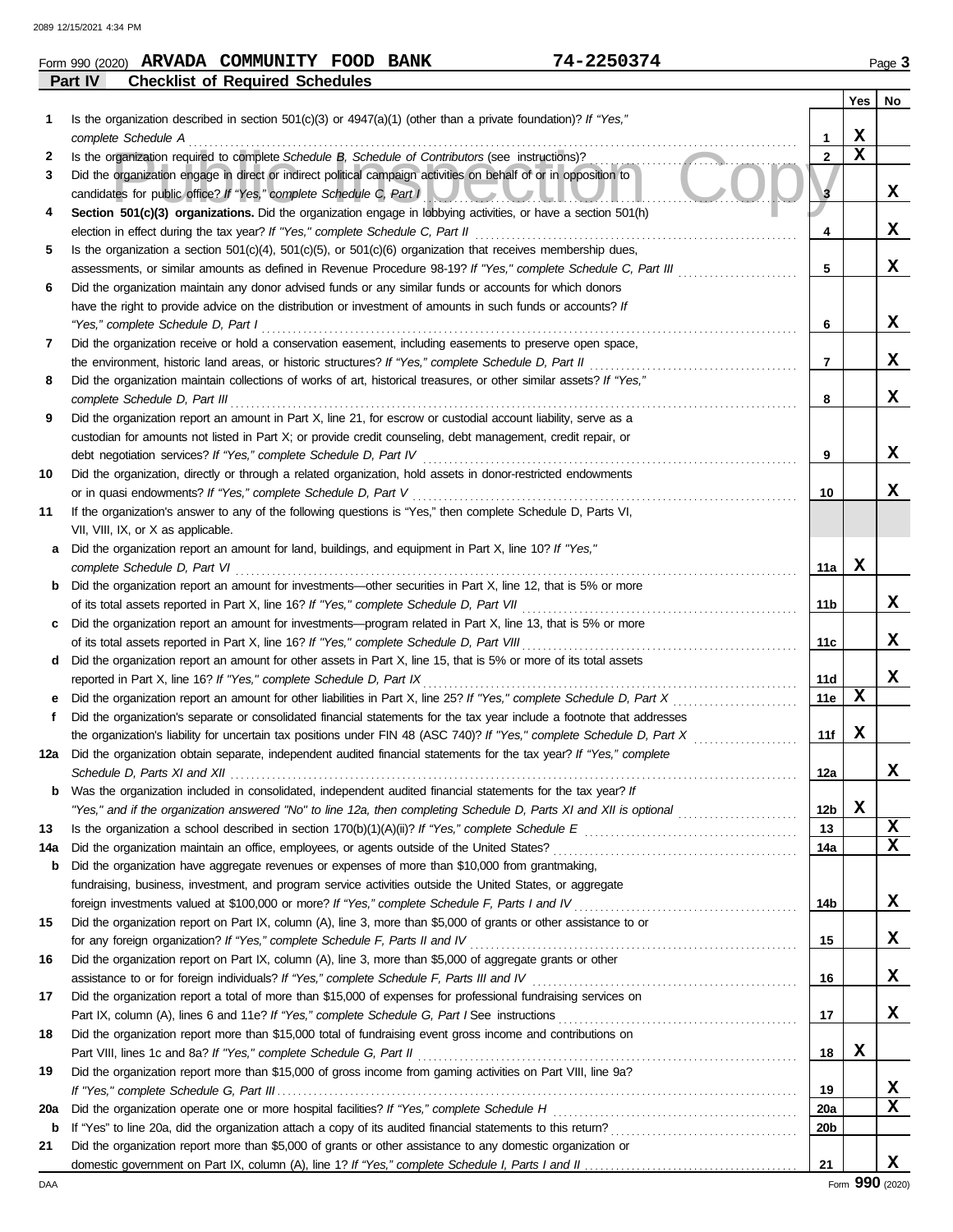| Form 990 (2020) | <b>COMMUNITY FOOD</b><br><b>BANK</b><br>ARVADA     | 74-2250374 | Page 4 |
|-----------------|----------------------------------------------------|------------|--------|
| Part IV         | <b>Checklist of Required Schedules (continued)</b> |            |        |

|     |                                                                                                                                                                                                                                  |                 | Yes | No.              |
|-----|----------------------------------------------------------------------------------------------------------------------------------------------------------------------------------------------------------------------------------|-----------------|-----|------------------|
| 22  | Did the organization report more than \$5,000 of grants or other assistance to or for domestic individuals on                                                                                                                    |                 |     |                  |
|     | Part IX, column (A), line 2? If "Yes," complete Schedule I, Parts I and III                                                                                                                                                      | 22              | x   |                  |
| 23  | Did the organization answer "Yes" to Part VII, Section A, line 3, 4, or 5 about compensation of the                                                                                                                              |                 |     |                  |
|     | organization's current and former officers, directors, trustees, key employees, and highest compensated                                                                                                                          |                 |     |                  |
|     | employees? If "Yes," complete Schedule J<br><b>LLIQUE</b>                                                                                                                                                                        | 23              |     | x                |
| 24a | Did the organization have a tax-exempt bond issue with an outstanding principal amount of more than                                                                                                                              |                 |     |                  |
|     | \$100,000 as of the last day of the year, that was issued after December 31, 2002? If "Yes," answer lines 24b                                                                                                                    |                 |     |                  |
|     | through 24d and complete Schedule K. If "No," go to line 25a                                                                                                                                                                     | 24a             |     | X.               |
| b   | Did the organization invest any proceeds of tax-exempt bonds beyond a temporary period exception?                                                                                                                                | 24b             |     |                  |
| c   | Did the organization maintain an escrow account other than a refunding escrow at any time during the year                                                                                                                        |                 |     |                  |
|     | to defease any tax-exempt bonds?                                                                                                                                                                                                 | 24c             |     |                  |
| d   | Did the organization act as an "on behalf of" issuer for bonds outstanding at any time during the year?                                                                                                                          | 24d             |     |                  |
| 25a | Section 501(c)(3), 501(c)(4), and 501(c)(29) organizations. Did the organization engage in an excess benefit                                                                                                                     |                 |     | x                |
|     | transaction with a disqualified person during the year? If "Yes," complete Schedule L, Part I                                                                                                                                    | 25a             |     |                  |
| b   | Is the organization aware that it engaged in an excess benefit transaction with a disqualified person in a prior<br>year, and that the transaction has not been reported on any of the organization's prior Forms 990 or 990-EZ? |                 |     |                  |
|     | If "Yes," complete Schedule L, Part I                                                                                                                                                                                            | 25 <sub>b</sub> |     | x                |
| 26  | Did the organization report any amount on Part X, line 5 or 22, for receivables from or payables to any current                                                                                                                  |                 |     |                  |
|     | or former officer, director, trustee, key employee, creator or founder, substantial contributor, or 35%                                                                                                                          |                 |     |                  |
|     | controlled entity or family member of any of these persons? If "Yes," complete Schedule L, Part II                                                                                                                               | 26              |     | X.               |
| 27  | Did the organization provide a grant or other assistance to any current or former officer, director, trustee, key                                                                                                                |                 |     |                  |
|     | employee, creator or founder, substantial contributor or employee thereof, a grant selection committee                                                                                                                           |                 |     |                  |
|     | member, or to a 35% controlled entity (including an employee thereof) or family member of any of these                                                                                                                           |                 |     |                  |
|     | persons? If "Yes," complete Schedule L, Part III                                                                                                                                                                                 | 27              |     | x                |
| 28  | Was the organization a party to a business transaction with one of the following parties (see Schedule L, Part                                                                                                                   |                 |     |                  |
|     | IV instructions, for applicable filing thresholds, conditions, and exceptions):                                                                                                                                                  |                 |     |                  |
| a   | A current or former officer, director, trustee, key employee, creator or founder, or substantial contributor? If                                                                                                                 |                 |     |                  |
|     | "Yes," complete Schedule L, Part IV                                                                                                                                                                                              | 28a             |     | x                |
| b   | A family member of any individual described in line 28a? If "Yes," complete Schedule L, Part IV                                                                                                                                  | 28 <sub>b</sub> | x   |                  |
| c   | A 35% controlled entity of one or more individuals and/or organizations described in lines 28a or 28b? If                                                                                                                        |                 |     |                  |
|     | "Yes," complete Schedule L, Part IV                                                                                                                                                                                              | 28c             |     | x                |
| 29  | Did the organization receive more than \$25,000 in non-cash contributions? If "Yes," complete Schedule M                                                                                                                         | 29              | x   |                  |
| 30  | Did the organization receive contributions of art, historical treasures, or other similar assets, or qualified                                                                                                                   |                 |     |                  |
|     | conservation contributions? If "Yes," complete Schedule M                                                                                                                                                                        | 30              |     | X<br>$\mathbf x$ |
| 31  | Did the organization liquidate, terminate, or dissolve and cease operations? If "Yes," complete Schedule N, Part I                                                                                                               | 31              |     |                  |
| 32  | Did the organization sell, exchange, dispose of, or transfer more than 25% of its net assets? If "Yes,"                                                                                                                          |                 |     | X                |
|     | complete Schedule N, Part II<br>Did the organization own 100% of an entity disregarded as separate from the organization under Regulations                                                                                       | 32              |     |                  |
| 33  | sections 301.7701-2 and 301.7701-3? If "Yes," complete Schedule R, Part I                                                                                                                                                        | 33              |     | X.               |
| 34  | Was the organization related to any tax-exempt or taxable entity? If "Yes," complete Schedule R, Part II, III,                                                                                                                   |                 |     |                  |
|     | or IV, and Part V, line 1                                                                                                                                                                                                        | 34              | х   |                  |
| 35a |                                                                                                                                                                                                                                  | 35a             |     | X                |
| b   | If "Yes" to line 35a, did the organization receive any payment from or engage in any transaction with a                                                                                                                          |                 |     |                  |
|     |                                                                                                                                                                                                                                  | 35 <sub>b</sub> |     |                  |
| 36  | Section 501(c)(3) organizations. Did the organization make any transfers to an exempt non-charitable                                                                                                                             |                 |     |                  |
|     | related organization? If "Yes," complete Schedule R, Part V, line 2                                                                                                                                                              | 36              |     | X.               |
| 37  | Did the organization conduct more than 5% of its activities through an entity that is not a related organization                                                                                                                 |                 |     |                  |
|     | and that is treated as a partnership for federal income tax purposes? If "Yes," complete Schedule R, Part VI                                                                                                                     | 37              |     | X                |
| 38  | Did the organization complete Schedule O and provide explanations in Schedule O for Part VI, lines 11b and                                                                                                                       |                 |     |                  |
|     | 19? Note: All Form 990 filers are required to complete Schedule O.                                                                                                                                                               | 38              | x   |                  |
|     | Statements Regarding Other IRS Filings and Tax Compliance<br>Part V                                                                                                                                                              |                 |     |                  |
|     | Check if Schedule O contains a response or note to any line in this Part V                                                                                                                                                       |                 |     |                  |
|     |                                                                                                                                                                                                                                  |                 | Yes | No               |
| 1a  | 13<br>Enter the number reported in Box 3 of Form 1096. Enter -0- if not applicable<br>1a                                                                                                                                         |                 |     |                  |
| b   | 0<br>1 <sub>b</sub><br>Enter the number of Forms W-2G included in line 1a. Enter -0- if not applicable <i>mumeranous</i>                                                                                                         |                 |     |                  |
| c   | Did the organization comply with backup withholding rules for reportable payments to vendors and                                                                                                                                 |                 |     |                  |
|     |                                                                                                                                                                                                                                  | 1c              | X   |                  |
| DAA |                                                                                                                                                                                                                                  |                 |     | Form 990 (2020)  |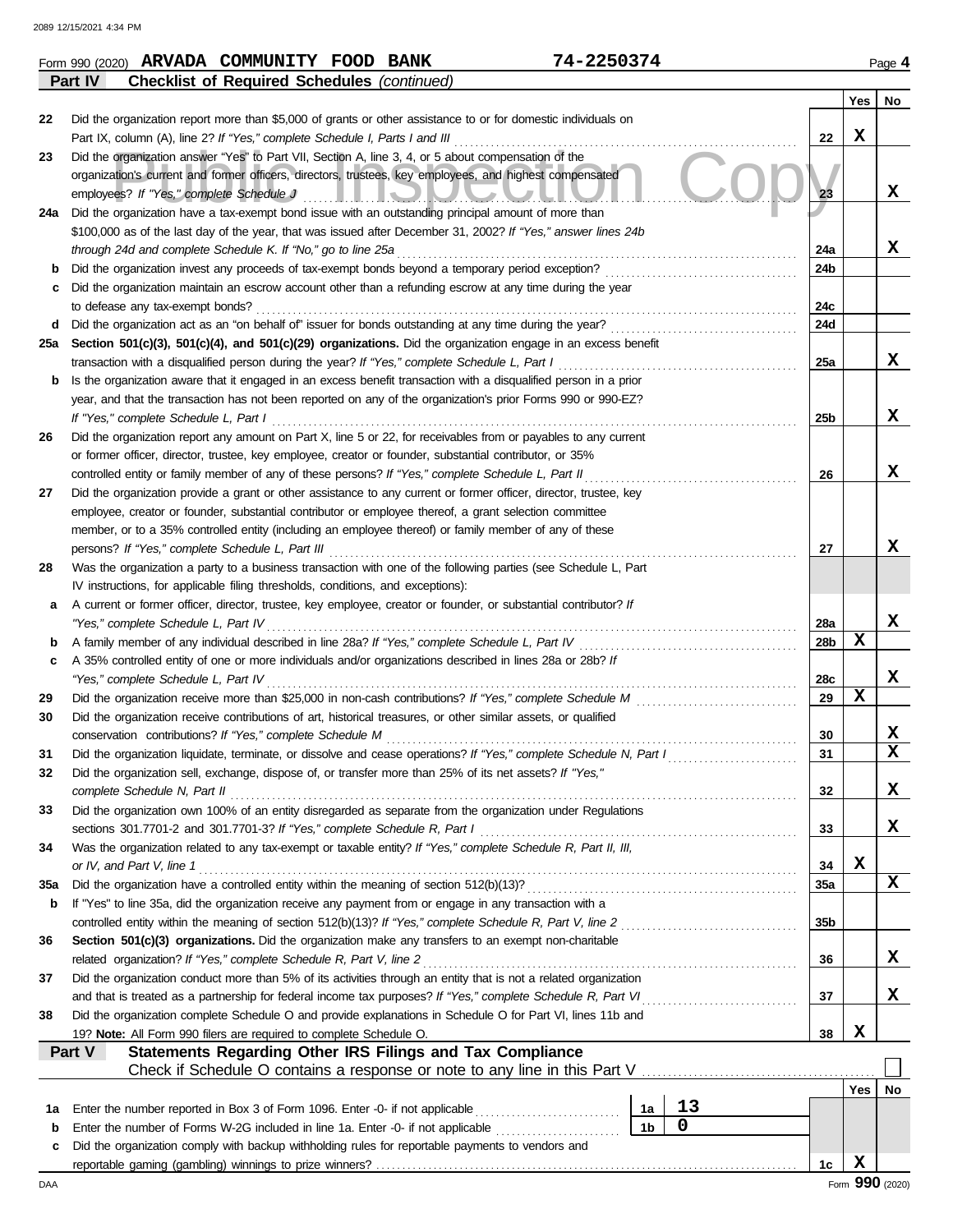|        | 74-2250374<br>Form 990 (2020) ARVADA COMMUNITY FOOD BANK                                                                           |                |     | Page 5      |
|--------|------------------------------------------------------------------------------------------------------------------------------------|----------------|-----|-------------|
|        | Statements Regarding Other IRS Filings and Tax Compliance (continued)<br>Part V                                                    |                |     |             |
|        |                                                                                                                                    |                | Yes | No          |
| 2a     | Enter the number of employees reported on Form W-3, Transmittal of Wage and Tax                                                    |                |     |             |
|        | 10<br>2a<br>Statements, filed for the calendar year ending with or within the year covered by this return                          |                |     |             |
| b      | If at least one is reported on line 2a, did the organization file all required federal employment tax returns?                     | 2b             | x   |             |
|        | Note: If the sum of lines 1a and 2a is greater than 250, you may be required to e-file (see instructions)                          |                |     |             |
| За     | Did the organization have unrelated business gross income of \$1,000 or more during the year?                                      | 3a             |     | x           |
| b      | If "Yes," has it filed a Form 990-T for this year? If "No" to line 3b, provide an explanation on Schedule O                        | 3 <sub>b</sub> |     |             |
| 4a     | At any time during the calendar year, did the organization have an interest in, or a signature or other authority over,            |                |     |             |
|        | a financial account in a foreign country (such as a bank account, securities account, or other financial account)?                 | 4a             |     | x           |
| b      | If "Yes," enter the name of the foreign country u                                                                                  |                |     |             |
|        | See instructions for filing requirements for FinCEN Form 114, Report of Foreign Bank and Financial Accounts (FBAR).                |                |     |             |
| 5a     | Was the organization a party to a prohibited tax shelter transaction at any time during the tax year?                              | 5a             |     | x           |
| b      | Did any taxable party notify the organization that it was or is a party to a prohibited tax shelter transaction?                   | 5 <sub>b</sub> |     | X           |
| c      | If "Yes" to line 5a or 5b, did the organization file Form 8886-T?                                                                  | 5c             |     |             |
| 6а     | Does the organization have annual gross receipts that are normally greater than \$100,000, and did the                             |                |     |             |
|        | organization solicit any contributions that were not tax deductible as charitable contributions?                                   | 6a             |     | x           |
| b      | If "Yes," did the organization include with every solicitation an express statement that such contributions or                     |                |     |             |
|        | gifts were not tax deductible?                                                                                                     | 6b             |     |             |
| 7      | Organizations that may receive deductible contributions under section 170(c).                                                      |                |     |             |
| а      | Did the organization receive a payment in excess of \$75 made partly as a contribution and partly for goods                        |                |     |             |
|        | and services provided to the payor?                                                                                                | 7а             |     | X           |
| b      | If "Yes," did the organization notify the donor of the value of the goods or services provided?                                    | 7b             |     |             |
| c      | Did the organization sell, exchange, or otherwise dispose of tangible personal property for which it was                           |                |     | x           |
|        | 7d                                                                                                                                 | 7c             |     |             |
| d      | Did the organization receive any funds, directly or indirectly, to pay premiums on a personal benefit contract?                    | 7e             |     | X           |
| е      | Did the organization, during the year, pay premiums, directly or indirectly, on a personal benefit contract?                       | 7f             |     | $\mathbf x$ |
|        | If the organization received a contribution of qualified intellectual property, did the organization file Form 8899 as required?   | 7g             |     |             |
| g<br>h | If the organization received a contribution of cars, boats, airplanes, or other vehicles, did the organization file a Form 1098-C? | 7h             |     |             |
| 8      | Sponsoring organizations maintaining donor advised funds. Did a donor advised fund maintained by the                               |                |     |             |
|        |                                                                                                                                    | 8              |     |             |
| 9      | Sponsoring organizations maintaining donor advised funds.                                                                          |                |     |             |
| а      | Did the sponsoring organization make any taxable distributions under section 4966?                                                 | 9а             |     |             |
| b      |                                                                                                                                    | 9b             |     |             |
| 10     | Section 501(c)(7) organizations. Enter:                                                                                            |                |     |             |
| a      | 10a                                                                                                                                |                |     |             |
| b      | 10 <sub>b</sub><br>Gross receipts, included on Form 990, Part VIII, line 12, for public use of club facilities                     |                |     |             |
| 11     | Section 501(c)(12) organizations. Enter:                                                                                           |                |     |             |
| а      | 11a<br>Gross income from members or shareholders                                                                                   |                |     |             |
| b      | Gross income from other sources (Do not net amounts due or paid to other sources                                                   |                |     |             |
|        | 11 <sub>b</sub><br>against amounts due or received from them.)                                                                     |                |     |             |
| 12a    | Section 4947(a)(1) non-exempt charitable trusts. Is the organization filing Form 990 in lieu of Form 1041?                         | 12a            |     |             |
| b      | If "Yes," enter the amount of tax-exempt interest received or accrued during the year<br>12b                                       |                |     |             |
| 13     | Section 501(c)(29) qualified nonprofit health insurance issuers.                                                                   |                |     |             |
| а      | Is the organization licensed to issue qualified health plans in more than one state?                                               | 13а            |     |             |
|        | Note: See the instructions for additional information the organization must report on Schedule O.                                  |                |     |             |
| b      | Enter the amount of reserves the organization is required to maintain by the states in which                                       |                |     |             |
|        | 13 <sub>b</sub>                                                                                                                    |                |     |             |
| c      | 13 <sub>c</sub><br>Enter the amount of reserves on hand                                                                            |                |     |             |
| 14a    | Did the organization receive any payments for indoor tanning services during the tax year?                                         | 14a            |     | X           |
| b      |                                                                                                                                    | 14b            |     |             |
| 15     | Is the organization subject to the section 4960 tax on payment(s) of more than \$1,000,000 in remuneration or                      |                |     |             |
|        | excess parachute payment(s) during the year?                                                                                       | 15             |     | x           |
|        | If "Yes," see instructions and file Form 4720, Schedule N.                                                                         |                |     |             |
| 16     | Is the organization an educational institution subject to the section 4968 excise tax on net investment income?                    | 16             |     | X           |
|        | If "Yes," complete Form 4720, Schedule O.                                                                                          |                |     |             |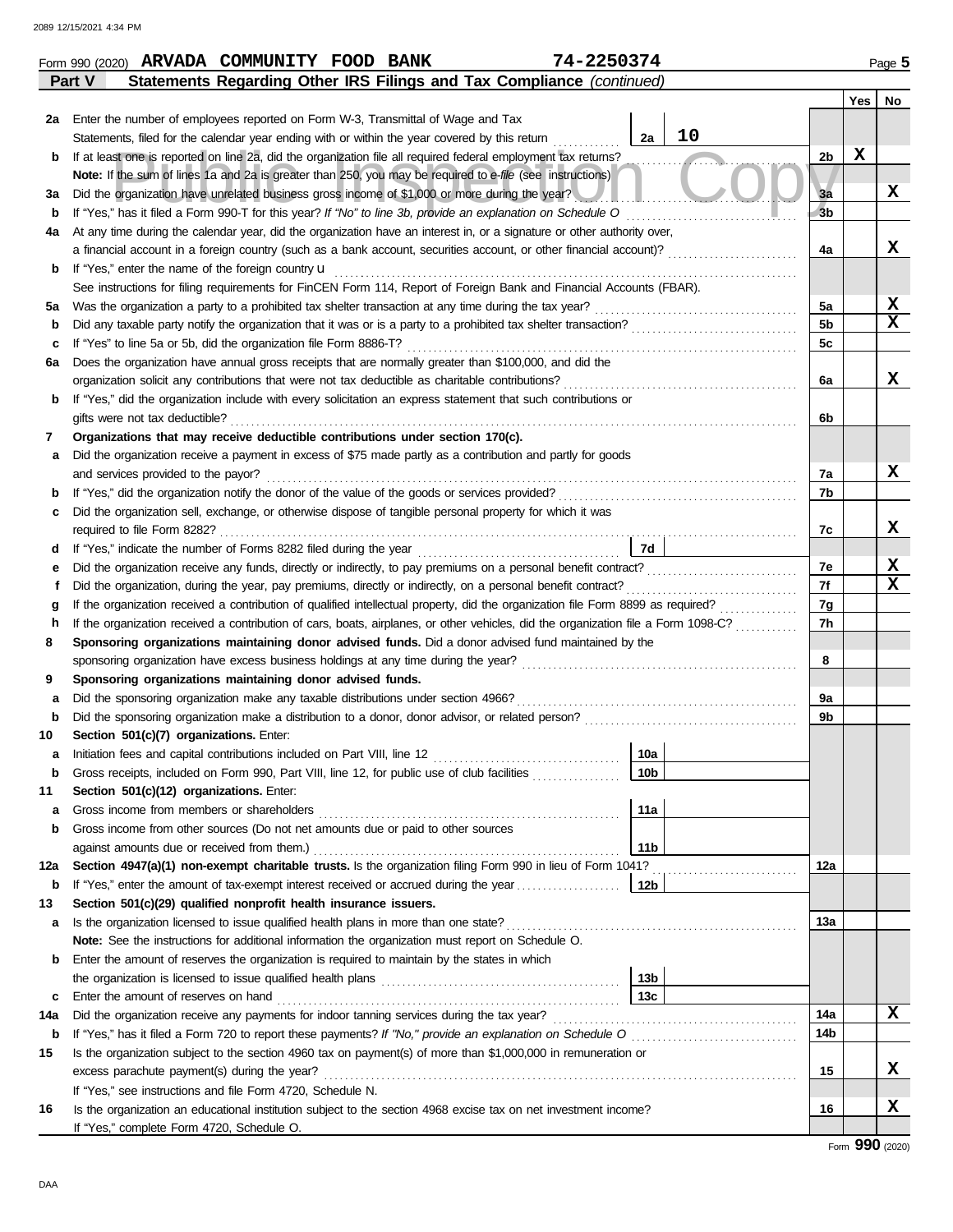|     | 74-2250374<br>Form 990 (2020) ARVADA COMMUNITY FOOD BANK                                                                                                 |                 |     | Page 6                  |
|-----|----------------------------------------------------------------------------------------------------------------------------------------------------------|-----------------|-----|-------------------------|
|     | Governance, Management, and Disclosure For each "Yes" response to lines 2 through 7b below, and for a "No"<br>Part VI                                    |                 |     |                         |
|     | response to line 8a, 8b, or 10b below, describe the circumstances, processes, or changes on Schedule O. See instructions.                                |                 |     |                         |
|     |                                                                                                                                                          |                 |     |                         |
|     | Section A. Governing Body and Management                                                                                                                 |                 |     |                         |
|     |                                                                                                                                                          |                 | Yes | No                      |
| 1a  | Enter the number of voting members of the governing body at the end of the tax year<br>1a                                                                |                 |     |                         |
|     | If there are material differences in voting rights among members of the governing body, or                                                               |                 |     |                         |
|     | if the governing body delegated broad authority to an executive committee or similar                                                                     |                 |     |                         |
|     | committee, explain on Schedule O.                                                                                                                        |                 |     |                         |
|     | 9<br>Enter the number of voting members included on line 1a, above, who are independent<br>1b                                                            |                 |     |                         |
| 2   | Did any officer, director, trustee, or key employee have a family relationship or a business relationship with                                           |                 |     |                         |
|     | any other officer, director, trustee, or key employee?                                                                                                   | 2               |     | x                       |
| 3   | Did the organization delegate control over management duties customarily performed by or under the direct                                                |                 |     |                         |
|     |                                                                                                                                                          | 3               |     | x                       |
|     | supervision of officers, directors, trustees, or key employees to a management company or other person?                                                  | 4               |     | $\overline{\mathbf{x}}$ |
| 4   | Did the organization make any significant changes to its governing documents since the prior Form 990 was filed?                                         | 5               |     | $\overline{\mathbf{x}}$ |
| 5   | Did the organization become aware during the year of a significant diversion of the organization's assets?                                               | 6               |     | $\overline{\mathbf{x}}$ |
| 6   | Did the organization have members or stockholders?                                                                                                       |                 |     |                         |
| 7a  | Did the organization have members, stockholders, or other persons who had the power to elect or appoint                                                  |                 |     |                         |
|     | one or more members of the governing body?                                                                                                               | 7a              |     | X                       |
| b   | Are any governance decisions of the organization reserved to (or subject to approval by) members,                                                        |                 |     |                         |
|     | stockholders, or persons other than the governing body?                                                                                                  | 7b              |     | X                       |
| 8   | Did the organization contemporaneously document the meetings held or written actions undertaken during the year by the following:                        |                 |     |                         |
| а   | The governing body?                                                                                                                                      | 8а              | X   |                         |
| b   | Each committee with authority to act on behalf of the governing body?                                                                                    | 8b              | X   |                         |
| 9   | Is there any officer, director, trustee, or key employee listed in Part VII, Section A, who cannot be reached at                                         |                 |     |                         |
|     | the organization's mailing address? If "Yes," provide the names and addresses on Schedule O                                                              | 9               |     | x                       |
|     | Section B. Policies (This Section B requests information about policies not required by the Internal Revenue Code.)                                      |                 |     |                         |
|     |                                                                                                                                                          |                 | Yes | No                      |
| 10a | Did the organization have local chapters, branches, or affiliates?                                                                                       | 10a             |     | X                       |
| b   | If "Yes," did the organization have written policies and procedures governing the activities of such chapters,                                           |                 |     |                         |
|     | affiliates, and branches to ensure their operations are consistent with the organization's exempt purposes?                                              | 10b             |     |                         |
| 11a | Has the organization provided a complete copy of this Form 990 to all members of its governing body before filing the form?                              | 11a             | х   |                         |
| b   | Describe in Schedule O the process, if any, used by the organization to review this Form 990.                                                            |                 |     |                         |
| 12a | Did the organization have a written conflict of interest policy? If "No," go to line 13                                                                  | 12a             | X   |                         |
| b   | Were officers, directors, or trustees, and key employees required to disclose annually interests that could give rise to conflicts?                      | 12 <sub>b</sub> | X   |                         |
|     | Did the organization regularly and consistently monitor and enforce compliance with the policy? If "Yes,"                                                |                 |     |                         |
|     | describe in Schedule O how this was done                                                                                                                 | 12c             | X   |                         |
| 13  | Did the organization have a written whistleblower policy?                                                                                                | 13              | х   |                         |
| 14  | Did the organization have a written document retention and destruction policy?                                                                           | 14              | X   |                         |
| 15  | Did the process for determining compensation of the following persons include a review and approval by                                                   |                 |     |                         |
|     | independent persons, comparability data, and contemporaneous substantiation of the deliberation and decision?                                            |                 |     |                         |
|     | The organization's CEO, Executive Director, or top management official                                                                                   | 15a             | X   |                         |
| а   | Other officers or key employees of the organization                                                                                                      | 15 <sub>b</sub> | х   |                         |
| b   | If "Yes" to line 15a or 15b, describe the process in Schedule O (see instructions).                                                                      |                 |     |                         |
| 16a | Did the organization invest in, contribute assets to, or participate in a joint venture or similar arrangement                                           |                 |     |                         |
|     |                                                                                                                                                          |                 |     | x                       |
|     | with a taxable entity during the year?<br>If "Yes," did the organization follow a written policy or procedure requiring the organization to evaluate its | 16a             |     |                         |
| b   |                                                                                                                                                          |                 |     |                         |
|     | participation in joint venture arrangements under applicable federal tax law, and take steps to safeguard the                                            |                 |     |                         |
|     |                                                                                                                                                          | 16b             |     |                         |
|     | <b>Section C. Disclosure</b>                                                                                                                             |                 |     |                         |
| 17  | CO<br>List the states with which a copy of this Form 990 is required to be filed $\mathbf u$                                                             |                 |     |                         |
| 18  | Section 6104 requires an organization to make its Forms 1023 (1024 or 1024-A, if applicable), 990, and 990-T (Section 501(c)                             |                 |     |                         |
|     | (3)s only) available for public inspection. Indicate how you made these available. Check all that apply.                                                 |                 |     |                         |
|     | $ \mathbf{X} $ Upon request<br> X<br>Another's website<br>Own website<br>Other (explain on Schedule O)                                                   |                 |     |                         |
| 19  | Describe on Schedule O whether (and if so, how) the organization made its governing documents, conflict of interest policy, and                          |                 |     |                         |
|     | financial statements available to the public during the tax year.                                                                                        |                 |     |                         |
| 20  | State the name, address, and telephone number of the person who possesses the organization's books and records u                                         |                 |     |                         |
|     | 8555 W 57TH AVE<br>THE ORGANIZATION                                                                                                                      |                 |     |                         |
|     | 80002<br>CO.<br><b>ARVADA</b>                                                                                                                            | 303-424-6685    |     |                         |

DAA Form **990** (2020)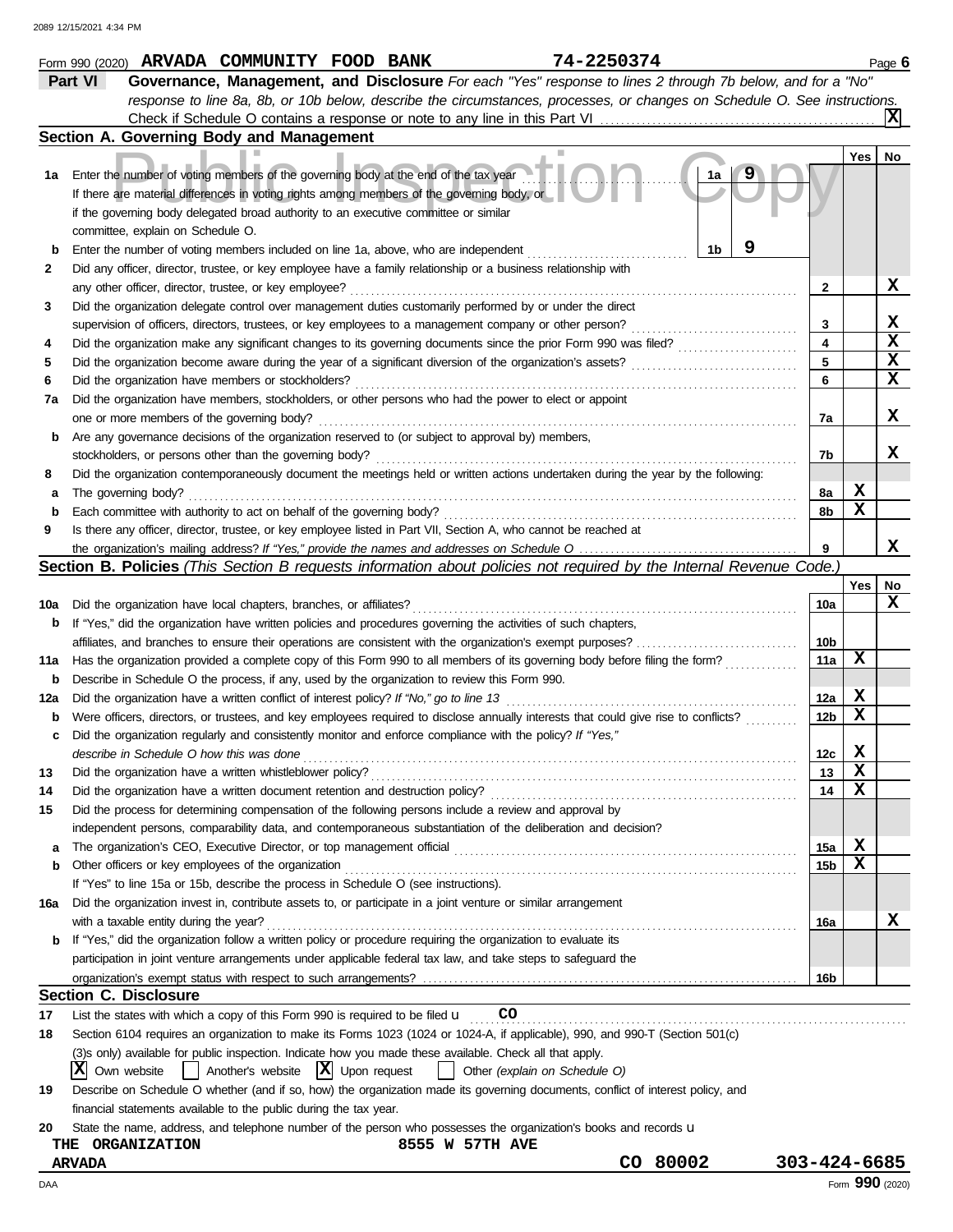### **Form 990 (2020) ARVADA COMMUNITY FOOD BANK** 74-2250374 Page 7 **Part VII Compensation of Officers, Directors, Trustees, Key Employees, Highest Compensated Employees, and Independent Contractors** Check if Schedule O contains a response or note to any line in this Part VII **Officers, Directors, Trustees, Key Employees, and Highest Compensated Employees Section A.** this table for all persons required to be listed. Report compensation for the calendar year ending with or within the tax year.<br>
of the organization's **current** officers, directors, trustees (whether individuals or organiz **1a** Complete this table for all persons required to be listed. Report compensation for the calendar year ending with or within the organization's tax year. ■ List all of the organization's **current** officers, directors, trustees (whether individuals or organizations), regardless of amount of<br>prepasition Enter O, in columns (D), (E) and (E) if no compensation was paid compensation. Enter -0- in columns (D), (E), and (F) if no compensation was paid. ● List all of the organization's **current** key employees, if any. See instructions for definition of "key employee." ■ List the organization's five **current** highest compensated employees (other than an officer, director, trustee, or key employee)<br> **•** Pregiund reportable compensation (Box 5 of Ferm W 2 and/or Box 7 of Ferm 1000 MISC) o who received reportable compensation (Box 5 of Form W-2 and/or Box 7 of Form 1099-MISC) of more than \$100,000 from the organization and any related organizations. ● List all of the organization's **former** officers, key employees, and highest compensated employees who received more than<br> **•** 00.000 of reportable compensation from the erganization and any related erganizations \$100,000 of reportable compensation from the organization and any related organizations. ■ List all of the organization's **former directors or trustees** that received, in the capacity as a former director or trustee of the parazition more than \$10,000 of reportable compensation from the organization and any r organization, more than \$10,000 of reportable compensation from the organization and any related organizations. See instructions for the order in which to list the persons above. Check this box if neither the organization nor any related organization compensated any current officer, director, or trustee. **(A) (B) (C) (D) (E) (F)** Reportable Name and title **Name and title Name and title Position** Average Reportable Estimated amount (do not check more than one compensation compensation of other<br>compensation hours box, unless person is both an per week from the state of the from related and the compensation officer and a director/trustee) organization organizations from the (list any (W-2/1099-MISC) (W-2/1099-MISC) organization and hours for or director Individual trustee Institutional trustee Key employee Former related related organizations idividual Officer Ĝ, lighest compensatec<br>mployee stitutional directo organizations employee below dotted line) trustee trustee **(1) HARRY FULLER 1.00** . . . . . . . . . . . . . . . . . . . . . . . . . . . . . . . . . . . . . . . . . . . . . . . . . . . . . . . **CHAIR 0.00 X X 0 0 0 (2) STEVE GALBRAITH 1.00** . . . . . . . . . . . . . . . . . . . . . . . . . . . . . . . . . . . . . . . . . . . . . . . . . . . . . . . **VICE CHAIR 0.00 X X 0 0 0 (3) JUDITH DENHAM 1.00** . . . . . . . . . . . . . . . . . . . . . . . . . . . . . . . . . . . . . . . . . . . . . . . . . . . . . . . **SECRETARY 0.00 X X 0 0 0 (4) CAROL EDDY 1.00**  $\overline{0.00}$ **TREASURER 0.00 X X 0 0 0 (5) MARGARET OLEK ESLER 1.00** . . . . . . . . . . . . . . . . . . . . . . . . . . . . . . . . . . . . . . . . . . . . . . . . . . . . . . . **DIRECTOR 0.00 X 0 0 0 (6) HARRIET HALL, PHD 1.00** . . . . . . . . . . . . . . . . . . . . . . . . . . . . . . . . . . . . . . . . . . . . . . . . . . . . . . . **DIRECTOR 0.00 X 0 0 0 (7) DAVID JONES 1.00** . . . . . . . . . . . . . . . . . . . . . . . . . . . . . . . . . . . . . . . . . . . . . . . . . . . . . . . **0.00 X 0 0 0 DIRECTOR (8) MIKE REINHARDT 1.00** . . . . . . . . . . . . . . . . . . . . . . . . . . . . . . . . . . . . . . . . . . . . . . . . . . . . . . . **0.00 X 0 0 0 DIRECTOR (9) JOSH RUDIN 1.00** . . . . . . . . . . . . . . . . . . . . . . . . . . . . . . . . . . . . . . . . . . . . . . . . . . . . . . . **DIRECTOR 0.00 X 0 0 0 (10) SANDRA MARTIN NORMANDIN 40.00** . . . . . . . . . . . . . . . . . . . . . . . . . . . . . . . . . . . . . . . . . . . . . . . . . . . . . . . **CEO 0.00 X 99,406 0 4,784 (11)**

. . . . . . . . . . . . . . . . . . . . . . . . . . . . . . . . . . . . . . . . . . . . . . . . . . . . . . .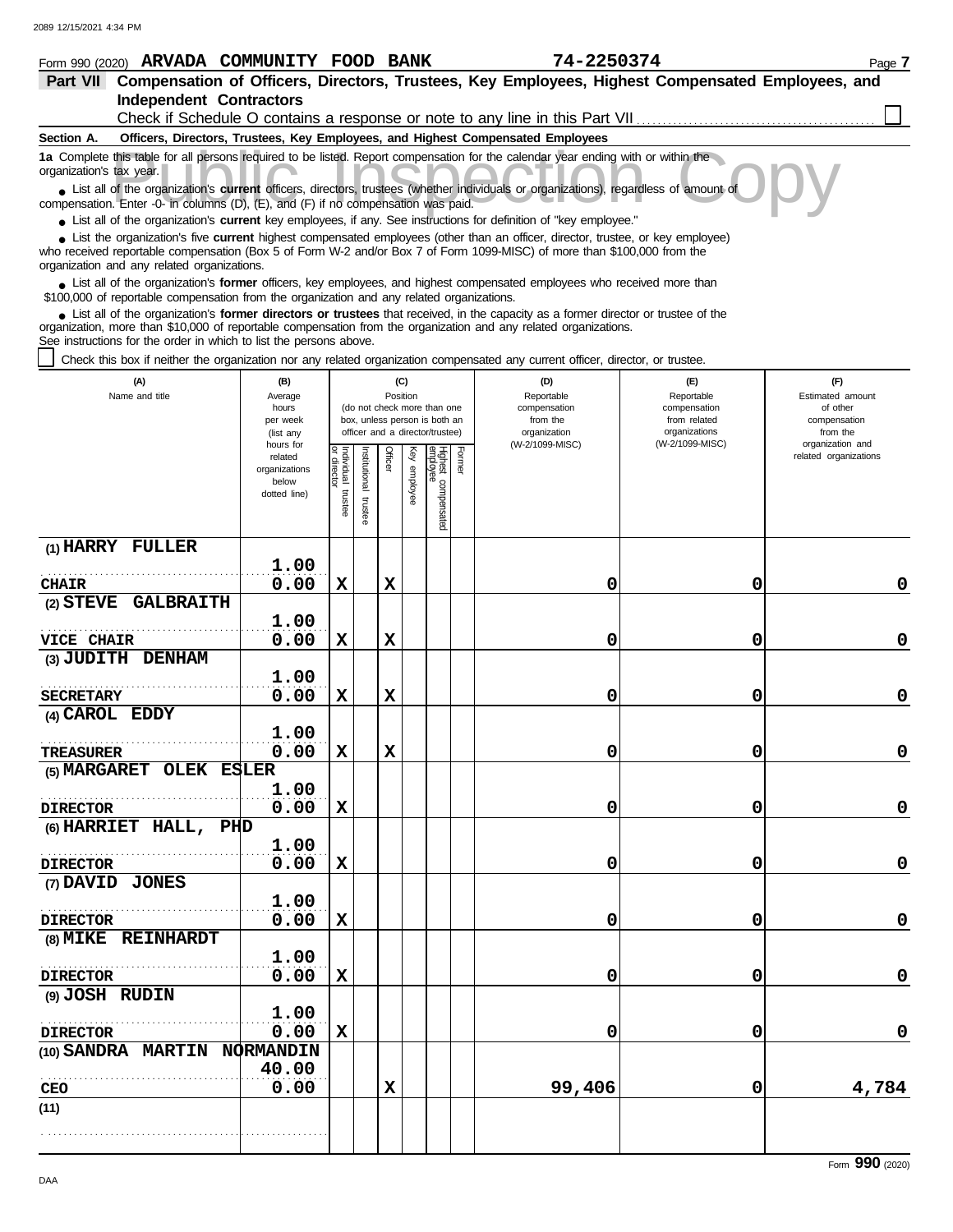| 2089 12/15/2021 4:34 PM<br>Form 990 (2020)<br>Part VII | ARVADA COMMUNITY FOOD BANK                                                                                                                                            |                                                               |                                                                                                                    |                       |         |              |                           |        | 74-2250374<br>Section A. Officers, Directors, Trustees, Key Employees, and Highest Compensated Employees (continued)                                                                                                                                                                                                                            |                                                                                                  |                                                                                     |                       |                     | Page 8 |
|--------------------------------------------------------|-----------------------------------------------------------------------------------------------------------------------------------------------------------------------|---------------------------------------------------------------|--------------------------------------------------------------------------------------------------------------------|-----------------------|---------|--------------|---------------------------|--------|-------------------------------------------------------------------------------------------------------------------------------------------------------------------------------------------------------------------------------------------------------------------------------------------------------------------------------------------------|--------------------------------------------------------------------------------------------------|-------------------------------------------------------------------------------------|-----------------------|---------------------|--------|
|                                                        | (A)<br>Name and title                                                                                                                                                 | (B)<br>Average<br>hours<br>per week<br>(list any<br>hours for | (C)<br>Position<br>(do not check more than one<br>box, unless person is both an<br>officer and a director/trustee) |                       |         |              |                           |        | (D)<br>Reportable<br>compensation<br>from the<br>organization<br>(W-2/1099-MISC)                                                                                                                                                                                                                                                                | $(\mathsf{F})$<br>Reportable<br>compensation<br>from related<br>organizations<br>(W-2/1099-MISC) | (F)<br>Estimated amount<br>of other<br>compensation<br>from the<br>organization and |                       |                     |        |
|                                                        |                                                                                                                                                                       | related<br>organizations<br>below<br>dotted line)             | Individual trustee<br>or director                                                                                  | Institutional trustee | Officer | Key employee | Highest co<br>compensated | Former |                                                                                                                                                                                                                                                                                                                                                 |                                                                                                  |                                                                                     | related organizations |                     |        |
|                                                        |                                                                                                                                                                       |                                                               |                                                                                                                    |                       |         |              |                           |        |                                                                                                                                                                                                                                                                                                                                                 |                                                                                                  |                                                                                     |                       |                     |        |
|                                                        |                                                                                                                                                                       |                                                               |                                                                                                                    |                       |         |              |                           |        |                                                                                                                                                                                                                                                                                                                                                 |                                                                                                  |                                                                                     |                       |                     |        |
|                                                        |                                                                                                                                                                       |                                                               |                                                                                                                    |                       |         |              |                           |        |                                                                                                                                                                                                                                                                                                                                                 |                                                                                                  |                                                                                     |                       |                     |        |
|                                                        |                                                                                                                                                                       |                                                               |                                                                                                                    |                       |         |              |                           |        |                                                                                                                                                                                                                                                                                                                                                 |                                                                                                  |                                                                                     |                       |                     |        |
|                                                        |                                                                                                                                                                       |                                                               |                                                                                                                    |                       |         |              |                           |        |                                                                                                                                                                                                                                                                                                                                                 |                                                                                                  |                                                                                     |                       |                     |        |
|                                                        |                                                                                                                                                                       |                                                               |                                                                                                                    |                       |         |              |                           |        |                                                                                                                                                                                                                                                                                                                                                 |                                                                                                  |                                                                                     |                       |                     |        |
|                                                        |                                                                                                                                                                       |                                                               |                                                                                                                    |                       |         |              |                           |        |                                                                                                                                                                                                                                                                                                                                                 |                                                                                                  |                                                                                     |                       |                     |        |
|                                                        |                                                                                                                                                                       |                                                               |                                                                                                                    |                       |         |              |                           |        |                                                                                                                                                                                                                                                                                                                                                 |                                                                                                  |                                                                                     |                       |                     |        |
|                                                        | c Total from continuation sheets to Part VII, Section A                                                                                                               |                                                               |                                                                                                                    |                       |         |              |                           | u<br>u | 99,406                                                                                                                                                                                                                                                                                                                                          |                                                                                                  |                                                                                     |                       | 4,784               |        |
| d                                                      |                                                                                                                                                                       |                                                               |                                                                                                                    |                       |         |              |                           |        | 99,406                                                                                                                                                                                                                                                                                                                                          |                                                                                                  |                                                                                     |                       | 4,784               |        |
| $\mathbf{2}$                                           | reportable compensation from the organization u                                                                                                                       |                                                               |                                                                                                                    | 0                     |         |              |                           |        | Total number of individuals (including but not limited to those listed above) who received more than \$100,000 of                                                                                                                                                                                                                               |                                                                                                  |                                                                                     |                       |                     |        |
|                                                        |                                                                                                                                                                       |                                                               |                                                                                                                    |                       |         |              |                           |        |                                                                                                                                                                                                                                                                                                                                                 |                                                                                                  |                                                                                     |                       | Yes                 | No     |
| 3                                                      | Did the organization list any former officer, director, trustee, key employee, or highest compensated                                                                 |                                                               |                                                                                                                    |                       |         |              |                           |        |                                                                                                                                                                                                                                                                                                                                                 |                                                                                                  |                                                                                     | 3                     |                     | х      |
| 4                                                      | organization and related organizations greater than \$150,000? If "Yes," complete Schedule J for such                                                                 |                                                               |                                                                                                                    |                       |         |              |                           |        | For any individual listed on line 1a, is the sum of reportable compensation and other compensation from the                                                                                                                                                                                                                                     |                                                                                                  |                                                                                     |                       |                     |        |
| 5                                                      |                                                                                                                                                                       |                                                               |                                                                                                                    |                       |         |              |                           |        | individual with the contract of the contract of the contract of the contract of the contract of the contract of the contract of the contract of the contract of the contract of the contract of the contract of the contract o<br>Did any person listed on line 1a receive or accrue compensation from any unrelated organization or individual |                                                                                                  |                                                                                     | 4                     |                     | X      |
|                                                        |                                                                                                                                                                       |                                                               |                                                                                                                    |                       |         |              |                           |        |                                                                                                                                                                                                                                                                                                                                                 |                                                                                                  |                                                                                     | 5                     |                     | X      |
| 1                                                      | Section B. Independent Contractors                                                                                                                                    |                                                               |                                                                                                                    |                       |         |              |                           |        | Complete this table for your five highest compensated independent contractors that received more than \$100,000 of                                                                                                                                                                                                                              |                                                                                                  |                                                                                     |                       |                     |        |
|                                                        |                                                                                                                                                                       |                                                               |                                                                                                                    |                       |         |              |                           |        | compensation from the organization. Report compensation for the calendar year ending with or within the organization's tax year.                                                                                                                                                                                                                |                                                                                                  |                                                                                     |                       |                     |        |
|                                                        |                                                                                                                                                                       | (A)<br>Name and business address                              |                                                                                                                    |                       |         |              |                           |        |                                                                                                                                                                                                                                                                                                                                                 | (B)<br>Description of services                                                                   |                                                                                     |                       | (C)<br>Compensation |        |
|                                                        |                                                                                                                                                                       |                                                               |                                                                                                                    |                       |         |              |                           |        |                                                                                                                                                                                                                                                                                                                                                 |                                                                                                  |                                                                                     |                       |                     |        |
|                                                        |                                                                                                                                                                       |                                                               |                                                                                                                    |                       |         |              |                           |        |                                                                                                                                                                                                                                                                                                                                                 |                                                                                                  |                                                                                     |                       |                     |        |
|                                                        |                                                                                                                                                                       |                                                               |                                                                                                                    |                       |         |              |                           |        |                                                                                                                                                                                                                                                                                                                                                 |                                                                                                  |                                                                                     |                       |                     |        |
|                                                        |                                                                                                                                                                       |                                                               |                                                                                                                    |                       |         |              |                           |        |                                                                                                                                                                                                                                                                                                                                                 |                                                                                                  |                                                                                     |                       |                     |        |
| $\mathbf{2}$                                           | Total number of independent contractors (including but not limited to those listed above) who<br>received more than \$100,000 of compensation from the organization u |                                                               |                                                                                                                    |                       |         |              |                           |        |                                                                                                                                                                                                                                                                                                                                                 | 0                                                                                                |                                                                                     |                       |                     |        |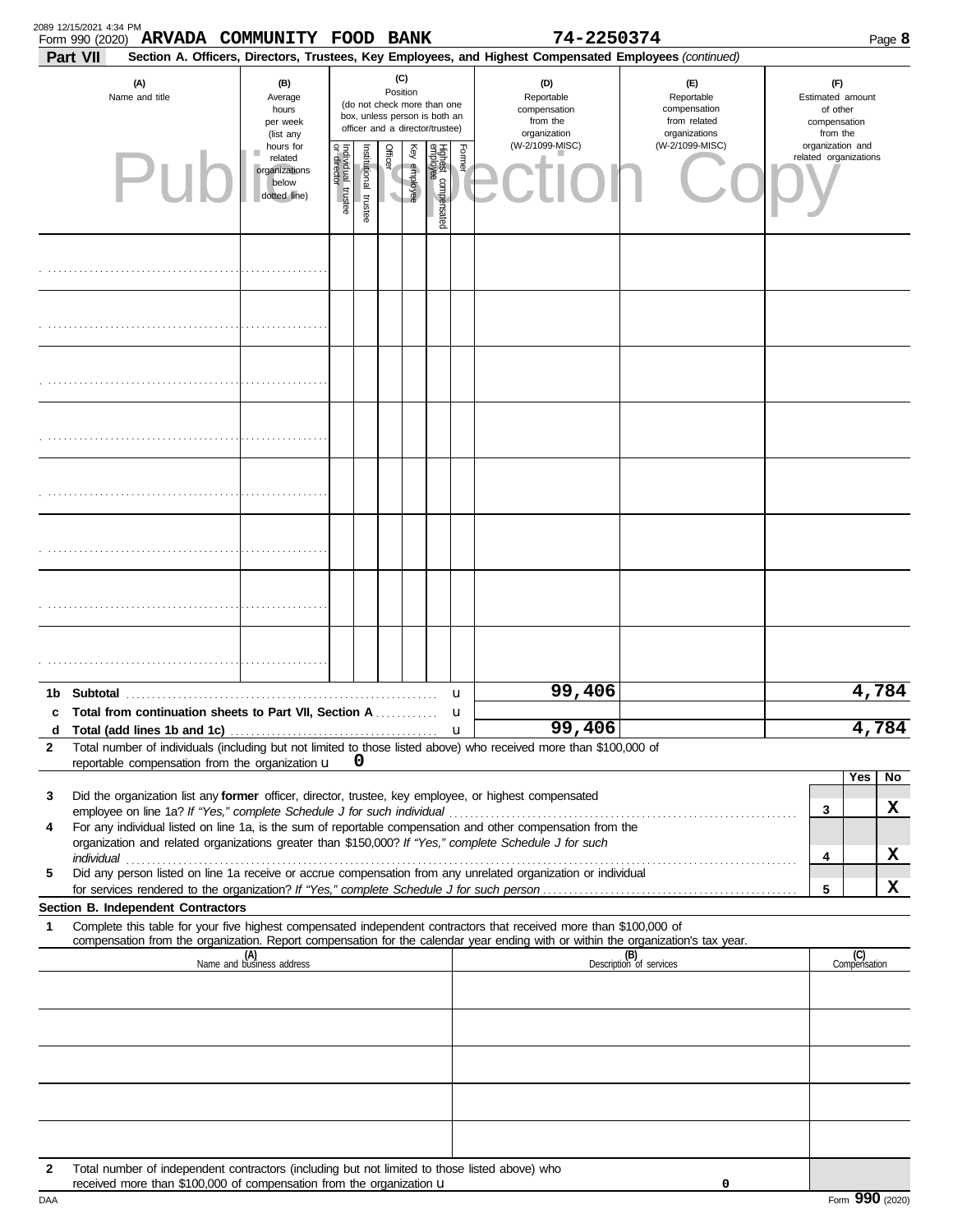|                  |                                                                                                              | Form 990 (2020) ARVADA COMMUNITY FOOD |  | <b>BANK</b> |                      | 74-2250374               |                  | Page 9                  |  |  |  |  |  |  |
|------------------|--------------------------------------------------------------------------------------------------------------|---------------------------------------|--|-------------|----------------------|--------------------------|------------------|-------------------------|--|--|--|--|--|--|
| <b>Part VIII</b> | <b>Statement of Revenue</b><br>Check if Schedule O contains a response or note to any line in this Part VIII |                                       |  |             |                      |                          |                  |                         |  |  |  |  |  |  |
|                  |                                                                                                              |                                       |  |             | (A)<br>Total revenue | (B)<br>Related or exempt | (C)<br>Unrelated | (D)<br>Revenue excluded |  |  |  |  |  |  |

|                                                                  |             |                                                            |    |                |                 |                      |              |           | function revenue | business revenue | from tax under<br>sections 512-514 |
|------------------------------------------------------------------|-------------|------------------------------------------------------------|----|----------------|-----------------|----------------------|--------------|-----------|------------------|------------------|------------------------------------|
|                                                                  |             |                                                            |    |                |                 |                      |              | ш         |                  |                  |                                    |
|                                                                  |             | 1a Federated campaigns                                     |    |                | 1a              |                      | 36,012       |           |                  |                  |                                    |
| <b>Contributions, Gifts, Grants</b><br>and Other Similar Amounts |             | <b>b</b> Membership dues                                   |    |                | 1b              |                      |              |           |                  |                  |                                    |
|                                                                  |             | c Fundraising events                                       |    | .              | 1c              |                      | 19,705       |           |                  |                  |                                    |
|                                                                  |             | d Related organizations                                    |    | .              | 1d              |                      |              |           |                  |                  |                                    |
|                                                                  |             | <b>e</b> Government grants (contributions)                 |    |                | 1e              | 178,900              |              |           |                  |                  |                                    |
|                                                                  |             | f All other contributions, gifts, grants,                  |    |                |                 |                      |              |           |                  |                  |                                    |
|                                                                  |             | and similar amounts not included above                     |    |                | 1f              | 3,314,992            |              |           |                  |                  |                                    |
|                                                                  |             | <b>g</b> Noncash contributions included in lines 1a-1f     |    |                | 1g $\sqrt{3}$   | 1,652,103            |              |           |                  |                  |                                    |
|                                                                  |             |                                                            |    |                |                 |                      | u            | 3,549,609 |                  |                  |                                    |
|                                                                  |             |                                                            |    |                |                 | <b>Business Code</b> |              |           |                  |                  |                                    |
|                                                                  | 2a          |                                                            |    |                |                 |                      |              |           |                  |                  |                                    |
|                                                                  | b           |                                                            |    |                |                 |                      |              |           |                  |                  |                                    |
|                                                                  |             |                                                            |    |                |                 |                      |              |           |                  |                  |                                    |
| Program Service<br>Revenue                                       |             |                                                            |    |                |                 |                      |              |           |                  |                  |                                    |
|                                                                  |             |                                                            |    |                |                 |                      |              |           |                  |                  |                                    |
|                                                                  |             | f All other program service revenue                        |    |                |                 |                      |              |           |                  |                  |                                    |
|                                                                  |             |                                                            |    |                |                 |                      |              |           |                  |                  |                                    |
|                                                                  | 3           | Investment income (including dividends, interest, and      |    |                |                 |                      |              |           |                  |                  |                                    |
|                                                                  |             |                                                            |    |                |                 |                      |              | 10,477    |                  |                  | 10,477                             |
|                                                                  |             | Income from investment of tax-exempt bond proceeds         |    |                |                 |                      | u            |           |                  |                  |                                    |
|                                                                  | 4           |                                                            |    |                |                 |                      | u            |           |                  |                  |                                    |
|                                                                  | 5           |                                                            |    |                |                 |                      | u            |           |                  |                  |                                    |
|                                                                  |             |                                                            |    | (i) Real       |                 | (ii) Personal        |              |           |                  |                  |                                    |
|                                                                  | 6а          | Gross rents                                                | 6a |                |                 |                      |              |           |                  |                  |                                    |
|                                                                  | b           | Less: rental expenses                                      | 6b |                |                 |                      |              |           |                  |                  |                                    |
|                                                                  | с           | Rental inc. or (loss)                                      | 6с |                |                 |                      |              |           |                  |                  |                                    |
|                                                                  | d           | Net rental income or (loss)<br><b>7a</b> Gross amount from |    |                |                 |                      | u            |           |                  |                  |                                    |
|                                                                  |             | sales of assets                                            |    | (i) Securities |                 | (ii) Other           |              |           |                  |                  |                                    |
|                                                                  |             | other than inventory                                       | 7a |                |                 |                      |              |           |                  |                  |                                    |
|                                                                  |             | <b>b</b> Less: cost or other                               |    |                |                 |                      |              |           |                  |                  |                                    |
| Revenue                                                          |             | basis and sales exps.                                      | 7b |                |                 |                      |              |           |                  |                  |                                    |
|                                                                  |             | <b>c</b> Gain or (loss)                                    | 7c |                |                 |                      |              |           |                  |                  |                                    |
| <b>Other</b>                                                     |             |                                                            |    |                |                 |                      | u            |           |                  |                  |                                    |
|                                                                  |             | 8a Gross income from fundraising events                    |    |                |                 |                      |              |           |                  |                  |                                    |
|                                                                  |             | (not including \$                                          |    | 19,705         |                 |                      |              |           |                  |                  |                                    |
|                                                                  |             | of contributions reported on line 1c).                     |    |                |                 |                      |              |           |                  |                  |                                    |
|                                                                  |             | See Part IV, line 18                                       |    | .              | 8a              |                      |              |           |                  |                  |                                    |
|                                                                  |             | <b>b</b> Less: direct expenses                             |    |                | 8b              |                      |              |           |                  |                  |                                    |
|                                                                  |             | c Net income or (loss) from fundraising events             |    |                |                 |                      | u            |           |                  |                  |                                    |
|                                                                  |             | 9a Gross income from gaming activities.                    |    |                |                 |                      |              |           |                  |                  |                                    |
|                                                                  |             | See Part IV, line 19                                       |    | .              | 9a              |                      |              |           |                  |                  |                                    |
|                                                                  |             | <b>b</b> Less: direct expenses                             |    |                | 9 <sub>b</sub>  |                      |              |           |                  |                  |                                    |
|                                                                  |             |                                                            |    |                |                 |                      | u            |           |                  |                  |                                    |
|                                                                  |             | 10a Gross sales of inventory, less                         |    |                |                 |                      |              |           |                  |                  |                                    |
|                                                                  |             | returns and allowances                                     |    |                | 10a             |                      |              |           |                  |                  |                                    |
|                                                                  |             | <b>b</b> Less: cost of goods sold                          |    |                | 10 <sub>b</sub> |                      |              |           |                  |                  |                                    |
|                                                                  |             |                                                            |    |                |                 |                      | $\mathbf{u}$ |           |                  |                  |                                    |
|                                                                  |             |                                                            |    |                |                 | <b>Business Code</b> |              |           |                  |                  |                                    |
|                                                                  | 11a         |                                                            |    |                |                 |                      |              |           |                  |                  |                                    |
|                                                                  | $\mathbf b$ |                                                            |    |                |                 |                      |              |           |                  |                  |                                    |
| Miscellaneous<br>Revenue                                         |             |                                                            |    |                |                 |                      |              |           |                  |                  |                                    |
|                                                                  | d           |                                                            |    |                |                 |                      |              |           |                  |                  |                                    |
|                                                                  |             |                                                            |    |                |                 |                      | $\mathbf u$  |           |                  |                  |                                    |
|                                                                  |             |                                                            |    |                |                 |                      |              | 3,560,086 | 0                | 0                | 10,477                             |
|                                                                  | 12          |                                                            |    |                |                 |                      | $\mathbf{u}$ |           |                  |                  |                                    |

DAA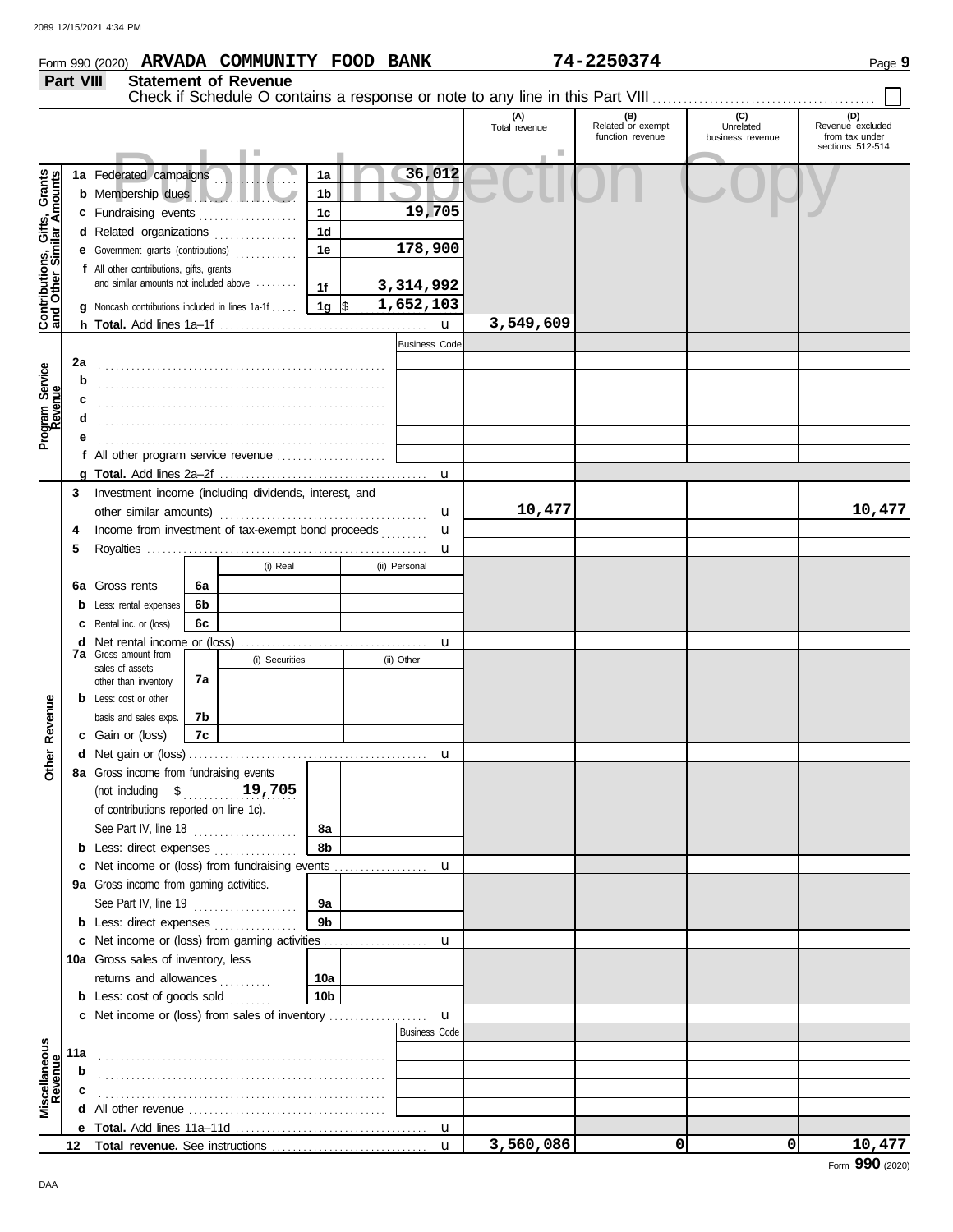# **Part IX Statement of Functional Expenses Form 990 (2020) ARVADA COMMUNITY FOOD BANK 74-2250374** Page 10

|              | Section 501(c)(3) and 501(c)(4) organizations must complete all columns. All other organizations must complete column (A).                                                                                                                                                                                                                                                                                                                                                                               |                |                             |                                    |                         |
|--------------|----------------------------------------------------------------------------------------------------------------------------------------------------------------------------------------------------------------------------------------------------------------------------------------------------------------------------------------------------------------------------------------------------------------------------------------------------------------------------------------------------------|----------------|-----------------------------|------------------------------------|-------------------------|
|              | Check if Schedule O contains a response or note to any line in this Part IX                                                                                                                                                                                                                                                                                                                                                                                                                              | (A)            | (B)                         | (C)                                | (D)                     |
|              | Do not include amounts reported on lines 6b,<br>7b, 8b, 9b, and 10b of Part VIII.                                                                                                                                                                                                                                                                                                                                                                                                                        | Total expenses | Program service<br>expenses | Management and<br>general expenses | Fundraising<br>expenses |
| $\mathbf{1}$ | Grants and other assistance to domestic organizations                                                                                                                                                                                                                                                                                                                                                                                                                                                    |                |                             |                                    |                         |
|              | and domestic governments. See Part IV, line 21                                                                                                                                                                                                                                                                                                                                                                                                                                                           |                |                             |                                    |                         |
| $\mathbf{2}$ | Grants and other assistance to domestic                                                                                                                                                                                                                                                                                                                                                                                                                                                                  |                |                             |                                    |                         |
|              | individuals. See Part IV, line 22                                                                                                                                                                                                                                                                                                                                                                                                                                                                        | 1,842,956      | 1,842,956                   |                                    |                         |
| 3            | Grants and other assistance to foreign                                                                                                                                                                                                                                                                                                                                                                                                                                                                   |                |                             |                                    |                         |
|              | organizations, foreign governments, and foreign                                                                                                                                                                                                                                                                                                                                                                                                                                                          |                |                             |                                    |                         |
|              | individuals. See Part IV, lines 15 and 16                                                                                                                                                                                                                                                                                                                                                                                                                                                                |                |                             |                                    |                         |
| 4            | Benefits paid to or for members<br>.                                                                                                                                                                                                                                                                                                                                                                                                                                                                     |                |                             |                                    |                         |
| 5            | Compensation of current officers, directors,                                                                                                                                                                                                                                                                                                                                                                                                                                                             |                |                             |                                    |                         |
|              | trustees, and key employees                                                                                                                                                                                                                                                                                                                                                                                                                                                                              | 104,810        | 64,531                      | 20,684                             | 19,595                  |
| 6            | Compensation not included above to disqualified                                                                                                                                                                                                                                                                                                                                                                                                                                                          |                |                             |                                    |                         |
|              | persons (as defined under section 4958(f)(1)) and                                                                                                                                                                                                                                                                                                                                                                                                                                                        |                |                             |                                    |                         |
|              | persons described in section 4958(c)(3)(B)                                                                                                                                                                                                                                                                                                                                                                                                                                                               |                |                             |                                    |                         |
| 7            | Other salaries and wages                                                                                                                                                                                                                                                                                                                                                                                                                                                                                 | 424,603        | 261,428                     | 83,795                             | 79,380                  |
| 8            | Pension plan accruals and contributions (include                                                                                                                                                                                                                                                                                                                                                                                                                                                         | 21,490         | 13,231                      | 4,241                              |                         |
|              | section 401(k) and 403(b) employer contributions)                                                                                                                                                                                                                                                                                                                                                                                                                                                        | 82,361         | 50,709                      | 16,254                             | 4,018<br>15,398         |
| 9<br>10      | Other employee benefits<br>Payroll taxes                                                                                                                                                                                                                                                                                                                                                                                                                                                                 | 30,874         | 19,009                      | 6,093                              | 5,772                   |
| 11           | Fees for services (nonemployees):                                                                                                                                                                                                                                                                                                                                                                                                                                                                        |                |                             |                                    |                         |
| a            | Management                                                                                                                                                                                                                                                                                                                                                                                                                                                                                               |                |                             |                                    |                         |
| b            | Legal                                                                                                                                                                                                                                                                                                                                                                                                                                                                                                    |                |                             |                                    |                         |
| c            |                                                                                                                                                                                                                                                                                                                                                                                                                                                                                                          |                |                             |                                    |                         |
| d            | Lobbying                                                                                                                                                                                                                                                                                                                                                                                                                                                                                                 |                |                             |                                    |                         |
| е            | Professional fundraising services. See Part IV, line 17                                                                                                                                                                                                                                                                                                                                                                                                                                                  |                |                             |                                    |                         |
| f            | Investment management fees                                                                                                                                                                                                                                                                                                                                                                                                                                                                               |                |                             |                                    |                         |
| g            | Other. (If line 11g amount exceeds 10% of line 25, column                                                                                                                                                                                                                                                                                                                                                                                                                                                |                |                             |                                    |                         |
|              | (A) amount, list line 11g expenses on Schedule O.)                                                                                                                                                                                                                                                                                                                                                                                                                                                       | 34,909         | 12,184                      | 19,956                             | 2,769                   |
|              | 12 Advertising and promotion                                                                                                                                                                                                                                                                                                                                                                                                                                                                             |                |                             |                                    |                         |
| 13           |                                                                                                                                                                                                                                                                                                                                                                                                                                                                                                          | 43,583         | 8,603                       | 1,001                              | 33,979                  |
| 14           | Information technology                                                                                                                                                                                                                                                                                                                                                                                                                                                                                   |                |                             |                                    |                         |
| 15           |                                                                                                                                                                                                                                                                                                                                                                                                                                                                                                          |                |                             |                                    |                         |
| 16           |                                                                                                                                                                                                                                                                                                                                                                                                                                                                                                          | 71,912         | 64,780                      | 4,305                              | 2,827                   |
| 17           | $\begin{minipage}[c]{0.9\linewidth} \textbf{ Travel} \end{minipage}[t]{\label{fig:1} \begin{minipage}[c]{0.9\linewidth} \textbf{True} \end{minipage}[t]{\label{fig:1} \begin{minipage}[c]{0.9\linewidth} \textbf{True} \end{minipage}[t]{\label{fig:1} \begin{minipage}[c]{0.9\linewidth} \textbf{True} \end{minipage}[t]{\label{fig:1} \begin{minipage}[c]{0.9\linewidth} \textbf{True} \end{minipage}[t]{\label{fig:1} \begin{minipage}[c]{0.9\linewidth} \textbf{True} \end{minipage}[t]{\label{fig:$ |                |                             |                                    |                         |
| 18           | Payments of travel or entertainment expenses<br>for any federal, state, or local public officials                                                                                                                                                                                                                                                                                                                                                                                                        |                |                             |                                    |                         |
| 19           | Conferences, conventions, and meetings                                                                                                                                                                                                                                                                                                                                                                                                                                                                   |                |                             |                                    |                         |
| 20           | Interest                                                                                                                                                                                                                                                                                                                                                                                                                                                                                                 |                |                             |                                    |                         |
| 21           | Payments to affiliates                                                                                                                                                                                                                                                                                                                                                                                                                                                                                   |                |                             |                                    |                         |
| 22           | Depreciation, depletion, and amortization                                                                                                                                                                                                                                                                                                                                                                                                                                                                | 76,143         | 69,290                      | 3,046                              | 3,807                   |
| 23           |                                                                                                                                                                                                                                                                                                                                                                                                                                                                                                          | 15,738         | 12,656                      | 2,556                              | 526                     |
| 24           | Other expenses. Itemize expenses not covered                                                                                                                                                                                                                                                                                                                                                                                                                                                             |                |                             |                                    |                         |
|              | above (List miscellaneous expenses on line 24e. If                                                                                                                                                                                                                                                                                                                                                                                                                                                       |                |                             |                                    |                         |
|              | line 24e amount exceeds 10% of line 25, column                                                                                                                                                                                                                                                                                                                                                                                                                                                           |                |                             |                                    |                         |
|              | (A) amount, list line 24e expenses on Schedule O.)                                                                                                                                                                                                                                                                                                                                                                                                                                                       |                |                             |                                    |                         |
| a            | MISC                                                                                                                                                                                                                                                                                                                                                                                                                                                                                                     | 16,963         | 3,499                       | 620                                | 12,844                  |
| b            | FUNDRAISING EXPENSES                                                                                                                                                                                                                                                                                                                                                                                                                                                                                     | 565            |                             |                                    | 565                     |
| c            |                                                                                                                                                                                                                                                                                                                                                                                                                                                                                                          |                |                             |                                    |                         |
| d            |                                                                                                                                                                                                                                                                                                                                                                                                                                                                                                          |                |                             |                                    |                         |
| е<br>25      | Total functional expenses. Add lines 1 through 24e                                                                                                                                                                                                                                                                                                                                                                                                                                                       | 2,766,907      | 2,422,876                   | 162,551                            | 181,480                 |
| 26           | Joint costs. Complete this line only if the                                                                                                                                                                                                                                                                                                                                                                                                                                                              |                |                             |                                    |                         |
|              | organization reported in column (B) joint costs                                                                                                                                                                                                                                                                                                                                                                                                                                                          |                |                             |                                    |                         |
|              | from a combined educational campaign and<br>fundraising solicitation. Check here u                                                                                                                                                                                                                                                                                                                                                                                                                       |                |                             |                                    |                         |
|              | following SOP 98-2 (ASC 958-720)                                                                                                                                                                                                                                                                                                                                                                                                                                                                         |                |                             |                                    |                         |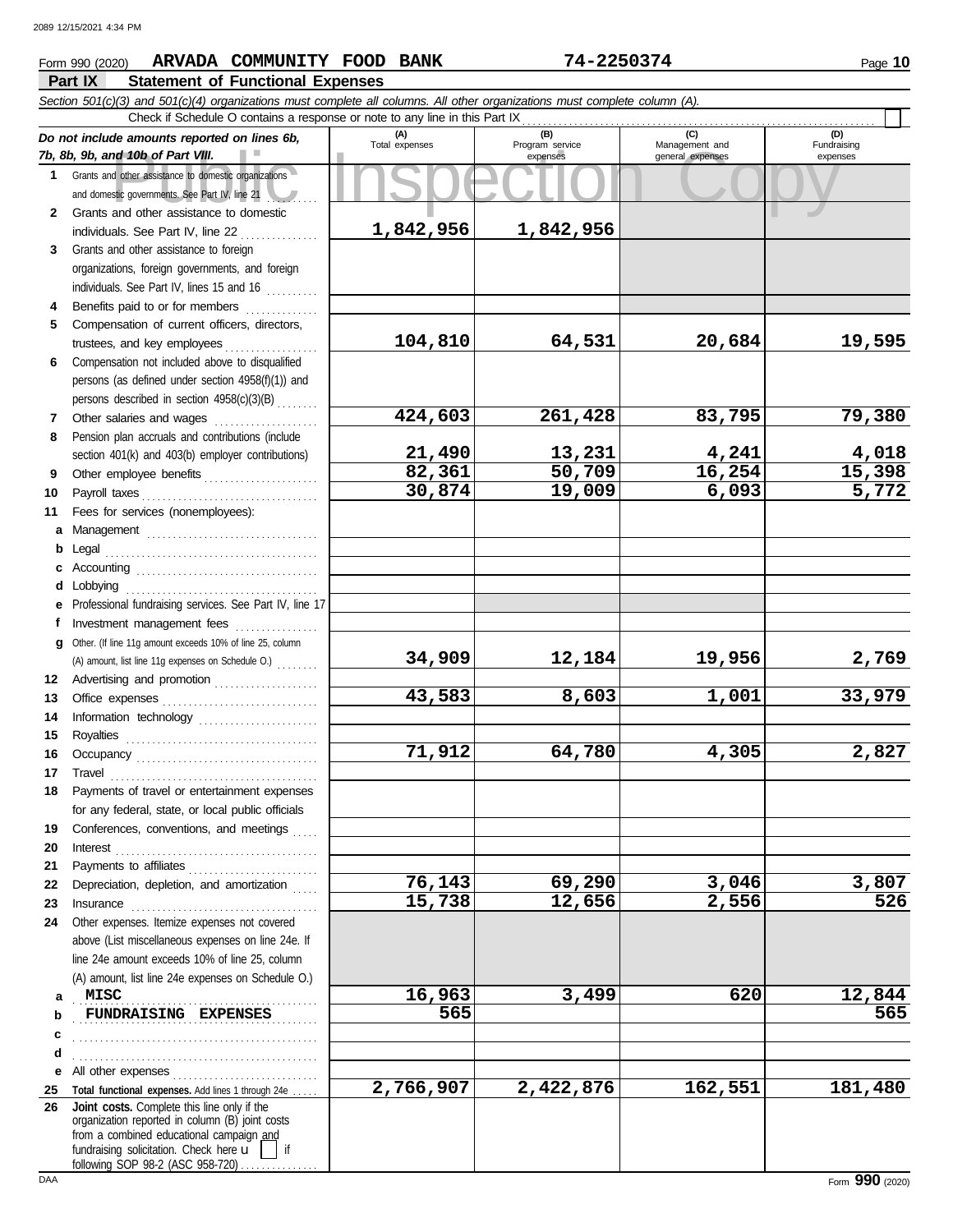**Part X Balance Sheet**

## **Form 990 (2020) ARVADA COMMUNITY FOOD BANK** 74-2250374 Page 11

### Check if Schedule O contains a response or note to any line in this Part X **(A) (B)** Beginning of year  $\vert$  End of year **253,052 1 192,069**<br>**793,502 2 1,236,832** sh non-interest-bearing<br>vings and temporary cash investments<br>counts receivable, net<br>counts receivable, net<br>a<br>expectively example of the counts receivable, net<br>a<br>expectively example of the counts receivable, net<br>a<br>expective Cash—non-interest-bearing **1 1 793,502 1,236,832 2 2** Savings and temporary cash investments . . . . . . . . . . . . . . . . . . . . . . . . . . . . . . . . . . . . . . . . . . . . . . . . . **108,121 42,162 3 3** Pledges and grants receivable, net . . . . . . . . . . . . . . . . . . . . . . . . . . . . . . . . . . . . . . . . . . . . . . . . . . . . . . . . **4 4** Accounts receivable, net . . . . . . . . . . . . . . . . . . . . . . . . . . . . . . . . . . . . . . . . . . . . . . . . . . . . . . . . . . . . . . . . . . **5** Loans and other receivables from any current or former officer, director, trustee, key employee, creator or founder, substantial contributor, or 35% controlled entity or family member of any of these persons **5 6** Loans and other receivables from other disqualified persons (as defined **6** under section 4958(f)(1)), and persons described in section 4958(c)(3)(B) ................ **Assets 7 7** Notes and loans receivable, net . . . . . . . . . . . . . . . . . . . . . . . . . . . . . . . . . . . . . . . . . . . . . . . . . . . . . . . . . . . **30,730 127,086 8 8** Inventories for sale or use . . . . . . . . . . . . . . . . . . . . . . . . . . . . . . . . . . . . . . . . . . . . . . . . . . . . . . . . . . . . . . . . . **1,077** Prepaid expenses and deferred charges . . . . . . . . . . . . . . . . . . . . . . . . . . . . . . . . . . . . . . . . . . . . . . . . . . **9 9 10a** Land, buildings, and equipment: cost or other basis. Complete Part VI of Schedule D .................. **1,255,457 10a 1,010,157 256,092 245,300 10c b** Less: accumulated depreciation . . . . . . . . . . . . . . . . . . . . . . . . . **10b 490,388 972,196** Investments—publicly traded securities . . . . . . . . . . . . . . . . . . . . . . . . . . . . . . . . . . . . . . . . . . . . . . . . . . . **11 11** Investments—other securities. See Part IV, line 11 . . . . . . . . . . . . . . . . . . . . . . . . . . . . . . . . . . . . . . . . **12 12 13 13** Investments—program-related. See Part IV, line 11 . . . . . . . . . . . . . . . . . . . . . . . . . . . . . . . . . . . . . . . **14** Intangible assets . . . . . . . . . . . . . . . . . . . . . . . . . . . . . . . . . . . . . . . . . . . . . . . . . . . . . . . . . . . . . . . . . . . . . . . . . . **14** Other assets. See Part IV, line 11 . . . . . . . . . . . . . . . . . . . . . . . . . . . . . . . . . . . . . . . . . . . . . . . . . . . . . . . . . **15 15 1,931,885 2,816,722 Total assets.** Add lines 1 through 15 (must equal line 33) . . . . . . . . . . . . . . . . . . . . . . . . . . . . . . . . **16 16 44,410 47,427 17** Accounts payable and accrued expenses . . . . . . . . . . . . . . . . . . . . . . . . . . . . . . . . . . . . . . . . . . . . . . . . . **17** Grants payable . . . . . . . . . . . . . . . . . . . . . . . . . . . . . . . . . . . . . . . . . . . . . . . . . . . . . . . . . . . . . . . . . . . . . . . . . . . . **18 18** Deferred revenue . . . . . . . . . . . . . . . . . . . . . . . . . . . . . . . . . . . . . . . . . . . . . . . . . . . . . . . . . . . . . . . . . . . . . . . . . **19 19** Tax-exempt bond liabilities . . . . . . . . . . . . . . . . . . . . . . . . . . . . . . . . . . . . . . . . . . . . . . . . . . . . . . . . . . . . . . . . **20 20 21** Escrow or custodial account liability. Complete Part IV of Schedule D . . . . . . . . . . . . . . . . . . . . . **21 22** Loans and other payables to any current or former officer, director, **Liabilities** trustee, key employee, creator or founder, substantial contributor, or 35% controlled entity or family member of any of these persons **22** Secured mortgages and notes payable to unrelated third parties ............................ **23 23 24** Unsecured notes and loans payable to unrelated third parties **24 25** Other liabilities (including federal income tax, payables to related third parties, and other liabilities not included on lines 17-24). Complete Part X **60,951 59,267** of Schedule D . . . . . . . . . . . . . . . . . . . . . . . . . . . . . . . . . . . . . . . . . . . . . . . . . . . . . . . . . . . . . . . . . . . . . . . . . . . . . **25 105,361 106,694 26** Total liabilities. Add lines 17 through 25 ............... **26 Organizations that follow FASB ASC 958, check here** u **X and complete lines 27, 28, 32, and 33.** Net Assets or Fund Balances **Net Assets or Fund Balances 1,720,580 2,615,373 27** Net assets without donor restrictions . . . . . . . . . . . . . . . . . . . . . . . . . . . . . . . . . . . . . . . . . . . . . . . . . . . . . . **27** Net assets with donor restrictions . . . . . . . . . . . . . . . . . . . . . . . . . . . . . . . . . . . . . . . . . . . . . . . . . . . . . . . . . **105,944 28 28 Organizations that do not follow FASB ASC 958, check here** u **and complete lines 29 through 33.** Capital stock or trust principal, or current funds . . . . . . . . . . . . . . . . . . . . . . . . . . . . . . . . . . . . . . . . . . . **29 29** Paid-in or capital surplus, or land, building, or equipment fund .................................. **30 30 31** Retained earnings, endowment, accumulated income, or other funds . . . . . . . . . . . . . . . . . . . . . . **31 1,826,524 2,710,028** Total net assets or fund balances . . . . . . . . . . . . . . . . . . . . . . . . . . . . . . . . . . . . . . . . . . . . . . . . . . . . . . . . . **32 32 1,931,885 2,816,722 33** Total liabilities and net assets/fund balances ................................. **33**

Form **990** (2020)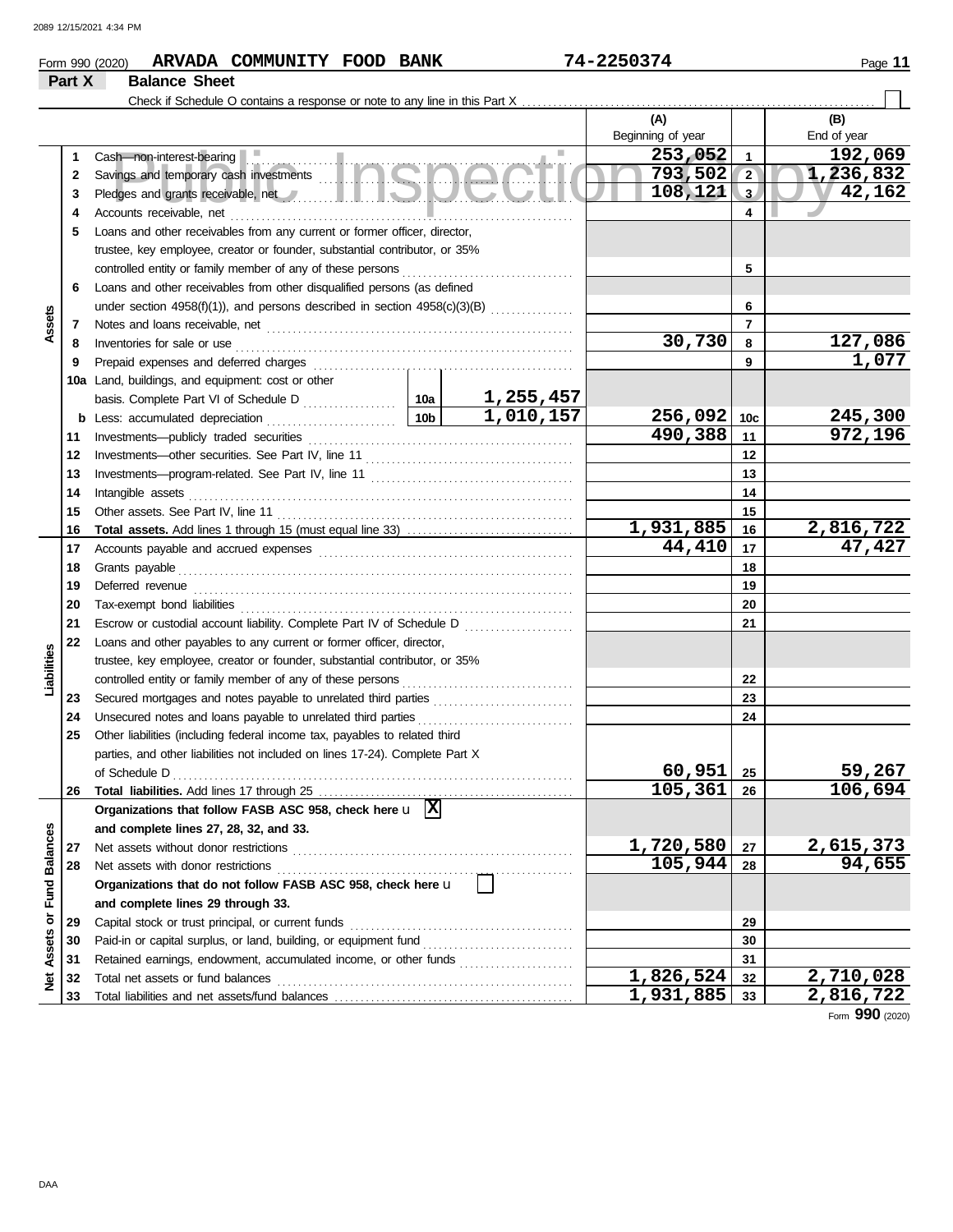|    | 74-2250374<br>Form 990 (2020) ARVADA COMMUNITY FOOD BANK                                                                                        |                |                |     | Page 12         |
|----|-------------------------------------------------------------------------------------------------------------------------------------------------|----------------|----------------|-----|-----------------|
|    | <b>Reconciliation of Net Assets</b><br>Part XI                                                                                                  |                |                |     |                 |
|    |                                                                                                                                                 |                |                |     |                 |
| 1  | Total revenue (must equal Part VIII, column (A), line 12)                                                                                       |                | 3,560,086      |     |                 |
| 2  |                                                                                                                                                 | $\overline{2}$ | 2,766,907      |     |                 |
| 3  | Revenue less expenses. Subtract line 2 from line 1                                                                                              | 3              |                |     | 793,179         |
| 4  | Revenue less expenses. Subtract line 2 from line 1<br>Net assets or fund balances at beginning of year (must equal Part X, line 32, column (A)) | $\overline{4}$ | 1,826,524      |     |                 |
| 5  |                                                                                                                                                 | 5              |                |     | 90,325          |
| 6  | Donated services and use of facilities <b>constructs</b> and the service of facilities <b>constructs</b> and use of facilities                  | 6              |                |     |                 |
| 7  | Investment expenses                                                                                                                             | $\overline{7}$ |                |     |                 |
| 8  | Prior period adjustments                                                                                                                        | 8              |                |     |                 |
| 9  | Other changes in net assets or fund balances (explain on Schedule O)                                                                            | 9              |                |     |                 |
| 10 | Net assets or fund balances at end of year. Combine lines 3 through 9 (must equal Part X, line                                                  |                |                |     |                 |
|    | $32$ , column $(B)$ ).                                                                                                                          | 10             | 2,710,028      |     |                 |
|    | <b>Financial Statements and Reporting</b><br>Part XII                                                                                           |                |                |     |                 |
|    |                                                                                                                                                 |                |                |     |                 |
|    |                                                                                                                                                 |                |                | Yes | No.             |
| 1. | ΙXΙ<br>Accounting method used to prepare the Form 990:<br>Cash<br>Other<br>Accrual                                                              |                |                |     |                 |
|    | If the organization changed its method of accounting from a prior year or checked "Other," explain in                                           |                |                |     |                 |
|    | Schedule O.                                                                                                                                     |                |                |     |                 |
|    | 2a Were the organization's financial statements compiled or reviewed by an independent accountant?                                              |                | 2a             |     | x               |
|    | If "Yes," check a box below to indicate whether the financial statements for the year were compiled or                                          |                |                |     |                 |
|    | reviewed on a separate basis, consolidated basis, or both:                                                                                      |                |                |     |                 |
|    | Separate basis<br>Consolidated basis<br>Both consolidated and separate basis                                                                    |                |                |     |                 |
|    | <b>b</b> Were the organization's financial statements audited by an independent accountant?                                                     |                | 2b             | x   |                 |
|    | If "Yes," check a box below to indicate whether the financial statements for the year were audited on a                                         |                |                |     |                 |
|    | separate basis, consolidated basis, or both:                                                                                                    |                |                |     |                 |
|    | x <br>Consolidated basis<br>Both consolidated and separate basis<br>Separate basis                                                              |                |                |     |                 |
|    | c If "Yes" to line 2a or 2b, does the organization have a committee that assumes responsibility for oversight of                                |                |                |     |                 |
|    | the audit, review, or compilation of its financial statements and selection of an independent accountant?                                       |                | 2c             | x   |                 |
|    | If the organization changed either its oversight process or selection process during the tax year, explain on                                   |                |                |     |                 |
|    | Schedule O.                                                                                                                                     |                |                |     |                 |
|    | 3a As a result of a federal award, was the organization required to undergo an audit or audits as set forth in the                              |                |                |     |                 |
|    | Single Audit Act and OMB Circular A-133?                                                                                                        |                | 3a             |     | x               |
|    | <b>b</b> If "Yes," did the organization undergo the required audit or audits? If the organization did not undergo the                           |                |                |     |                 |
|    | required audit or audits, explain why on Schedule O and describe any steps taken to undergo such audits                                         |                | 3 <sub>b</sub> |     |                 |
|    |                                                                                                                                                 |                |                |     | Form 990 (2020) |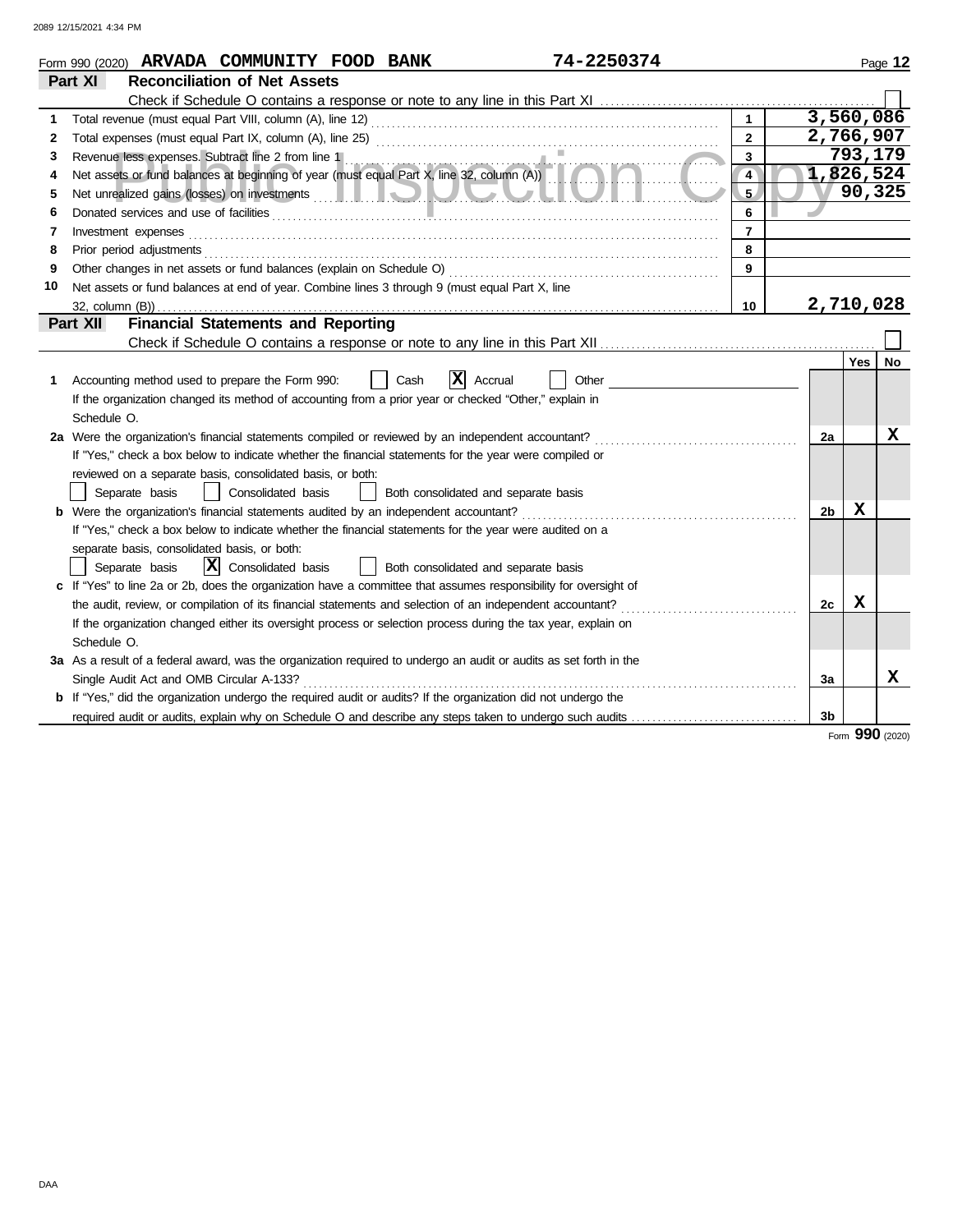|        | <b>SCHEDULE A</b>          |                                                                                                                       | <b>Public Charity Status and Public Support</b>                                                                                                                                                                                                                 |                                                         |                               | OMB No. 1545-0047                    |  |  |  |
|--------|----------------------------|-----------------------------------------------------------------------------------------------------------------------|-----------------------------------------------------------------------------------------------------------------------------------------------------------------------------------------------------------------------------------------------------------------|---------------------------------------------------------|-------------------------------|--------------------------------------|--|--|--|
|        | (Form 990 or 990-EZ)       |                                                                                                                       | <b>2020</b><br>Complete if the organization is a section 501(c)(3) organization or a section $4947(a)(1)$ nonexempt charitable trust.                                                                                                                           |                                                         |                               |                                      |  |  |  |
|        | Department of the Treasury |                                                                                                                       |                                                                                                                                                                                                                                                                 | La Attach to Form 990 or Form 990-EZ.<br>Open to Public |                               |                                      |  |  |  |
|        | Internal Revenue Service   |                                                                                                                       | <b>u</b> Go to <i>www.irs.gov/Form990</i> for instructions and the latest information.                                                                                                                                                                          |                                                         |                               | <b>Inspection</b>                    |  |  |  |
|        | Name of the organization   | DBA COMMUNITY                                                                                                         | ARVADA COMMUNITY FOOD BANK<br><b>TABLE</b>                                                                                                                                                                                                                      |                                                         | 74-2250374                    | Employer identification number       |  |  |  |
|        | Part I                     |                                                                                                                       | Reason for Public Charity Status. (All organizations must complete this part.) See instructions.                                                                                                                                                                |                                                         |                               |                                      |  |  |  |
|        |                            |                                                                                                                       | The organization is not a private foundation because it is: (For lines 1 through 12, check only one box.)                                                                                                                                                       |                                                         |                               |                                      |  |  |  |
| 1      |                            |                                                                                                                       | A church, convention of churches, or association of churches described in section 170(b)(1)(A)(i).                                                                                                                                                              |                                                         |                               |                                      |  |  |  |
| 2<br>3 |                            |                                                                                                                       | A school described in <b>section 170(b)(1)(A)(ii).</b> (Attach Schedule E (Form 990 or 990-EZ).)                                                                                                                                                                |                                                         |                               |                                      |  |  |  |
| 4      |                            |                                                                                                                       | A hospital or a cooperative hospital service organization described in section 170(b)(1)(A)(iii).<br>A medical research organization operated in conjunction with a hospital described in section 170(b)(1)(A)(iii). Enter the hospital's name,                 |                                                         |                               |                                      |  |  |  |
|        | city, and state:           |                                                                                                                       |                                                                                                                                                                                                                                                                 |                                                         |                               |                                      |  |  |  |
| 5      |                            |                                                                                                                       | An organization operated for the benefit of a college or university owned or operated by a governmental unit described in                                                                                                                                       |                                                         |                               |                                      |  |  |  |
|        |                            | section 170(b)(1)(A)(iv). (Complete Part II.)                                                                         |                                                                                                                                                                                                                                                                 |                                                         |                               |                                      |  |  |  |
| 6<br>7 | X                          |                                                                                                                       | A federal, state, or local government or governmental unit described in section 170(b)(1)(A)(v).<br>An organization that normally receives a substantial part of its support from a governmental unit or from the general public                                |                                                         |                               |                                      |  |  |  |
|        |                            | described in section 170(b)(1)(A)(vi). (Complete Part II.)                                                            |                                                                                                                                                                                                                                                                 |                                                         |                               |                                      |  |  |  |
| 8<br>9 |                            |                                                                                                                       | A community trust described in section 170(b)(1)(A)(vi). (Complete Part II.)<br>An agricultural research organization described in section 170(b)(1)(A)(ix) operated in conjunction with a land-grant college                                                   |                                                         |                               |                                      |  |  |  |
|        | university:                |                                                                                                                       | or university or a non-land-grant college of agriculture (see instructions). Enter the name, city, and state of the college or                                                                                                                                  |                                                         |                               |                                      |  |  |  |
| 10     |                            |                                                                                                                       | An organization that normally receives: (1) more than 33 1/3% of its support from contributions, membership fees, and gross                                                                                                                                     |                                                         |                               |                                      |  |  |  |
|        |                            |                                                                                                                       | receipts from activities related to its exempt functions, subject to certain exceptions; and (2) no more than 331/3% of its<br>support from gross investment income and unrelated business taxable income (less section 511 tax) from businesses                |                                                         |                               |                                      |  |  |  |
|        |                            |                                                                                                                       | acquired by the organization after June 30, 1975. See section 509(a)(2). (Complete Part III.)                                                                                                                                                                   |                                                         |                               |                                      |  |  |  |
| 11     |                            |                                                                                                                       | An organization organized and operated exclusively to test for public safety. See section 509(a)(4).                                                                                                                                                            |                                                         |                               |                                      |  |  |  |
| 12     |                            |                                                                                                                       | An organization organized and operated exclusively for the benefit of, to perform the functions of, or to carry out the purposes<br>of one or more publicly supported organizations described in section 509(a)(1) or section 509(a)(2). See section 509(a)(3). |                                                         |                               |                                      |  |  |  |
|        |                            |                                                                                                                       | Check the box in lines 12a through 12d that describes the type of supporting organization and complete lines 12e, 12f, and 12g.                                                                                                                                 |                                                         |                               |                                      |  |  |  |
|        | а                          |                                                                                                                       | Type I. A supporting organization operated, supervised, or controlled by its supported organization(s), typically by giving<br>the supported organization(s) the power to regularly appoint or elect a majority of the directors or trustees of the             |                                                         |                               |                                      |  |  |  |
|        |                            |                                                                                                                       | supporting organization. You must complete Part IV, Sections A and B.                                                                                                                                                                                           |                                                         |                               |                                      |  |  |  |
|        | b                          |                                                                                                                       | Type II. A supporting organization supervised or controlled in connection with its supported organization(s), by having<br>control or management of the supporting organization vested in the same persons that control or manage the supported                 |                                                         |                               |                                      |  |  |  |
|        |                            | organization(s). You must complete Part IV, Sections A and C.                                                         |                                                                                                                                                                                                                                                                 |                                                         |                               |                                      |  |  |  |
|        | c                          |                                                                                                                       | Type III functionally integrated. A supporting organization operated in connection with, and functionally integrated with,<br>its supported organization(s) (see instructions). You must complete Part IV, Sections A, D, and E.                                |                                                         |                               |                                      |  |  |  |
|        | d                          |                                                                                                                       | Type III non-functionally integrated. A supporting organization operated in connection with its supported organization(s)                                                                                                                                       |                                                         |                               |                                      |  |  |  |
|        |                            |                                                                                                                       | that is not functionally integrated. The organization generally must satisfy a distribution requirement and an attentiveness<br>requirement (see instructions). You must complete Part IV, Sections A and D, and Part V.                                        |                                                         |                               |                                      |  |  |  |
|        | е                          |                                                                                                                       | Check this box if the organization received a written determination from the IRS that it is a Type I, Type II, Type III                                                                                                                                         |                                                         |                               |                                      |  |  |  |
|        |                            |                                                                                                                       | functionally integrated, or Type III non-functionally integrated supporting organization.                                                                                                                                                                       |                                                         |                               |                                      |  |  |  |
|        | f<br>g                     | Enter the number of supported organizations<br>Provide the following information about the supported organization(s). |                                                                                                                                                                                                                                                                 |                                                         |                               |                                      |  |  |  |
|        | (i) Name of supported      | (ii) EIN                                                                                                              | (iii) Type of organization                                                                                                                                                                                                                                      | (iv) Is the organization                                | (v) Amount of monetary        | (vi) Amount of                       |  |  |  |
|        | organization               |                                                                                                                       | (described on lines 1-10<br>above (see instructions))                                                                                                                                                                                                           | listed in your governing<br>document?                   | support (see<br>instructions) | other support (see<br>instructions)  |  |  |  |
|        |                            |                                                                                                                       |                                                                                                                                                                                                                                                                 | Yes<br>No                                               |                               |                                      |  |  |  |
| (A)    |                            |                                                                                                                       |                                                                                                                                                                                                                                                                 |                                                         |                               |                                      |  |  |  |
| (B)    |                            |                                                                                                                       |                                                                                                                                                                                                                                                                 |                                                         |                               |                                      |  |  |  |
| (C)    |                            |                                                                                                                       |                                                                                                                                                                                                                                                                 |                                                         |                               |                                      |  |  |  |
|        |                            |                                                                                                                       |                                                                                                                                                                                                                                                                 |                                                         |                               |                                      |  |  |  |
| (D)    |                            |                                                                                                                       |                                                                                                                                                                                                                                                                 |                                                         |                               |                                      |  |  |  |
| (E)    |                            |                                                                                                                       |                                                                                                                                                                                                                                                                 |                                                         |                               |                                      |  |  |  |
| Total  |                            |                                                                                                                       |                                                                                                                                                                                                                                                                 |                                                         |                               |                                      |  |  |  |
|        |                            | For Paperwork Reduction Act Notice, see the Instructions for Form 990 or 990-EZ.                                      |                                                                                                                                                                                                                                                                 |                                                         |                               | Schedule A (Form 990 or 990-EZ) 2020 |  |  |  |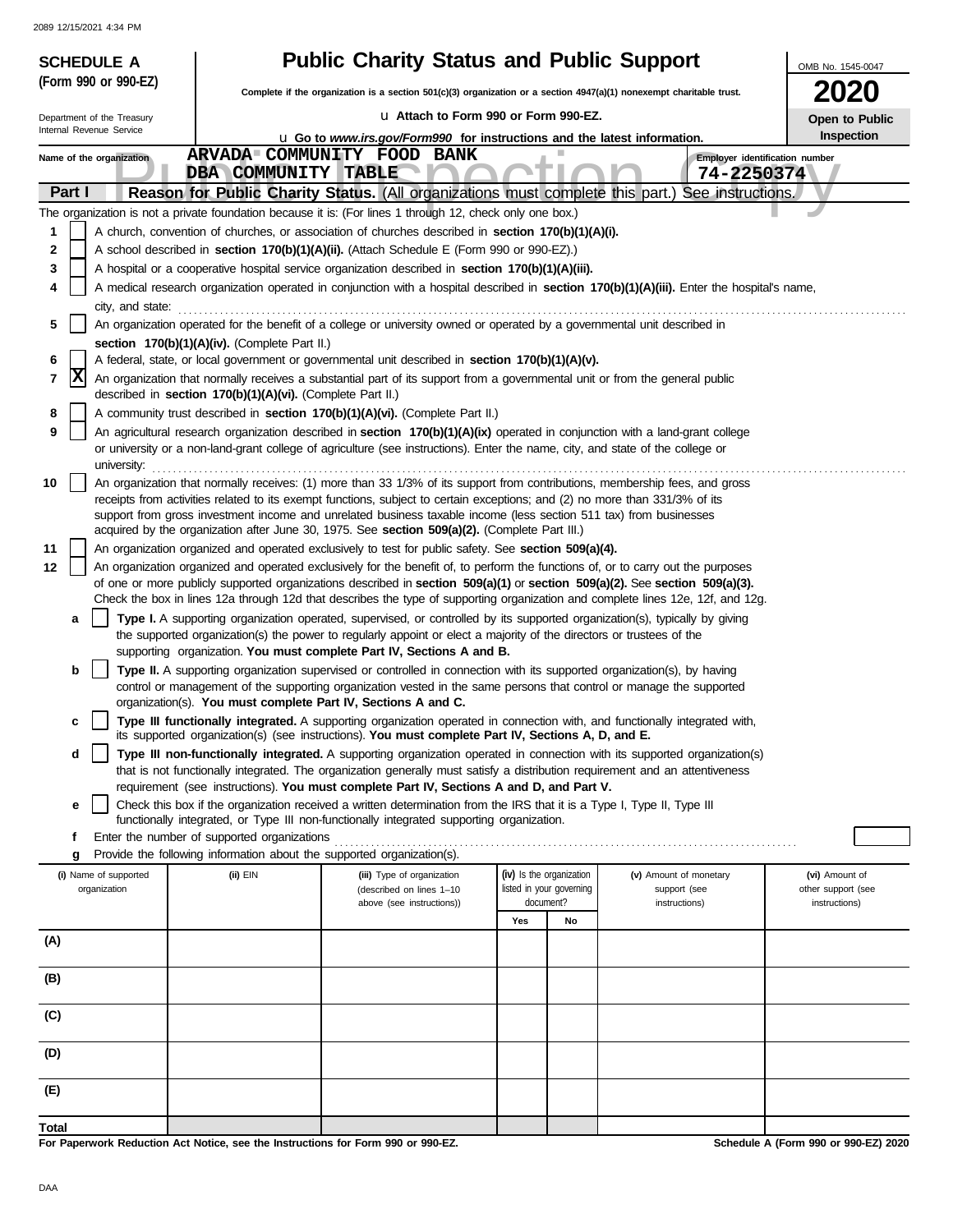|              | Schedule A (Form 990 or 990-EZ) 2020                                                                                                                                                                                                                       | ARVADA COMMUNITY FOOD BANK |           |            |            | 74-2250374 | Page 2                  |
|--------------|------------------------------------------------------------------------------------------------------------------------------------------------------------------------------------------------------------------------------------------------------------|----------------------------|-----------|------------|------------|------------|-------------------------|
|              | Support Schedule for Organizations Described in Sections 170(b)(1)(A)(iv) and 170(b)(1)(A)(vi)<br>Part II                                                                                                                                                  |                            |           |            |            |            |                         |
|              | (Complete only if you checked the box on line 5, 7, or 8 of Part I or if the organization failed to qualify under                                                                                                                                          |                            |           |            |            |            |                         |
|              | Part III. If the organization fails to qualify under the tests listed below, please complete Part III.)                                                                                                                                                    |                            |           |            |            |            |                         |
|              | <b>Section A. Public Support</b>                                                                                                                                                                                                                           |                            |           |            |            |            |                         |
|              | Calendar year (or fiscal year beginning in)<br>u                                                                                                                                                                                                           | (a) 2016                   | (b) 2017  | $(c)$ 2018 | $(d)$ 2019 | (e) 2020   | (f) Total               |
| 1            | Gifts, grants, contributions, and                                                                                                                                                                                                                          |                            |           |            |            |            |                         |
|              | membership fees received. (Do not                                                                                                                                                                                                                          |                            |           |            |            |            |                         |
|              | include any "unusual grants.")                                                                                                                                                                                                                             | 2,951,802                  | 2,991,515 | 2,770,589  | 3,246,001  | 3,549,609  | 15,509,516              |
| $\mathbf{2}$ | Tax revenues levied for the                                                                                                                                                                                                                                |                            |           |            |            |            |                         |
|              | organization's benefit and either paid                                                                                                                                                                                                                     |                            |           |            |            |            |                         |
|              | to or expended on its behalf                                                                                                                                                                                                                               |                            |           |            |            |            |                         |
| 3            | The value of services or facilities                                                                                                                                                                                                                        |                            |           |            |            |            |                         |
|              | furnished by a governmental unit to the                                                                                                                                                                                                                    |                            |           |            |            |            |                         |
|              | organization without charge                                                                                                                                                                                                                                | 3,452                      | 2,854     | 2,238      | 1,605      | 954        | 11,103                  |
| 4<br>5       | Total. Add lines 1 through 3                                                                                                                                                                                                                               | 2,955,254                  | 2,994,369 | 2,772,827  | 3,247,606  | 3,550,563  | 15,520,619              |
|              | The portion of total contributions by<br>each person (other than a                                                                                                                                                                                         |                            |           |            |            |            |                         |
|              | governmental unit or publicly                                                                                                                                                                                                                              |                            |           |            |            |            |                         |
|              | supported organization) included on                                                                                                                                                                                                                        |                            |           |            |            |            |                         |
|              | line 1 that exceeds 2% of the amount<br>shown on line 11, column (f)                                                                                                                                                                                       |                            |           |            |            |            |                         |
| 6            | Public support. Subtract line 5 from line 4                                                                                                                                                                                                                |                            |           |            |            |            | 15,520,619              |
|              | <b>Section B. Total Support</b>                                                                                                                                                                                                                            |                            |           |            |            |            |                         |
|              | Calendar year (or fiscal year beginning in)<br>$\mathbf{u}$                                                                                                                                                                                                | (a) 2016                   | (b) 2017  | $(c)$ 2018 | $(d)$ 2019 | (e) 2020   | (f) Total               |
| 7            | Amounts from line 4                                                                                                                                                                                                                                        | 2,955,254                  | 2,994,369 | 2,772,827  | 3,247,606  | 3,550,563  | 15,520,619              |
| 8            | Gross income from interest, dividends,                                                                                                                                                                                                                     |                            |           |            |            |            |                         |
|              | payments received on securities loans,                                                                                                                                                                                                                     |                            |           |            |            |            |                         |
|              | rents, royalties, and income from<br>similar sources $\ldots$ , $\ldots$ , $\ldots$ , $\ldots$ , $\ldots$ , $\ldots$                                                                                                                                       | 21,950                     | 17,053    | 34,272     | 30,646     | 10,477     | 114,398                 |
|              |                                                                                                                                                                                                                                                            |                            |           |            |            |            |                         |
| 9            | Net income from unrelated business<br>activities, whether or not the business                                                                                                                                                                              |                            |           |            |            |            |                         |
|              | is regularly carried on                                                                                                                                                                                                                                    |                            |           |            |            |            |                         |
| 10           | Other income. Do not include gain or                                                                                                                                                                                                                       |                            |           |            |            |            |                         |
|              | loss from the sale of capital assets                                                                                                                                                                                                                       |                            |           |            |            |            |                         |
|              | (Explain in Part VI.)                                                                                                                                                                                                                                      |                            |           |            | 4,284      |            | 4,284                   |
| 11           | Total support. Add lines 7 through 10                                                                                                                                                                                                                      |                            |           |            |            |            | 15,639,301              |
| 12           | Gross receipts from related activities, etc. (see instructions)                                                                                                                                                                                            |                            |           |            |            | 12         | 46,205                  |
| 13           | First 5 years. If the Form 990 is for the organization's first, second, third, fourth, or fifth tax year as a section 501(c)(3)                                                                                                                            |                            |           |            |            |            |                         |
|              | organization, check this box and stop here                                                                                                                                                                                                                 |                            |           |            |            |            |                         |
|              | Section C. Computation of Public Support Percentage                                                                                                                                                                                                        |                            |           |            |            |            |                         |
| 14           | Public support percentage for 2020 (line 6, column (f) divided by line 11, column (f)) [[[[[ [ [ ]]                                                                                                                                                        |                            |           |            |            | 14         | 99.24%                  |
| 15           | Public support percentage from 2019 Schedule A, Part II, line 14                                                                                                                                                                                           |                            |           |            |            | 15         | 99.08%                  |
| 16a          | 33 1/3% support test-2020. If the organization did not check the box on line 13, and line 14 is 33 1/3% or more, check this                                                                                                                                |                            |           |            |            |            |                         |
|              | box and stop here. The organization qualifies as a publicly supported organization                                                                                                                                                                         |                            |           |            |            |            | $\overline{\mathbf{x}}$ |
| b            | 33 1/3% support test-2019. If the organization did not check a box on line 13 or 16a, and line 15 is 33 1/3% or more, check                                                                                                                                |                            |           |            |            |            |                         |
|              | this box and stop here. The organization qualifies as a publicly supported organization                                                                                                                                                                    |                            |           |            |            |            |                         |
| 17a          | 10%-facts-and-circumstances test-2020. If the organization did not check a box on line 13, 16a, or 16b, and line 14 is                                                                                                                                     |                            |           |            |            |            |                         |
|              | 10% or more, and if the organization meets the "facts-and-circumstances" test, check this box and stop here. Explain in                                                                                                                                    |                            |           |            |            |            |                         |
|              | Part VI how the organization meets the "facts-and-circumstances" test. The organization qualifies as a publicly supported                                                                                                                                  |                            |           |            |            |            |                         |
|              | organization                                                                                                                                                                                                                                               |                            |           |            |            |            |                         |
| b            | 10%-facts-and-circumstances test-2019. If the organization did not check a box on line 13, 16a, 16b, or 17a, and line                                                                                                                                      |                            |           |            |            |            |                         |
|              | 15 is 10% or more, and if the organization meets the "facts-and-circumstances" test, check this box and stop here. Explain<br>in Part VI how the organization meets the "facts-and-circumstances" test. The organization qualifies as a publicly supported |                            |           |            |            |            |                         |
|              | organization                                                                                                                                                                                                                                               |                            |           |            |            |            |                         |
| 18           | Private foundation. If the organization did not check a box on line 13, 16a, 16b, 17a, or 17b, check this box and see                                                                                                                                      |                            |           |            |            |            |                         |
|              | instructions                                                                                                                                                                                                                                               |                            |           |            |            |            |                         |
|              |                                                                                                                                                                                                                                                            |                            |           |            |            |            |                         |

**Schedule A (Form 990 or 990-EZ) 2020**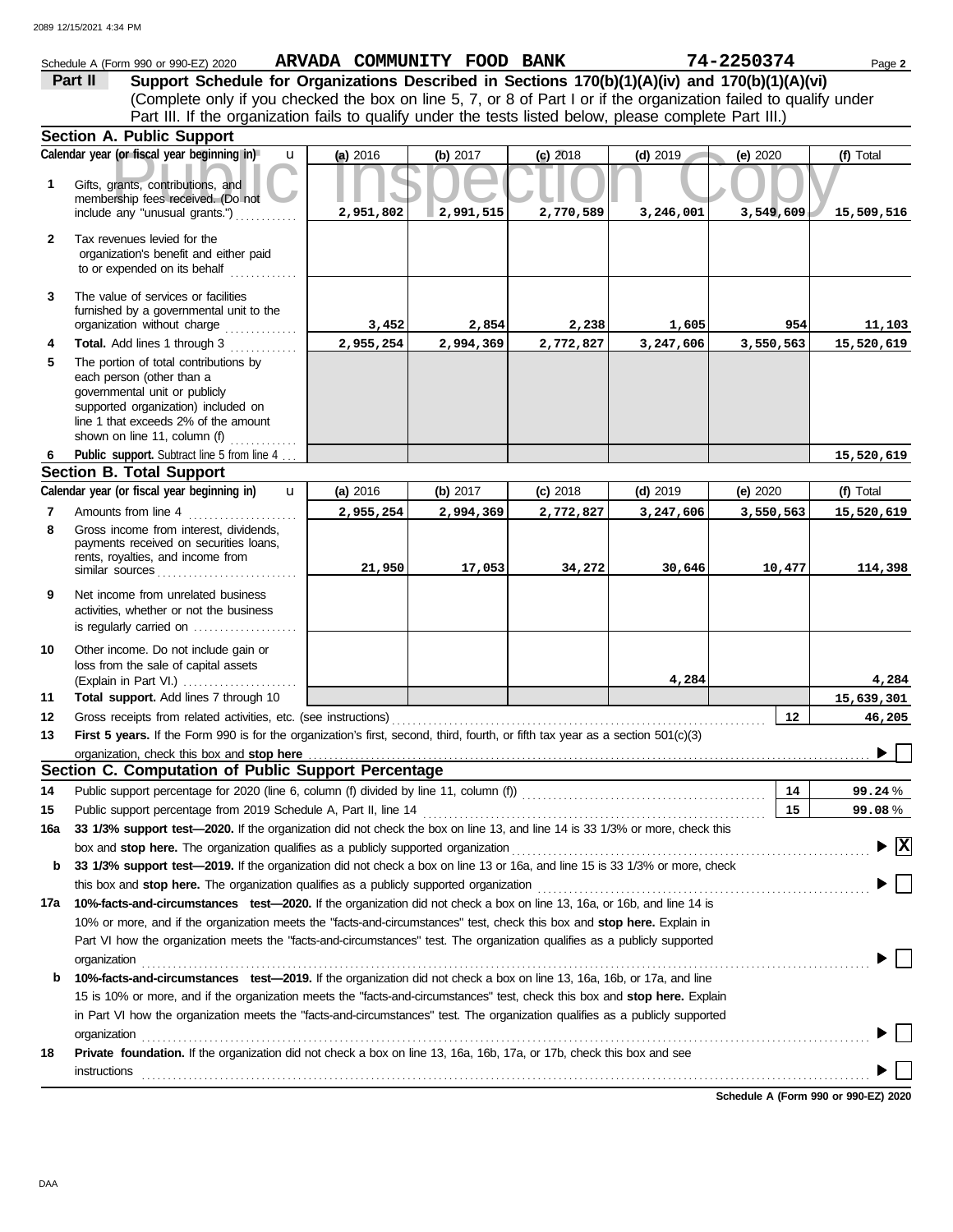## Schedule A (Form 990 or 990-EZ) 2020 **ARVADA COMMUNITY FOOD BANK** 74-2250374 Page 3

| Part III | Support Schedule for Organizations Described in Section 509(a)(2)                                                  |
|----------|--------------------------------------------------------------------------------------------------------------------|
|          | (Complete only if you checked the box on line 10 of Part I or if the organization failed to qualify under Part II. |
|          | If the organization fails to qualify under the tests listed below, please complete Part II.)                       |
|          | Section A Public Support                                                                                           |

|              | Section A. Public Support                                                                                                                                                         |          |          |            |            |          |           |
|--------------|-----------------------------------------------------------------------------------------------------------------------------------------------------------------------------------|----------|----------|------------|------------|----------|-----------|
|              | Calendar year (or fiscal year beginning in)<br>$\mathbf u$                                                                                                                        | (a) 2016 | (b) 2017 | $(c)$ 2018 | $(d)$ 2019 | (e) 2020 | (f) Total |
| 1            | Gifts, grants, contributions, and membership fees<br>received. (Do not include any "unusual grants.")                                                                             |          |          |            |            |          |           |
| $\mathbf{2}$ | Gross receipts from admissions, merchandise<br>sold or services performed, or facilities<br>furnished in any activity that is related to the<br>organization's tax-exempt purpose |          |          |            |            |          |           |
| 3            | Gross receipts from activities that are not an<br>unrelated trade or business under section 513                                                                                   |          |          |            |            |          |           |
| 4            | Tax revenues levied for the<br>organization's benefit and either paid<br>to or expended on its behalf                                                                             |          |          |            |            |          |           |
| 5            | The value of services or facilities<br>furnished by a governmental unit to the<br>organization without charge                                                                     |          |          |            |            |          |           |
| 6            | Total. Add lines 1 through 5                                                                                                                                                      |          |          |            |            |          |           |
| 7a           | Amounts included on lines 1, 2, and 3<br>received from disqualified persons                                                                                                       |          |          |            |            |          |           |
| b            | Amounts included on lines 2 and 3<br>received from other than disqualified<br>persons that exceed the greater of \$5,000<br>or 1% of the amount on line 13 for the year $\ldots$  |          |          |            |            |          |           |
| c            | Add lines 7a and 7b                                                                                                                                                               |          |          |            |            |          |           |
| 8            | Public support. (Subtract line 7c from<br>line $6.$ )                                                                                                                             |          |          |            |            |          |           |
|              | <b>Section B. Total Support</b>                                                                                                                                                   |          |          |            |            |          |           |
|              | Calendar year (or fiscal year beginning in)<br>$\mathbf{u}$                                                                                                                       | (a) 2016 | (b) 2017 | $(c)$ 2018 | $(d)$ 2019 | (e) 2020 | (f) Total |
| 9            | Amounts from line 6                                                                                                                                                               |          |          |            |            |          |           |
| 10a          | Gross income from interest, dividends,<br>payments received on securities loans, rents,<br>royalties, and income from similar sources                                             |          |          |            |            |          |           |
| b            | Unrelated business taxable income (less<br>section 511 taxes) from businesses<br>acquired after June 30, 1975                                                                     |          |          |            |            |          |           |
| c            | Add lines 10a and 10b                                                                                                                                                             |          |          |            |            |          |           |
| 11           | Net income from unrelated business<br>activities not included in line 10b, whether<br>or not the business is regularly carried on                                                 |          |          |            |            |          |           |
| 12           | Other income. Do not include gain or<br>loss from the sale of capital assets<br>(Explain in Part VI.)                                                                             |          |          |            |            |          |           |
| 13           | Total support. (Add lines 9, 10c, 11,                                                                                                                                             |          |          |            |            |          |           |
| 14           | First 5 years. If the Form 990 is for the organization's first, second, third, fourth, or fifth tax year as a section 501(c)(3)                                                   |          |          |            |            |          |           |
|              | organization, check this box and stop here                                                                                                                                        |          |          |            |            |          |           |
|              | Section C. Computation of Public Support Percentage                                                                                                                               |          |          |            |            |          |           |
| 15           |                                                                                                                                                                                   |          |          |            |            | 15       | %         |
| 16           |                                                                                                                                                                                   |          |          |            |            | 16       | %         |
|              | Section D. Computation of Investment Income Percentage                                                                                                                            |          |          |            |            |          |           |
| 17           |                                                                                                                                                                                   |          |          |            |            | 17       | %         |
| 18           | Investment income percentage from 2019 Schedule A, Part III, line 17                                                                                                              |          |          |            |            | 18       | %         |
| 19a          | 33 1/3% support tests-2020. If the organization did not check the box on line 14, and line 15 is more than 33 1/3%, and line                                                      |          |          |            |            |          |           |
|              |                                                                                                                                                                                   |          |          |            |            |          |           |
| b            | 33 1/3% support tests-2019. If the organization did not check a box on line 14 or line 19a, and line 16 is more than 33 1/3%, and                                                 |          |          |            |            |          |           |
|              |                                                                                                                                                                                   |          |          |            |            |          |           |
| 20           | <b>Private foundation.</b> If the organization did not check a box on line 14, 19a, or 19b, check this box and see instructions <i>mummmmmmmm</i>                                 |          |          |            |            |          |           |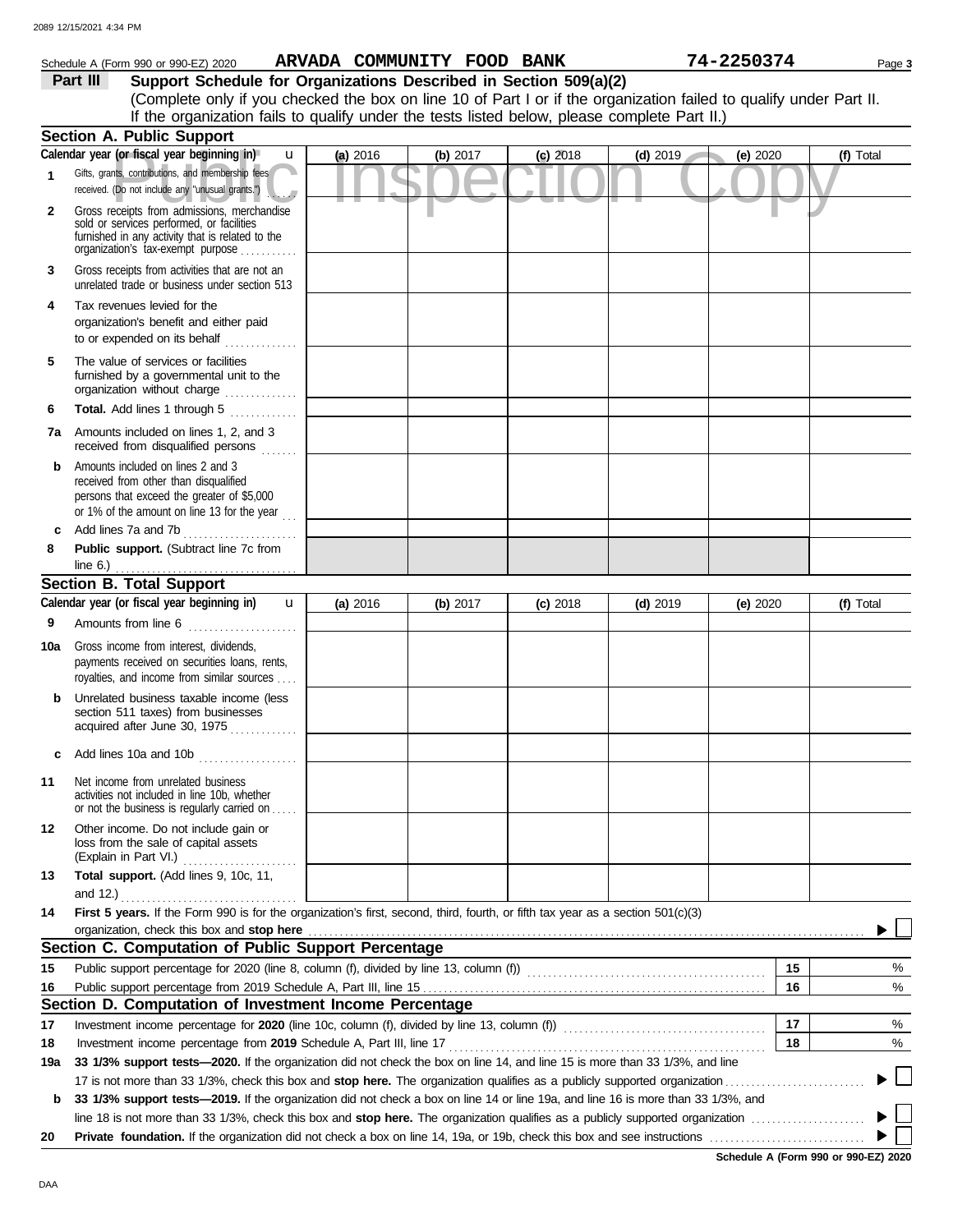|     | ARVADA COMMUNITY FOOD BANK<br>Schedule A (Form 990 or 990-EZ) 2020                                                  | 74-2250374                           | Page 4    |
|-----|---------------------------------------------------------------------------------------------------------------------|--------------------------------------|-----------|
|     | Part IV<br><b>Supporting Organizations</b>                                                                          |                                      |           |
|     | (Complete only if you checked a box in line 12 on Part I. If you checked box 12a, Part I, complete Sections A       |                                      |           |
|     | and B. If you checked box 12b, Part I, complete Sections A and C. If you checked box 12c, Part I, complete          |                                      |           |
|     | Sections A, D, and E. If you checked box 12d, Part I, complete Sections A and D, and complete Part V.)              |                                      |           |
|     | Section A. All Supporting Organizations                                                                             |                                      |           |
|     |                                                                                                                     |                                      | Yes<br>No |
| 1   | Are all of the organization's supported organizations listed by name in the organization's governing                |                                      |           |
|     | documents? If "No," describe in Part VI how the supported organizations are designated. If designated by            |                                      |           |
|     | class or purpose, describe the designation. If historic and continuing relationship, explain.                       | 1                                    |           |
| 2   | Did the organization have any supported organization that does not have an IRS determination of status              |                                      |           |
|     | under section 509(a)(1) or (2)? If "Yes," explain in Part VI how the organization determined that the supported     |                                      |           |
|     | organization was described in section 509(a)(1) or (2).                                                             | $\mathbf{2}$                         |           |
| За  | Did the organization have a supported organization described in section $501(c)(4)$ , (5), or (6)? If "Yes," answer |                                      |           |
|     | lines 3b and 3c below.                                                                                              | 3a                                   |           |
| b   | Did the organization confirm that each supported organization qualified under section 501(c)(4), (5), or (6) and    |                                      |           |
|     | satisfied the public support tests under section $509(a)(2)?$ If "Yes," describe in Part VI when and how the        |                                      |           |
|     | organization made the determination.                                                                                | 3b                                   |           |
| c   | Did the organization ensure that all support to such organizations was used exclusively for section $170(c)(2)(B)$  |                                      |           |
|     | purposes? If "Yes," explain in Part VI what controls the organization put in place to ensure such use.              | 3c                                   |           |
| 4a  | Was any supported organization not organized in the United States ("foreign supported organization")? If            |                                      |           |
|     | "Yes," and if you checked 12a or 12b in Part I, answer (b) and (c) below.                                           | 4a                                   |           |
| b   | Did the organization have ultimate control and discretion in deciding whether to make grants to the foreign         |                                      |           |
|     | supported organization? If "Yes," describe in Part VI how the organization had such control and discretion          |                                      |           |
|     | despite being controlled or supervised by or in connection with its supported organizations.                        | 4b                                   |           |
| c   | Did the organization support any foreign supported organization that does not have an IRS determination             |                                      |           |
|     | under sections $501(c)(3)$ and $509(a)(1)$ or (2)? If "Yes," explain in Part VI what controls the organization used |                                      |           |
|     | to ensure that all support to the foreign supported organization was used exclusively for section $170(c)(2)(B)$    |                                      |           |
|     | purposes.                                                                                                           | 4c                                   |           |
| 5a  | Did the organization add, substitute, or remove any supported organizations during the tax year? If "Yes,"          |                                      |           |
|     | answer lines 5b and 5c below (if applicable). Also, provide detail in Part VI, including (i) the names and EIN      |                                      |           |
|     | numbers of the supported organizations added, substituted, or removed; (ii) the reasons for each such action;       |                                      |           |
|     | (iii) the authority under the organization's organizing document authorizing such action; and (iv) how the action   |                                      |           |
|     | was accomplished (such as by amendment to the organizing document).                                                 | 5a                                   |           |
| b   | Type I or Type II only. Was any added or substituted supported organization part of a class already                 |                                      |           |
|     | designated in the organization's organizing document?                                                               | 5b                                   |           |
|     | <b>Substitutions only.</b> Was the substitution the result of an event beyond the organization's control?           | 5c                                   |           |
| 6   | Did the organization provide support (whether in the form of grants or the provision of services or facilities) to  |                                      |           |
|     | anyone other than (i) its supported organizations, (ii) individuals that are part of the charitable class benefited |                                      |           |
|     | by one or more of its supported organizations, or (iii) other supporting organizations that also support or         |                                      |           |
|     | benefit one or more of the filing organization's supported organizations? If "Yes," provide detail in Part VI.      | 6                                    |           |
| 7   | Did the organization provide a grant, loan, compensation, or other similar payment to a substantial contributor     |                                      |           |
|     | (as defined in section $4958(c)(3)(C)$ ), a family member of a substantial contributor, or a 35% controlled entity  |                                      |           |
|     | with regard to a substantial contributor? If "Yes," complete Part I of Schedule L (Form 990 or 990-EZ).             | 7                                    |           |
| 8   | Did the organization make a loan to a disqualified person (as defined in section 4958) not described in line 7?     |                                      |           |
|     | If "Yes," complete Part I of Schedule L (Form 990 or 990-EZ).                                                       | 8                                    |           |
| 9a  | Was the organization controlled directly or indirectly at any time during the tax year by one or more               |                                      |           |
|     | disqualified persons, as defined in section 4946 (other than foundation managers and organizations                  |                                      |           |
|     | described in section 509(a)(1) or (2))? If "Yes," provide detail in Part VI.                                        | 9а                                   |           |
| b   | Did one or more disqualified persons (as defined in line 9a) hold a controlling interest in any entity in which     |                                      |           |
|     | the supporting organization had an interest? If "Yes," provide detail in Part VI.                                   | 9b                                   |           |
| c   | Did a disqualified person (as defined in line 9a) have an ownership interest in, or derive any personal benefit     |                                      |           |
|     | from, assets in which the supporting organization also had an interest? If "Yes," provide detail in Part VI.        | 9с                                   |           |
| 10a | Was the organization subject to the excess business holdings rules of section 4943 because of section               |                                      |           |
|     | 4943(f) (regarding certain Type II supporting organizations, and all Type III non-functionally integrated           |                                      |           |
|     | supporting organizations)? If "Yes," answer line 10b below.                                                         | 10a                                  |           |
| b   | Did the organization have any excess business holdings in the tax year? (Use Schedule C, Form 4720, to              |                                      |           |
|     | determine whether the organization had excess business holdings.)                                                   | 10 <sub>b</sub>                      |           |
|     |                                                                                                                     | Schedule A (Form 990 or 990-F7) 2020 |           |

**Schedule A (Form 990 or 990-EZ) 2020**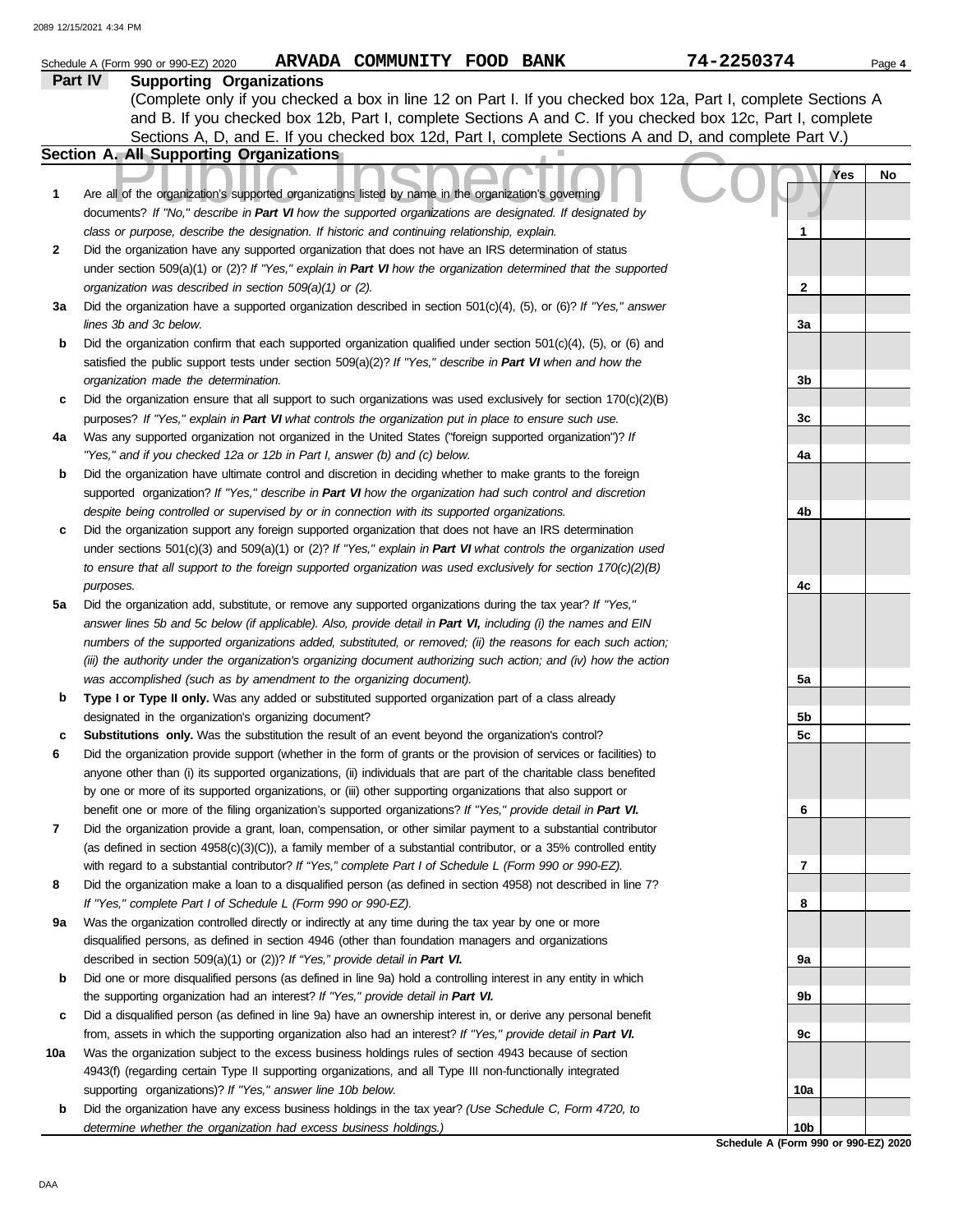|    | ARVADA COMMUNITY FOOD BANK<br>Schedule A (Form 990 or 990-EZ) 2020                                                                                                                                                                                         | 74-2250374      |            | Page 5 |
|----|------------------------------------------------------------------------------------------------------------------------------------------------------------------------------------------------------------------------------------------------------------|-----------------|------------|--------|
|    | Part IV<br><b>Supporting Organizations (continued)</b>                                                                                                                                                                                                     |                 |            |        |
|    |                                                                                                                                                                                                                                                            |                 | <b>Yes</b> | No     |
| 11 | Has the organization accepted a gift or contribution from any of the following persons?                                                                                                                                                                    |                 |            |        |
| а  | A person who directly or indirectly controls, either alone or together with persons described in lines 11b and                                                                                                                                             |                 |            |        |
|    | 11c below, the governing body of a supported organization?                                                                                                                                                                                                 | 11a             |            |        |
| b  | A family member of a person described in line 11a above?                                                                                                                                                                                                   | 11 <sub>b</sub> |            |        |
| c  | A 35% controlled entity of a person described in line 11a or 11b above? If "Yes" to line 11a, 11b, or 11c, provide                                                                                                                                         |                 |            |        |
|    | detail in Part VI.                                                                                                                                                                                                                                         | 11c             |            |        |
|    | Section B. Type I Supporting Organizations                                                                                                                                                                                                                 |                 |            |        |
|    |                                                                                                                                                                                                                                                            |                 | <b>Yes</b> | No     |
| 1  | Did the governing body, members of the governing body, officers acting in their official capacity, or membership of one or                                                                                                                                 |                 |            |        |
|    | more supported organizations have the power to regularly appoint or elect at least a majority of the organization's officers,                                                                                                                              |                 |            |        |
|    | directors, or trustees at all times during the tax year? If "No," describe in Part VI how the supported organization(s)                                                                                                                                    |                 |            |        |
|    | effectively operated, supervised, or controlled the organization's activities. If the organization had more than one supported<br>organization, describe how the powers to appoint and/or remove officers, directors, or trustees were allocated among the |                 |            |        |
|    | supported organizations and what conditions or restrictions, if any, applied to such powers during the tax year.                                                                                                                                           |                 |            |        |
| 2  | Did the organization operate for the benefit of any supported organization other than the supported                                                                                                                                                        | 1               |            |        |
|    | organization(s) that operated, supervised, or controlled the supporting organization? If "Yes," explain in Part                                                                                                                                            |                 |            |        |
|    | VI how providing such benefit carried out the purposes of the supported organization(s) that operated,                                                                                                                                                     |                 |            |        |
|    | supervised, or controlled the supporting organization.                                                                                                                                                                                                     | $\mathbf 2$     |            |        |
|    | Section C. Type II Supporting Organizations                                                                                                                                                                                                                |                 |            |        |
|    |                                                                                                                                                                                                                                                            |                 | Yes        | No     |
| 1  | Were a majority of the organization's directors or trustees during the tax year also a majority of the directors                                                                                                                                           |                 |            |        |
|    | or trustees of each of the organization's supported organization(s)? If "No," describe in Part VI how control                                                                                                                                              |                 |            |        |
|    | or management of the supporting organization was vested in the same persons that controlled or managed                                                                                                                                                     |                 |            |        |
|    | the supported organization(s).                                                                                                                                                                                                                             | 1               |            |        |
|    | Section D. All Type III Supporting Organizations                                                                                                                                                                                                           |                 |            |        |
|    |                                                                                                                                                                                                                                                            |                 | Yes        | No     |
| 1  | Did the organization provide to each of its supported organizations, by the last day of the fifth month of the                                                                                                                                             |                 |            |        |
|    | organization's tax year, (i) a written notice describing the type and amount of support provided during the prior tax                                                                                                                                      |                 |            |        |
|    | year, (ii) a copy of the Form 990 that was most recently filed as of the date of notification, and (iii) copies of the                                                                                                                                     |                 |            |        |
|    | organization's governing documents in effect on the date of notification, to the extent not previously provided?                                                                                                                                           | 1               |            |        |
| 2  | Were any of the organization's officers, directors, or trustees either (i) appointed or elected by the supported                                                                                                                                           |                 |            |        |
|    | organization(s) or (ii) serving on the governing body of a supported organization? If "No," explain in Part VI how                                                                                                                                         |                 |            |        |
|    | the organization maintained a close and continuous working relationship with the supported organization(s).                                                                                                                                                | $\mathbf{2}$    |            |        |
| 3  | By reason of the relationship described in line 2, above, did the organization's supported organizations have                                                                                                                                              |                 |            |        |
|    | a significant voice in the organization's investment policies and in directing the use of the organization's                                                                                                                                               |                 |            |        |
|    | income or assets at all times during the tax year? If "Yes," describe in Part VI the role the organization's                                                                                                                                               |                 |            |        |
|    | supported organizations played in this regard.                                                                                                                                                                                                             | 3               |            |        |
|    | Section E. Type III Functionally-Integrated Supporting Organizations                                                                                                                                                                                       |                 |            |        |
| 1  | Check the box next to the method that the organization used to satisfy the Integral Part Test during the year (see instructions).                                                                                                                          |                 |            |        |
| a  | The organization satisfied the Activities Test. Complete line 2 below.                                                                                                                                                                                     |                 |            |        |
| b  | The organization is the parent of each of its supported organizations. Complete line 3 below.                                                                                                                                                              |                 |            |        |
| c  | The organization supported a governmental entity. Describe in Part VI how you supported a governmental entity (see instructions).                                                                                                                          |                 |            |        |
| 2  | Activities Test. Answer lines 2a and 2b below.                                                                                                                                                                                                             |                 | Yes        | No     |
| a  | Did substantially all of the organization's activities during the tax year directly further the exempt purposes of<br>the supported organization(s) to which the organization was responsive? If "Yes," then in Part VI identify                           |                 |            |        |
|    | those supported organizations and explain how these activities directly furthered their exempt purposes,                                                                                                                                                   |                 |            |        |
|    |                                                                                                                                                                                                                                                            |                 |            |        |
|    | how the organization was responsive to those supported organizations, and how the organization determined<br>that these activities constituted substantially all of its activities.                                                                        | 2a              |            |        |
| b  | Did the activities described in line 2a, above, constitute activities that, but for the organization's involvement,                                                                                                                                        |                 |            |        |
|    | one or more of the organization's supported organization(s) would have been engaged in? If "Yes," explain in                                                                                                                                               |                 |            |        |
|    | Part VI the reasons for the organization's position that its supported organization(s) would have engaged in                                                                                                                                               |                 |            |        |
|    | these activities but for the organization's involvement.                                                                                                                                                                                                   | 2b              |            |        |
| 3  | Parent of Supported Organizations. Answer lines 3a and 3b below.                                                                                                                                                                                           |                 |            |        |
| а  | Did the organization have the power to regularly appoint or elect a majority of the officers, directors, or                                                                                                                                                |                 |            |        |
|    | trustees of each of the supported organizations? If "Yes" or "No," provide details in Part VI.                                                                                                                                                             | За              |            |        |
| b  | Did the organization exercise a substantial degree of direction over the policies, programs, and activities of each                                                                                                                                        |                 |            |        |
|    | of its supported organizations? If "Yes," describe in Part VI the role played by the organization in this regard.                                                                                                                                          | 3b              |            |        |

DAA **Schedule A (Form 990 or 990-EZ) 2020**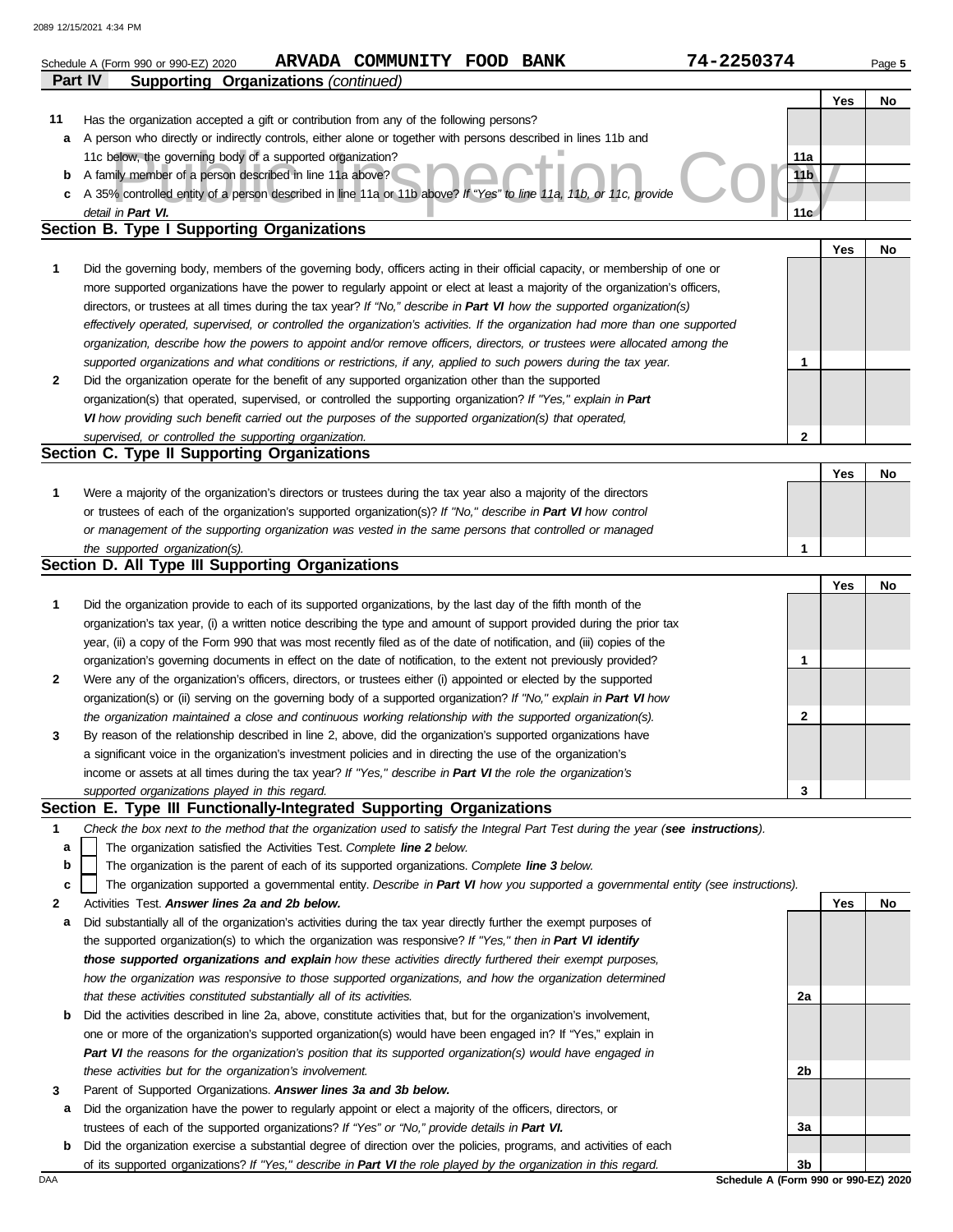|                | ARVADA COMMUNITY FOOD BANK<br>Schedule A (Form 990 or 990-EZ) 2020                                                               |                | 74-2250374     |            | Page 6              |
|----------------|----------------------------------------------------------------------------------------------------------------------------------|----------------|----------------|------------|---------------------|
| <b>Part V</b>  | Type III Non-Functionally Integrated 509(a)(3) Supporting Organizations                                                          |                |                |            |                     |
| 1              | Check here if the organization satisfied the Integral Part Test as a qualifying trust on Nov. 20, 1970 (explain in Part VI). See |                |                |            |                     |
|                | instructions. All other Type III non-functionally integrated supporting organizations must complete Sections A through E.        |                |                |            |                     |
|                | Section A - Adjusted Net Income                                                                                                  |                | (A) Prior Year |            | (B) Current Year    |
|                |                                                                                                                                  |                |                | (optional) |                     |
| 1              | Net short-term capital gain                                                                                                      | $\blacksquare$ |                |            |                     |
| 2              | Recoveries of prior-year distributions                                                                                           | $\overline{2}$ |                |            |                     |
| 3              | Other gross income (see instructions)                                                                                            | 3              |                |            |                     |
| 4              | Add lines 1 through 3.                                                                                                           | 4              |                |            |                     |
| 5              | Depreciation and depletion                                                                                                       | 5              |                |            |                     |
| 6              | Portion of operating expenses paid or incurred for production or collection of                                                   |                |                |            |                     |
|                | gross income or for management, conservation, or maintenance of property                                                         |                |                |            |                     |
|                | held for production of income (see instructions)                                                                                 | 6              |                |            |                     |
| 7              | Other expenses (see instructions)                                                                                                | 7              |                |            |                     |
| 8              | <b>Adjusted Net Income</b> (subtract lines 5, 6, and 7 from line 4)                                                              | 8              |                |            |                     |
|                | Section B - Minimum Asset Amount                                                                                                 |                | (A) Prior Year | (optional) | (B) Current Year    |
| 1              | Aggregate fair market value of all non-exempt-use assets (see                                                                    |                |                |            |                     |
|                | instructions for short tax year or assets held for part of year):                                                                |                |                |            |                     |
|                | a Average monthly value of securities                                                                                            | 1a             |                |            |                     |
|                | <b>b</b> Average monthly cash balances                                                                                           | 1b             |                |            |                     |
|                | c Fair market value of other non-exempt-use assets                                                                               | 1c             |                |            |                     |
|                | <b>d Total</b> (add lines 1a, 1b, and 1c)                                                                                        | 1d             |                |            |                     |
|                | e Discount claimed for blockage or other factors                                                                                 |                |                |            |                     |
|                | (explain in detail in Part VI):                                                                                                  |                |                |            |                     |
| $\mathbf{2}$   | Acquisition indebtedness applicable to non-exempt-use assets                                                                     | $\mathbf{2}$   |                |            |                     |
| 3              | Subtract line 2 from line 1d.                                                                                                    | 3              |                |            |                     |
| 4              | Cash deemed held for exempt use. Enter 0.015 of line 3 (for greater amount,                                                      |                |                |            |                     |
|                | see instructions).                                                                                                               | 4              |                |            |                     |
| 5              | Net value of non-exempt-use assets (subtract line 4 from line 3)                                                                 | 5              |                |            |                     |
| 6              | Multiply line 5 by 0.035.                                                                                                        | 6              |                |            |                     |
| $\overline{7}$ | Recoveries of prior-year distributions                                                                                           | $\overline{7}$ |                |            |                     |
| 8              | <b>Minimum Asset Amount</b> (add line 7 to line 6)                                                                               | 8              |                |            |                     |
|                | Section C - Distributable Amount                                                                                                 |                |                |            | <b>Current Year</b> |
| 1              | Adjusted net income for prior year (from Section A, line 8, column A)                                                            | $\mathbf{1}$   |                |            |                     |
| $\mathbf{2}$   | Enter 0.85 of line 1.                                                                                                            | $\overline{2}$ |                |            |                     |
| 3              | Minimum asset amount for prior year (from Section B, line 8, column A)                                                           | 3              |                |            |                     |
| 4              | Enter greater of line 2 or line 3.                                                                                               | 4              |                |            |                     |
| 5              | Income tax imposed in prior year                                                                                                 | 5              |                |            |                     |
| 6              | <b>Distributable Amount.</b> Subtract line 5 from line 4, unless subject to                                                      |                |                |            |                     |
|                | emergency temporary reduction (see instructions).                                                                                | 6              |                |            |                     |

**7** (see instructions). Check here if the current year is the organization's first as a non-functionally integrated Type III supporting organization

**Schedule A (Form 990 or 990-EZ) 2020**

DAA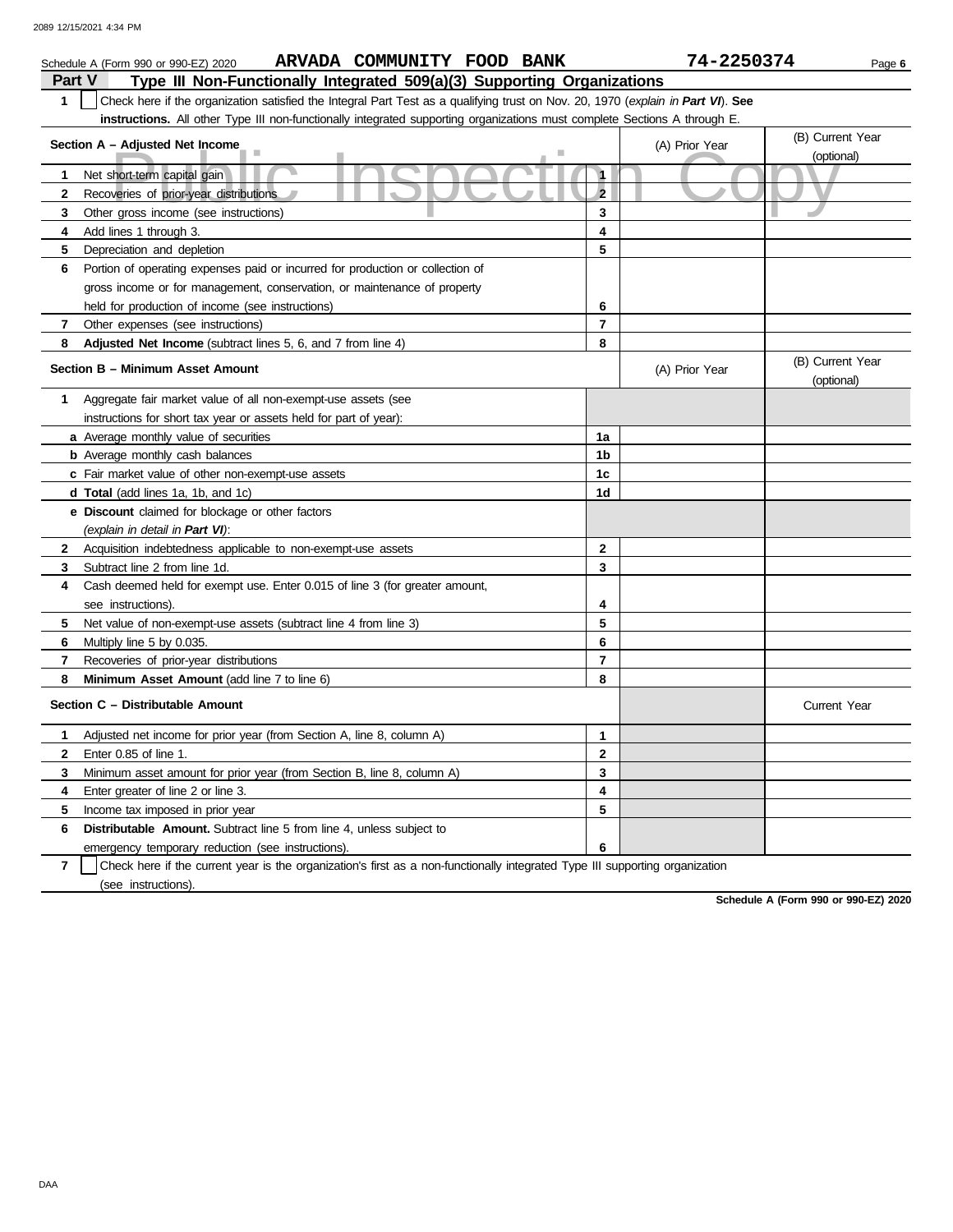|               | ARVADA COMMUNITY FOOD BANK<br>Schedule A (Form 990 or 990-EZ) 2020                                                                       |                             | 74-2250374                            | Page 7                                  |
|---------------|------------------------------------------------------------------------------------------------------------------------------------------|-----------------------------|---------------------------------------|-----------------------------------------|
| <b>Part V</b> | Type III Non-Functionally Integrated 509(a)(3) Supporting Organizations (continued)                                                      |                             |                                       |                                         |
|               | Section D - Distributions                                                                                                                |                             |                                       | <b>Current Year</b>                     |
| 1             | Amounts paid to supported organizations to accomplish exempt purposes                                                                    |                             |                                       |                                         |
| $\mathbf{2}$  | Amounts paid to perform activity that directly furthers exempt purposes of supported<br>organizations, in excess of income from activity |                             |                                       |                                         |
| 3             | Administrative expenses paid to accomplish exempt purposes of supported organizations                                                    |                             |                                       |                                         |
| 4             | Amounts paid to acquire exempt-use assets                                                                                                |                             |                                       |                                         |
| 5             | Qualified set-aside amounts (prior IRS approval required-provide details in Part VI)                                                     |                             |                                       |                                         |
| 6             | Other distributions ( <i>describe in Part VI</i> ). See instructions.                                                                    |                             |                                       |                                         |
| 7             | Total annual distributions. Add lines 1 through 6.                                                                                       |                             |                                       |                                         |
| 8             | Distributions to attentive supported organizations to which the organization is responsive                                               |                             |                                       |                                         |
|               | (provide details in Part VI). See instructions.                                                                                          |                             |                                       |                                         |
| 9             | Distributable amount for 2020 from Section C, line 6                                                                                     |                             |                                       |                                         |
| 10            | Line 8 amount divided by line 9 amount                                                                                                   |                             |                                       |                                         |
|               |                                                                                                                                          | (i)                         | (i)                                   | (iii)                                   |
|               | <b>Section E - Distribution Allocations (see instructions)</b>                                                                           | <b>Excess Distributions</b> | <b>Underdistributions</b><br>Pre-2020 | <b>Distributable</b><br>Amount for 2020 |
| 1             | Distributable amount for 2020 from Section C, line 6                                                                                     |                             |                                       |                                         |
| $\mathbf{2}$  | Underdistributions, if any, for years prior to 2020                                                                                      |                             |                                       |                                         |
|               | (reasonable cause required-explain in Part VI). See                                                                                      |                             |                                       |                                         |
|               | instructions.                                                                                                                            |                             |                                       |                                         |
| 3             | Excess distributions carryover, if any, to 2020                                                                                          |                             |                                       |                                         |
|               |                                                                                                                                          |                             |                                       |                                         |
|               |                                                                                                                                          |                             |                                       |                                         |
|               |                                                                                                                                          |                             |                                       |                                         |
|               |                                                                                                                                          |                             |                                       |                                         |
|               |                                                                                                                                          |                             |                                       |                                         |
|               | f Total of lines 3a through 3e                                                                                                           |                             |                                       |                                         |
|               | g Applied to underdistributions of prior years                                                                                           |                             |                                       |                                         |
|               | h Applied to 2020 distributable amount                                                                                                   |                             |                                       |                                         |
| i.            | Carryover from 2015 not applied (see instructions)                                                                                       |                             |                                       |                                         |
|               | Remainder. Subtract lines 3g, 3h, and 3i from line 3f.                                                                                   |                             |                                       |                                         |
| 4             | Distributions for 2020 from                                                                                                              |                             |                                       |                                         |
|               | Section D, line 7:<br>\$                                                                                                                 |                             |                                       |                                         |
|               | a Applied to underdistributions of prior years                                                                                           |                             |                                       |                                         |
|               | <b>b</b> Applied to 2020 distributable amount                                                                                            |                             |                                       |                                         |
|               | <b>c</b> Remainder. Subtract lines 4a and 4b from line 4.                                                                                |                             |                                       |                                         |
| 5             | Remaining underdistributions for years prior to 2020, if                                                                                 |                             |                                       |                                         |
|               | any. Subtract lines 3g and 4a from line 2. For result                                                                                    |                             |                                       |                                         |
|               | greater than zero, explain in Part VI. See instructions.                                                                                 |                             |                                       |                                         |
| 6             | Remaining underdistributions for 2020 Subtract lines 3h                                                                                  |                             |                                       |                                         |
|               | and 4b from line 1. For result greater than zero, explain in                                                                             |                             |                                       |                                         |
|               | Part VI. See instructions.                                                                                                               |                             |                                       |                                         |
| 7             | Excess distributions carryover to 2021. Add lines 3j                                                                                     |                             |                                       |                                         |
| 8             | and 4c.<br>Breakdown of line 7:                                                                                                          |                             |                                       |                                         |
|               |                                                                                                                                          |                             |                                       |                                         |
|               |                                                                                                                                          |                             |                                       |                                         |
|               |                                                                                                                                          |                             |                                       |                                         |
|               |                                                                                                                                          |                             |                                       |                                         |
|               |                                                                                                                                          |                             |                                       |                                         |
|               |                                                                                                                                          |                             |                                       |                                         |

**Schedule A (Form 990 or 990-EZ) 2020**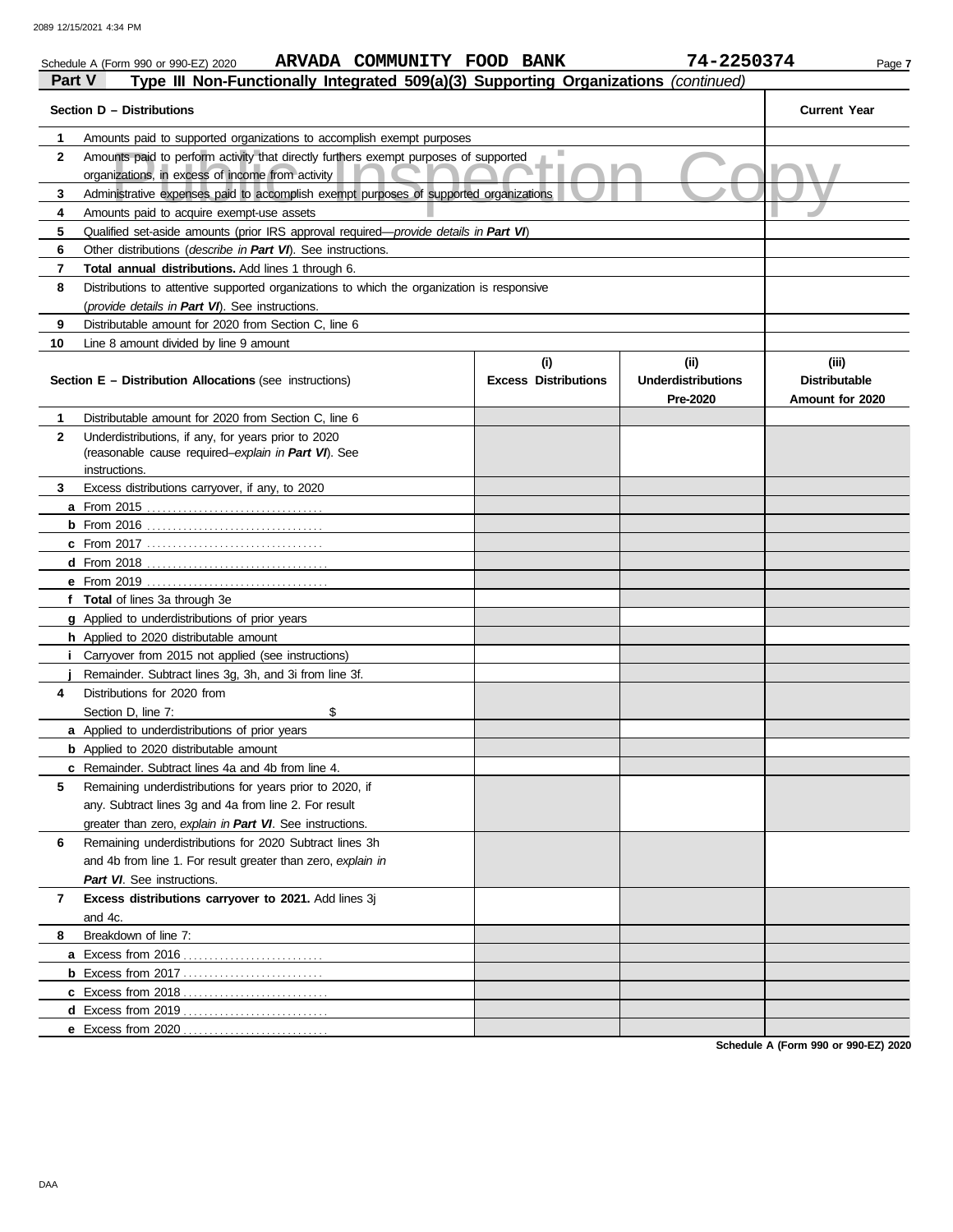|         | Schedule A (Form 990 or 990-EZ) 2020 | ARVADA COMMUNITY FOOD BANK |             | 74-2250374                                                                                                             | Page 8 |
|---------|--------------------------------------|----------------------------|-------------|------------------------------------------------------------------------------------------------------------------------|--------|
| Part VI |                                      |                            |             | Supplemental Information. Provide the explanations required by Part II, line 10; Part II, line 17a or 17b; Part        |        |
|         |                                      |                            |             | III, line 12; Part IV, Section A, lines 1, 2, 3b, 3c, 4b, 4c, 5a, 6, 9a, 9b, 9c, 11a, 11b, and 11c; Part IV, Section   |        |
|         |                                      |                            |             | B, lines 1 and 2; Part IV, Section C, line 1; Part IV, Section D, lines 2 and 3; Part IV, Section E, lines 1c, 2a, 2b, |        |
|         |                                      |                            |             | 3a, and 3b; Part V, line 1; Part V, Section B, line 1e; Part V, Section D, lines 5, 6, and 8; and Part V, Section E,   |        |
|         |                                      |                            |             | lines 2, 5, and 6. Also complete this part for any additional information. (See instructions.)                         |        |
|         |                                      |                            |             |                                                                                                                        |        |
|         | PART II, LINE 10                     | <b>OTHER INCOME DETAIL</b> |             |                                                                                                                        |        |
|         |                                      |                            |             |                                                                                                                        |        |
|         |                                      |                            |             |                                                                                                                        |        |
|         | OTHER INCOME                         |                            | \$<br>4,284 |                                                                                                                        |        |
|         |                                      |                            |             |                                                                                                                        |        |
|         |                                      |                            |             |                                                                                                                        |        |
|         |                                      |                            |             |                                                                                                                        |        |
|         |                                      |                            |             |                                                                                                                        |        |
|         |                                      |                            |             |                                                                                                                        |        |
|         |                                      |                            |             |                                                                                                                        |        |
|         |                                      |                            |             |                                                                                                                        |        |
|         |                                      |                            |             |                                                                                                                        |        |
|         |                                      |                            |             |                                                                                                                        |        |
|         |                                      |                            |             |                                                                                                                        |        |
|         |                                      |                            |             |                                                                                                                        |        |
|         |                                      |                            |             |                                                                                                                        |        |
|         |                                      |                            |             |                                                                                                                        |        |
|         |                                      |                            |             |                                                                                                                        |        |
|         |                                      |                            |             |                                                                                                                        |        |
|         |                                      |                            |             |                                                                                                                        |        |
|         |                                      |                            |             |                                                                                                                        |        |
|         |                                      |                            |             |                                                                                                                        |        |
|         |                                      |                            |             |                                                                                                                        |        |
|         |                                      |                            |             |                                                                                                                        |        |
|         |                                      |                            |             |                                                                                                                        |        |
|         |                                      |                            |             |                                                                                                                        |        |
|         |                                      |                            |             |                                                                                                                        |        |
|         |                                      |                            |             |                                                                                                                        |        |
|         |                                      |                            |             |                                                                                                                        |        |
|         |                                      |                            |             |                                                                                                                        |        |
|         |                                      |                            |             |                                                                                                                        |        |
|         |                                      |                            |             |                                                                                                                        |        |
|         |                                      |                            |             |                                                                                                                        |        |
|         |                                      |                            |             |                                                                                                                        |        |
|         |                                      |                            |             |                                                                                                                        |        |
|         |                                      |                            |             |                                                                                                                        |        |
|         |                                      |                            |             |                                                                                                                        |        |
|         |                                      |                            |             |                                                                                                                        |        |
|         |                                      |                            |             |                                                                                                                        |        |
|         |                                      |                            |             |                                                                                                                        |        |
|         |                                      |                            |             |                                                                                                                        |        |
|         |                                      |                            |             |                                                                                                                        |        |
|         |                                      |                            |             |                                                                                                                        |        |
|         |                                      |                            |             |                                                                                                                        |        |
|         |                                      |                            |             |                                                                                                                        |        |
|         |                                      |                            |             |                                                                                                                        |        |
|         |                                      |                            |             |                                                                                                                        |        |
|         |                                      |                            |             |                                                                                                                        |        |
|         |                                      |                            |             |                                                                                                                        |        |
|         |                                      |                            |             |                                                                                                                        |        |
|         |                                      |                            |             |                                                                                                                        |        |
|         |                                      |                            |             |                                                                                                                        |        |
|         |                                      |                            |             |                                                                                                                        |        |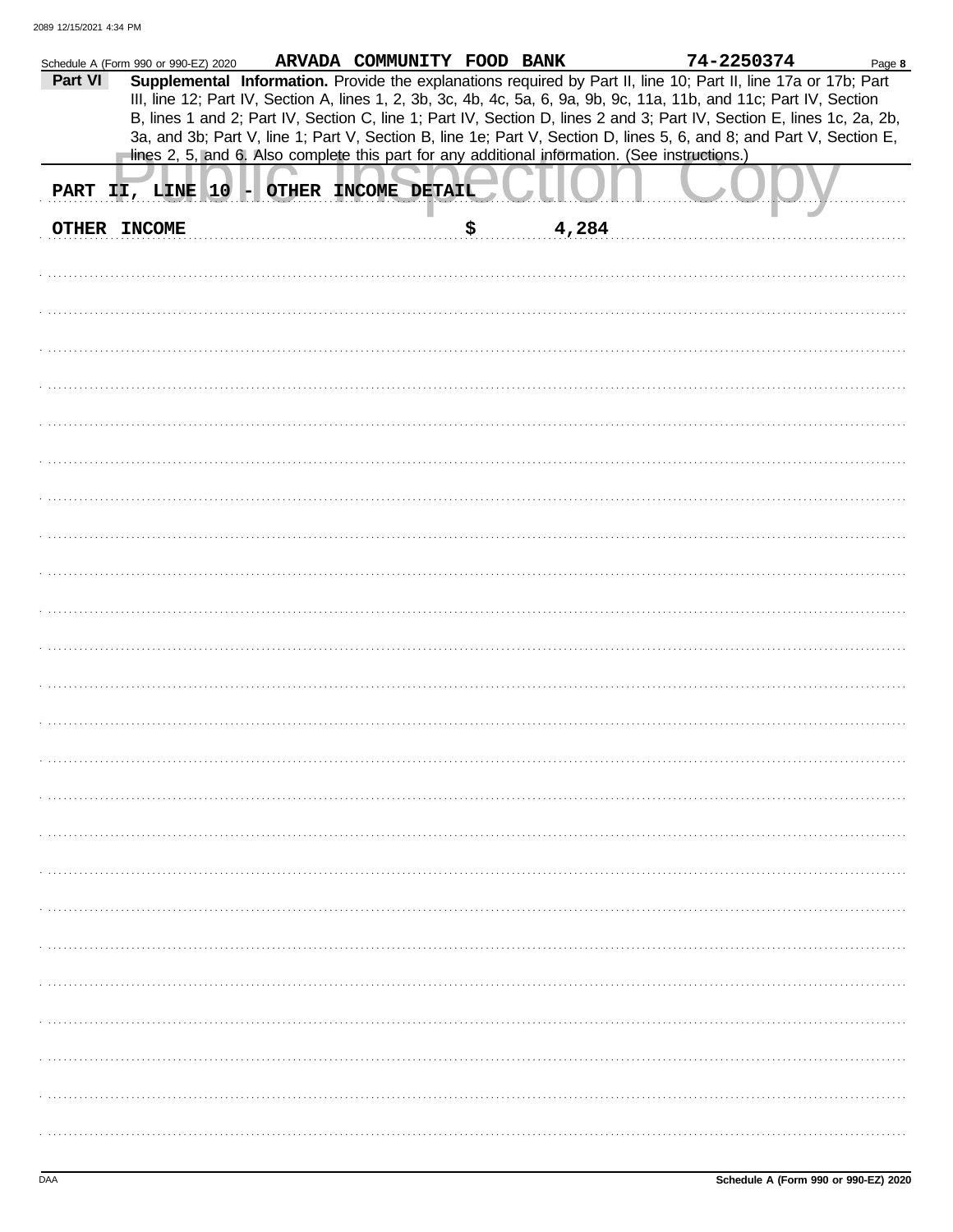| <b>Schedule B</b><br>(Form 990, 990-EZ,<br>or 990-PF)                                                                                                     | <b>Schedule of Contributors</b><br>u Attach to Form 990, Form 990-EZ, or Form 990-PF.                                                                                                                       | OMB No. 1545-0047<br>2020      |
|-----------------------------------------------------------------------------------------------------------------------------------------------------------|-------------------------------------------------------------------------------------------------------------------------------------------------------------------------------------------------------------|--------------------------------|
| Department of the Treasury<br>Internal Revenue Service<br>Name of the organization<br>ARVADA COMMUNITY<br>DBA COMMUNITY<br>Organization type (check one): | u Go to www.irs.gov/Form990 for the latest information.<br>FOOD BANK<br>74-2250374<br><b>TABLE</b>                                                                                                          | Employer identification number |
| Filers of:                                                                                                                                                | Section:                                                                                                                                                                                                    |                                |
| Form 990 or 990-EZ                                                                                                                                        | X <br>) (enter number) organization<br>501(c)<br>3                                                                                                                                                          |                                |
|                                                                                                                                                           | $4947(a)(1)$ nonexempt charitable trust not treated as a private foundation                                                                                                                                 |                                |
|                                                                                                                                                           | 527 political organization                                                                                                                                                                                  |                                |
| Form 990-PF                                                                                                                                               | 501(c)(3) exempt private foundation                                                                                                                                                                         |                                |
|                                                                                                                                                           | 4947(a)(1) nonexempt charitable trust treated as a private foundation                                                                                                                                       |                                |
|                                                                                                                                                           | 501(c)(3) taxable private foundation                                                                                                                                                                        |                                |
|                                                                                                                                                           |                                                                                                                                                                                                             |                                |
| instructions.                                                                                                                                             | Check if your organization is covered by the General Rule or a Special Rule.<br>Note: Only a section 501(c)(7), (8), or (10) organization can check boxes for both the General Rule and a Special Rule. See |                                |
| <b>General Rule</b>                                                                                                                                       |                                                                                                                                                                                                             |                                |
|                                                                                                                                                           | For an organization filing Form 990, 990-EZ, or 990-PF that received, during the year, contributions totaling \$5,000                                                                                       |                                |
|                                                                                                                                                           | or more (in money or property) from any one contributor. Complete Parts I and II. See instructions for determining a                                                                                        |                                |

### **Special Rules**

contributor's total contributions.

| $ \mathbf{X} $ For an organization described in section 501(c)(3) filing Form 990 or 990-EZ that met the 33 <sup>1</sup> /3% support test of the |
|--------------------------------------------------------------------------------------------------------------------------------------------------|
| regulations under sections 509(a)(1) and 170(b)(1)(A)(vi), that checked Schedule A (Form 990 or 990-EZ), Part II, line                           |
| 13, 16a, or 16b, and that received from any one contributor, during the year, total contributions of the greater of (1)                          |
| \$5,000; or (2) 2% of the amount on (i) Form 990, Part VIII, line 1h; or (ii) Form 990-EZ, line 1. Complete Parts I and II.                      |

literary, or educational purposes, or for the prevention of cruelty to children or animals. Complete Parts I (entering For an organization described in section 501(c)(7), (8), or (10) filing Form 990 or 990-EZ that received from any one contributor, during the year, total contributions of more than \$1,000 *exclusively* for religious, charitable, scientific, "N/A" in column (b) instead of the contributor name and address), II, and III.

For an organization described in section 501(c)(7), (8), or (10) filing Form 990 or 990-EZ that received from any one contributor, during the year, contributions *exclusively* for religious, charitable, etc., purposes, but no such contributions totaled more than \$1,000. If this box is checked, enter here the total contributions that were received during the year for an *exclusively* religious, charitable, etc., purpose. Don't complete any of the parts unless the **General Rule** applies to this organization because it received *nonexclusively* religious, charitable, etc., contributions totaling \$5,000 or more during the year . . . . . . . . . . . . . . . . . . . . . . . . . . . . . . . . . . . . . . . . . . . . . . . . . . . . . . . . . . . . . . . . . . . . . . . . . . . . . . . . . .

990-EZ, or 990-PF), but it **must** answer "No" on Part IV, line 2, of its Form 990; or check the box on line H of its Form 990-EZ or on its Form 990-PF, Part I, line 2, to certify that it doesn't meet the filing requirements of Schedule B (Form 990, 990-EZ, or 990-PF). **Caution:** An organization that isn't covered by the General Rule and/or the Special Rules doesn't file Schedule B (Form 990,

**For Paperwork Reduction Act Notice, see the instructions for Form 990, 990-EZ, or 990-PF.**

\$ . . . . . . . . . . . . . . . . . . . . . . . . . . .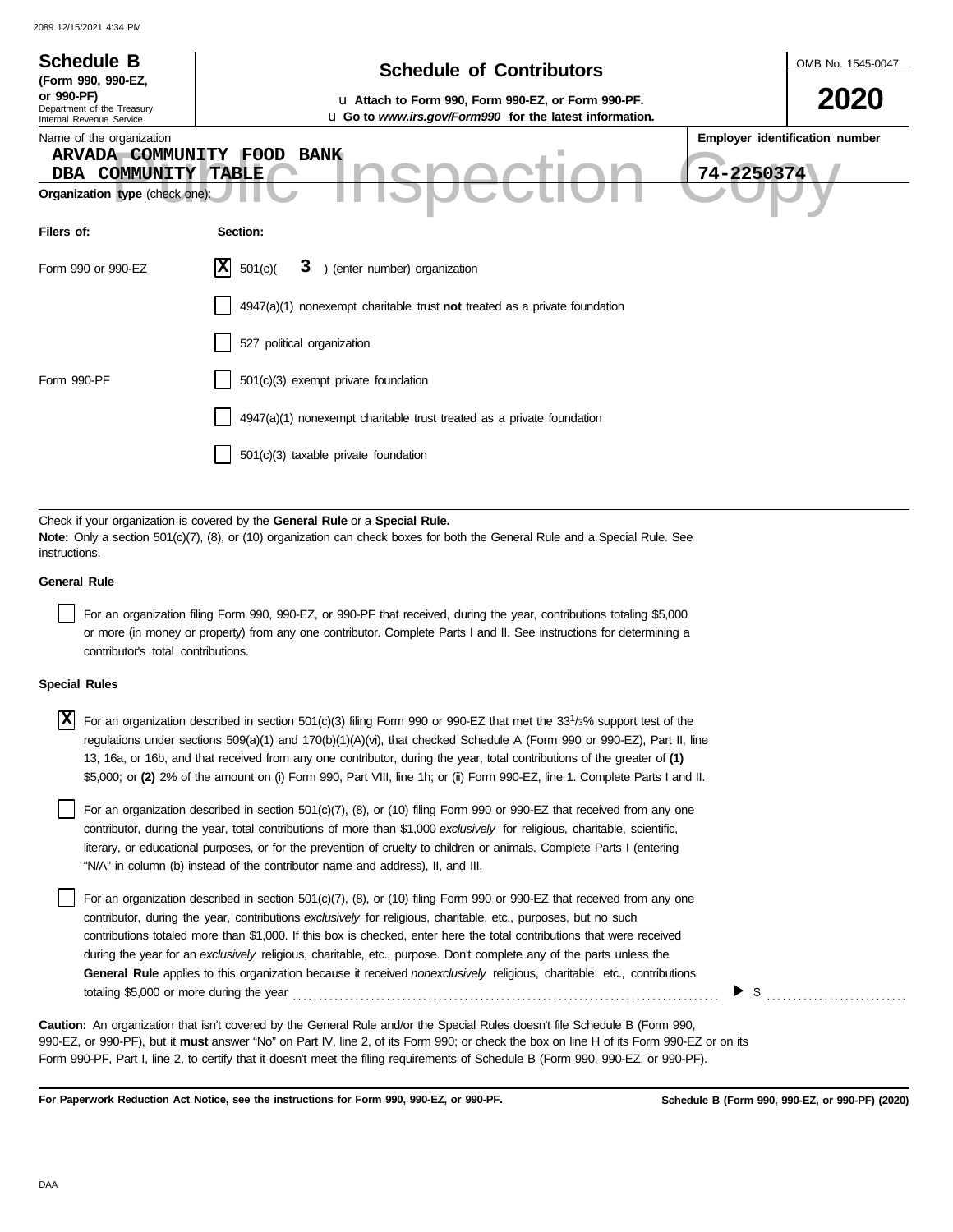| Name of organization | Schedule B (Form 990, 990-EZ, or 990-PF) (2020)                                                |                                                    | PAGE 1 OF 1<br>Page 2<br>Employer identification number                                                                                    |
|----------------------|------------------------------------------------------------------------------------------------|----------------------------------------------------|--------------------------------------------------------------------------------------------------------------------------------------------|
|                      | ARVADA COMMUNITY FOOD BANK                                                                     |                                                    | 74-2250374                                                                                                                                 |
| Part I               | Contributors (see instructions). Use duplicate copies of Part I if additional space is needed. |                                                    |                                                                                                                                            |
| (a)<br>No.<br>1      | (b)<br>Name, address, and ZIP + 4                                                              | (c)<br><b>Total contributions</b><br>155,000<br>\$ | (d)<br>Type of contribution<br>$\overline{\mathbf{x}}$<br>Person<br>Payroll<br>Noncash<br>(Complete Part II for<br>noncash contributions.) |
| (a)                  | (b)                                                                                            | (c)                                                | (d)                                                                                                                                        |
| No.                  | Name, address, and ZIP + 4                                                                     | <b>Total contributions</b>                         | Type of contribution                                                                                                                       |
| $\boldsymbol{2}$     |                                                                                                | 157,751<br>\$                                      | Person<br>Payroll<br> x<br>Noncash<br>(Complete Part II for<br>noncash contributions.)                                                     |
| (a)                  | (b)                                                                                            | (c)                                                | (d)                                                                                                                                        |
| No.                  | Name, address, and ZIP + 4                                                                     | <b>Total contributions</b>                         | Type of contribution                                                                                                                       |
|                      |                                                                                                | \$                                                 | Person<br>Payroll<br>Noncash<br>(Complete Part II for<br>noncash contributions.)                                                           |
| (a)                  | (b)                                                                                            | (c)                                                | (d)                                                                                                                                        |
| No.                  | Name, address, and ZIP + 4                                                                     | <b>Total contributions</b>                         | Type of contribution                                                                                                                       |
|                      |                                                                                                | \$                                                 | Person<br>Payroll<br>Noncash<br>(Complete Part II for<br>noncash contributions.)                                                           |
| (a)                  | (b)                                                                                            | (c)                                                | (d)                                                                                                                                        |
| No.                  | Name, address, and ZIP + 4                                                                     | <b>Total contributions</b>                         | Type of contribution                                                                                                                       |
|                      |                                                                                                | \$                                                 | Person<br>Payroll<br>Noncash<br>(Complete Part II for<br>noncash contributions.)                                                           |
| (a)                  | (b)                                                                                            | (c)                                                | (d)                                                                                                                                        |
| No.                  | Name, address, and ZIP + 4                                                                     | <b>Total contributions</b>                         | Type of contribution                                                                                                                       |
|                      |                                                                                                | \$                                                 | Person<br>Payroll<br><b>Noncash</b><br>(Complete Part II for<br>noncash contributions.)                                                    |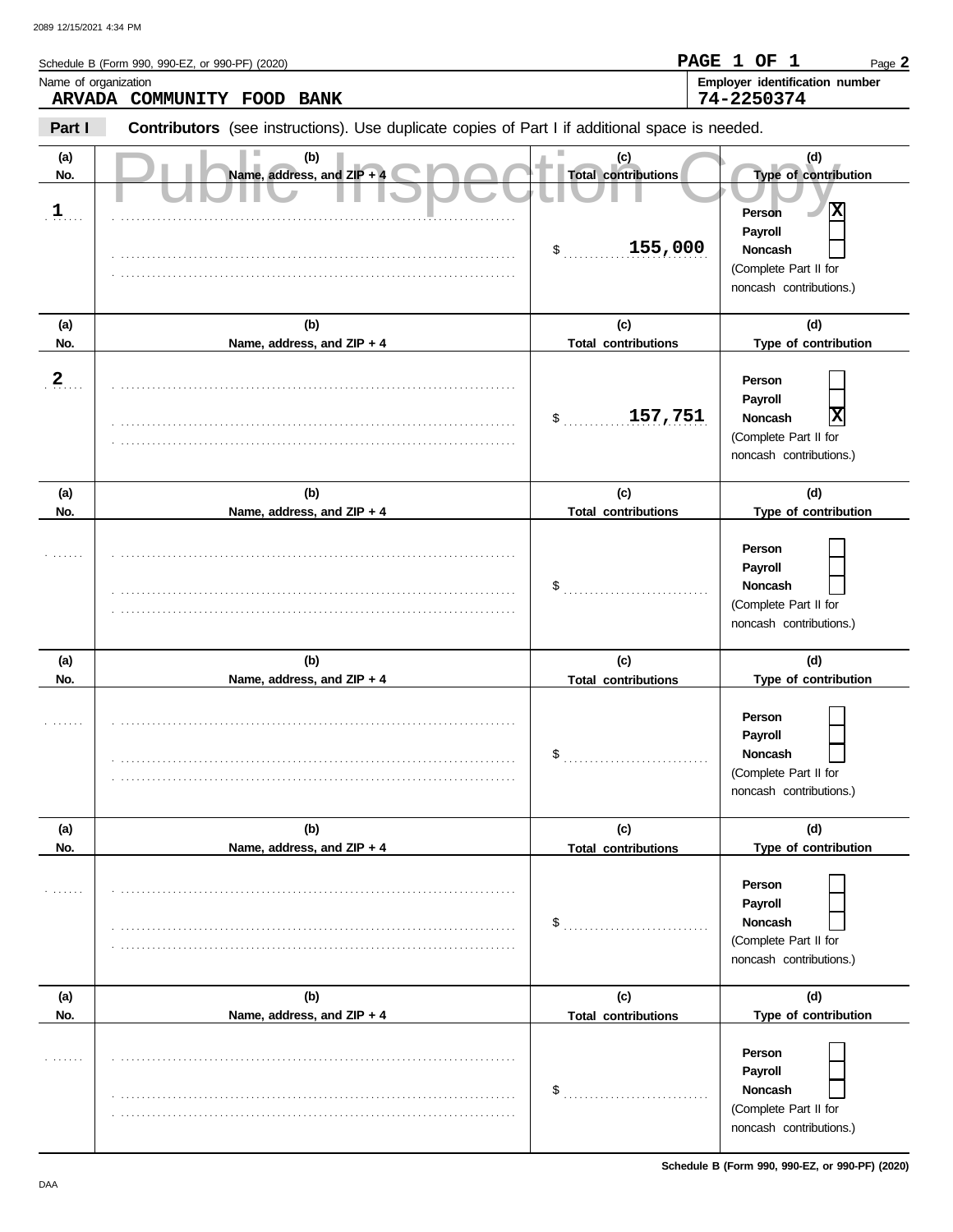|                           | Schedule B (Form 990, 990-EZ, or 990-PF) (2020)<br>Name of organization                             |                                                            | PAGE 1 OF 1<br>Page 3<br>Employer identification number |
|---------------------------|-----------------------------------------------------------------------------------------------------|------------------------------------------------------------|---------------------------------------------------------|
|                           | ARVADA COMMUNITY FOOD BANK                                                                          |                                                            | 74-2250374                                              |
| Part II                   | Noncash Property (see instructions). Use duplicate copies of Part II if additional space is needed. |                                                            |                                                         |
| (a) No.<br>from<br>Part I | (b)<br>Description of noncash property given                                                        | (c)<br>FMV (or estimate)<br>(See instructions.)            | (CI)<br>Date received                                   |
| $2_{\ldots}$              | FOOD                                                                                                | 157,751<br>\$                                              | .                                                       |
| (a) No.<br>from<br>Part I | (b)<br>Description of noncash property given                                                        | (c)<br>FMV (or estimate)<br>(See instructions.)            | (d)<br>Date received                                    |
| .                         |                                                                                                     | $\$\ldots\ldots\ldots\ldots\ldots\ldots\ldots\ldots\ldots$ | .                                                       |
| (a) No.<br>from<br>Part I | (b)<br>Description of noncash property given                                                        | (c)<br>FMV (or estimate)<br>(See instructions.)            | (d)<br>Date received                                    |
| .                         |                                                                                                     | $\$\$                                                      | .                                                       |
| (a) No.<br>from<br>Part I | (b)<br>Description of noncash property given                                                        | (c)<br>FMV (or estimate)<br>(See instructions.)            | (d)<br>Date received                                    |
| .                         |                                                                                                     |                                                            | .                                                       |
| (a) No.<br>from<br>Part I | (b)<br>Description of noncash property given                                                        | (c)<br>FMV (or estimate)<br>(See instructions.)            | (d)<br>Date received                                    |
| .                         |                                                                                                     |                                                            | .                                                       |
| (a) No.<br>from<br>Part I | (b)<br>Description of noncash property given                                                        | (c)<br>FMV (or estimate)<br>(See instructions.)            | (d)<br>Date received                                    |
| .                         |                                                                                                     |                                                            | .                                                       |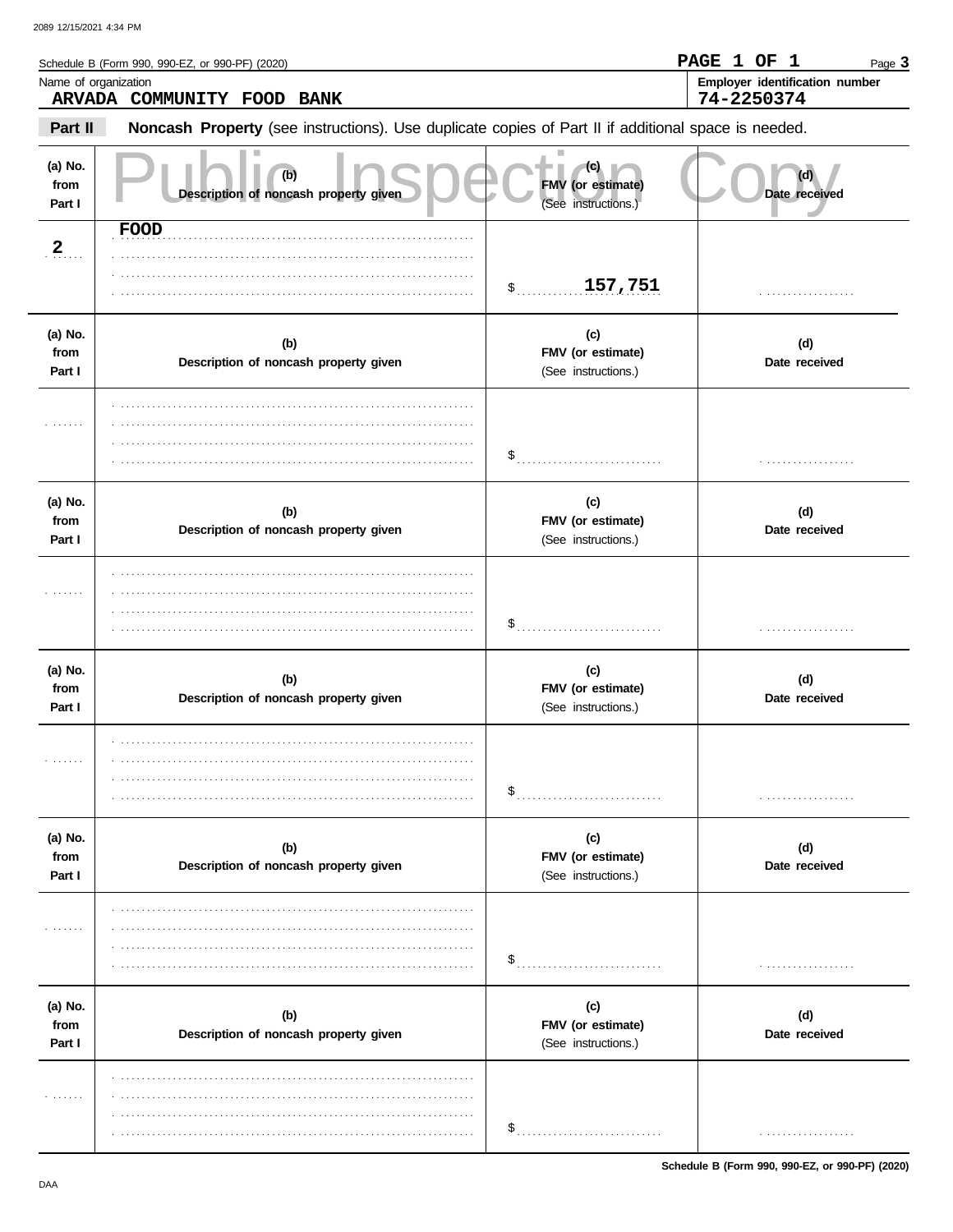|   | <b>SCHEDULE D</b>                                    |                                                                                                                                                                           | Supplemental Financial Statements                                                      |                                                                                                   |                                                    |  |            |      | OMB No. 1545-0047                            |                                 |
|---|------------------------------------------------------|---------------------------------------------------------------------------------------------------------------------------------------------------------------------------|----------------------------------------------------------------------------------------|---------------------------------------------------------------------------------------------------|----------------------------------------------------|--|------------|------|----------------------------------------------|---------------------------------|
|   | (Form 990)                                           |                                                                                                                                                                           | u Complete if the organization answered "Yes" on Form 990,                             |                                                                                                   |                                                    |  |            |      |                                              |                                 |
|   | Department of the Treasury                           |                                                                                                                                                                           |                                                                                        | Part IV, line 6, 7, 8, 9, 10, 11a, 11b, 11c, 11d, 11e, 11f, 12a, or 12b.<br>u Attach to Form 990. |                                                    |  |            |      |                                              | Open to Public                  |
|   | Internal Revenue Service<br>Name of the organization |                                                                                                                                                                           | <b>u</b> Go to <i>www.irs.gov/Form990</i> for instructions and the latest information. |                                                                                                   |                                                    |  |            |      | Inspection<br>Employer identification number |                                 |
|   |                                                      | ARVADA COMMUNITY FOOD BANK                                                                                                                                                |                                                                                        |                                                                                                   |                                                    |  |            |      |                                              |                                 |
|   | DBA COMMUNITY TABLE                                  |                                                                                                                                                                           |                                                                                        |                                                                                                   |                                                    |  | 74-2250374 |      |                                              |                                 |
|   | Part I                                               | Organizations Maintaining Donor Advised Funds or Other Similar Funds or Accounts.                                                                                         |                                                                                        |                                                                                                   |                                                    |  |            |      |                                              |                                 |
|   |                                                      | Complete if the organization answered "Yes" on Form 990, Part IV, line 6.                                                                                                 |                                                                                        |                                                                                                   |                                                    |  |            |      |                                              |                                 |
|   |                                                      |                                                                                                                                                                           |                                                                                        |                                                                                                   | (a) Donor advised funds                            |  |            |      | (b) Funds and other accounts                 |                                 |
| 1 |                                                      |                                                                                                                                                                           |                                                                                        |                                                                                                   |                                                    |  |            |      |                                              |                                 |
| 2 |                                                      | Aggregate value of contributions to (during year) Material Material Material Processors (2004)                                                                            |                                                                                        |                                                                                                   |                                                    |  |            |      |                                              |                                 |
| 3 |                                                      |                                                                                                                                                                           |                                                                                        |                                                                                                   |                                                    |  |            |      |                                              |                                 |
| 5 |                                                      | Did the organization inform all donors and donor advisors in writing that the assets held in donor advised                                                                |                                                                                        |                                                                                                   |                                                    |  |            |      |                                              |                                 |
|   |                                                      |                                                                                                                                                                           |                                                                                        |                                                                                                   |                                                    |  |            |      | Yes                                          | No                              |
| 6 |                                                      | Did the organization inform all grantees, donors, and donor advisors in writing that grant funds can be used                                                              |                                                                                        |                                                                                                   |                                                    |  |            |      |                                              |                                 |
|   |                                                      | only for charitable purposes and not for the benefit of the donor or donor advisor, or for any other purpose                                                              |                                                                                        |                                                                                                   |                                                    |  |            |      |                                              |                                 |
|   |                                                      |                                                                                                                                                                           |                                                                                        |                                                                                                   |                                                    |  |            |      | <b>Yes</b>                                   | No                              |
|   | Part II                                              | <b>Conservation Easements.</b>                                                                                                                                            |                                                                                        |                                                                                                   |                                                    |  |            |      |                                              |                                 |
|   |                                                      | Complete if the organization answered "Yes" on Form 990, Part IV, line 7.                                                                                                 |                                                                                        |                                                                                                   |                                                    |  |            |      |                                              |                                 |
|   |                                                      | Purpose(s) of conservation easements held by the organization (check all that apply).                                                                                     |                                                                                        |                                                                                                   |                                                    |  |            |      |                                              |                                 |
|   |                                                      | Preservation of land for public use (for example, recreation or education)                                                                                                |                                                                                        |                                                                                                   | Preservation of a historically important land area |  |            |      |                                              |                                 |
|   | Protection of natural habitat                        |                                                                                                                                                                           |                                                                                        |                                                                                                   | Preservation of a certified historic structure     |  |            |      |                                              |                                 |
|   | Preservation of open space                           |                                                                                                                                                                           |                                                                                        |                                                                                                   |                                                    |  |            |      |                                              |                                 |
| 2 |                                                      | Complete lines 2a through 2d if the organization held a qualified conservation contribution in the form of a conservation                                                 |                                                                                        |                                                                                                   |                                                    |  |            |      |                                              |                                 |
|   |                                                      | easement on the last day of the tax year.                                                                                                                                 |                                                                                        |                                                                                                   |                                                    |  |            |      |                                              | Held at the End of the Tax Year |
| a |                                                      |                                                                                                                                                                           |                                                                                        |                                                                                                   |                                                    |  | 2a         |      |                                              |                                 |
| b |                                                      |                                                                                                                                                                           |                                                                                        |                                                                                                   |                                                    |  | 2b         |      |                                              |                                 |
| c |                                                      |                                                                                                                                                                           |                                                                                        |                                                                                                   |                                                    |  | 2c         |      |                                              |                                 |
|   |                                                      | <b>d</b> Number of conservation easements included in (c) acquired after 7/25/06, and not on a                                                                            |                                                                                        |                                                                                                   |                                                    |  |            |      |                                              |                                 |
|   |                                                      | historic structure listed in the National Register                                                                                                                        |                                                                                        |                                                                                                   |                                                    |  | 2d         |      |                                              |                                 |
| 3 |                                                      | Number of conservation easements modified, transferred, released, extinguished, or terminated by the organization during the                                              |                                                                                        |                                                                                                   |                                                    |  |            |      |                                              |                                 |
|   | tax year <b>u</b>                                    | Number of states where property subject to conservation easement is located $\mathbf u$                                                                                   |                                                                                        |                                                                                                   |                                                    |  |            |      |                                              |                                 |
|   |                                                      | Does the organization have a written policy regarding the periodic monitoring, inspection, handling of                                                                    |                                                                                        |                                                                                                   |                                                    |  |            |      |                                              |                                 |
|   |                                                      |                                                                                                                                                                           |                                                                                        |                                                                                                   |                                                    |  |            |      |                                              |                                 |
| 6 |                                                      | Staff and volunteer hours devoted to monitoring, inspecting, handling of violations, and enforcing conservation easements during the year                                 |                                                                                        |                                                                                                   |                                                    |  |            |      |                                              |                                 |
|   | u <sub></sub>                                        |                                                                                                                                                                           |                                                                                        |                                                                                                   |                                                    |  |            |      |                                              |                                 |
| 7 |                                                      | Amount of expenses incurred in monitoring, inspecting, handling of violations, and enforcing conservation easements during the year                                       |                                                                                        |                                                                                                   |                                                    |  |            |      |                                              |                                 |
|   | u \$                                                 |                                                                                                                                                                           |                                                                                        |                                                                                                   |                                                    |  |            |      |                                              |                                 |
| 8 |                                                      | Does each conservation easement reported on line 2(d) above satisfy the requirements of section 170(h)(4)(B)(i)                                                           |                                                                                        |                                                                                                   |                                                    |  |            |      |                                              |                                 |
|   |                                                      |                                                                                                                                                                           |                                                                                        |                                                                                                   |                                                    |  |            |      | Yes                                          | No                              |
| 9 |                                                      | In Part XIII, describe how the organization reports conservation easements in its revenue and expense statement and                                                       |                                                                                        |                                                                                                   |                                                    |  |            |      |                                              |                                 |
|   |                                                      | balance sheet, and include, if applicable, the text of the footnote to the organization's financial statements that describes the                                         |                                                                                        |                                                                                                   |                                                    |  |            |      |                                              |                                 |
|   |                                                      | organization's accounting for conservation easements.                                                                                                                     |                                                                                        |                                                                                                   |                                                    |  |            |      |                                              |                                 |
|   | Part III                                             | Organizations Maintaining Collections of Art, Historical Treasures, or Other Similar Assets.<br>Complete if the organization answered "Yes" on Form 990, Part IV, line 8. |                                                                                        |                                                                                                   |                                                    |  |            |      |                                              |                                 |
|   |                                                      | 1a If the organization elected, as permitted under FASB ASC 958, not to report in its revenue statement and balance sheet works                                           |                                                                                        |                                                                                                   |                                                    |  |            |      |                                              |                                 |
|   |                                                      | of art, historical treasures, or other similar assets held for public exhibition, education, or research in furtherance of public                                         |                                                                                        |                                                                                                   |                                                    |  |            |      |                                              |                                 |
|   |                                                      | service, provide in Part XIII the text of the footnote to its financial statements that describes these items.                                                            |                                                                                        |                                                                                                   |                                                    |  |            |      |                                              |                                 |
|   |                                                      | <b>b</b> If the organization elected, as permitted under FASB ASC 958, to report in its revenue statement and balance sheet works of                                      |                                                                                        |                                                                                                   |                                                    |  |            |      |                                              |                                 |
|   |                                                      | art, historical treasures, or other similar assets held for public exhibition, education, or research in furtherance of public service,                                   |                                                                                        |                                                                                                   |                                                    |  |            |      |                                              |                                 |
|   |                                                      | provide the following amounts relating to these items:                                                                                                                    |                                                                                        |                                                                                                   |                                                    |  |            |      |                                              |                                 |
|   | (i)                                                  |                                                                                                                                                                           |                                                                                        |                                                                                                   |                                                    |  |            | u \$ |                                              |                                 |
|   |                                                      | (ii) Assets included in Form 990, Part X                                                                                                                                  |                                                                                        |                                                                                                   |                                                    |  |            |      | $u \$                                        |                                 |
| 2 |                                                      | If the organization received or held works of art, historical treasures, or other similar assets for financial gain, provide the                                          |                                                                                        |                                                                                                   |                                                    |  |            |      |                                              |                                 |
|   |                                                      | following amounts required to be reported under FASB ASC 958 relating to these items:                                                                                     |                                                                                        |                                                                                                   |                                                    |  |            |      |                                              |                                 |
| а |                                                      | Revenue included on Form 990, Part VIII, line 1                                                                                                                           |                                                                                        |                                                                                                   |                                                    |  |            |      |                                              |                                 |
|   |                                                      |                                                                                                                                                                           |                                                                                        |                                                                                                   |                                                    |  |            |      |                                              |                                 |

For Paperwork Reduction Act Notice, see the Instructions for Form 990.<br><sub>DAA</sub>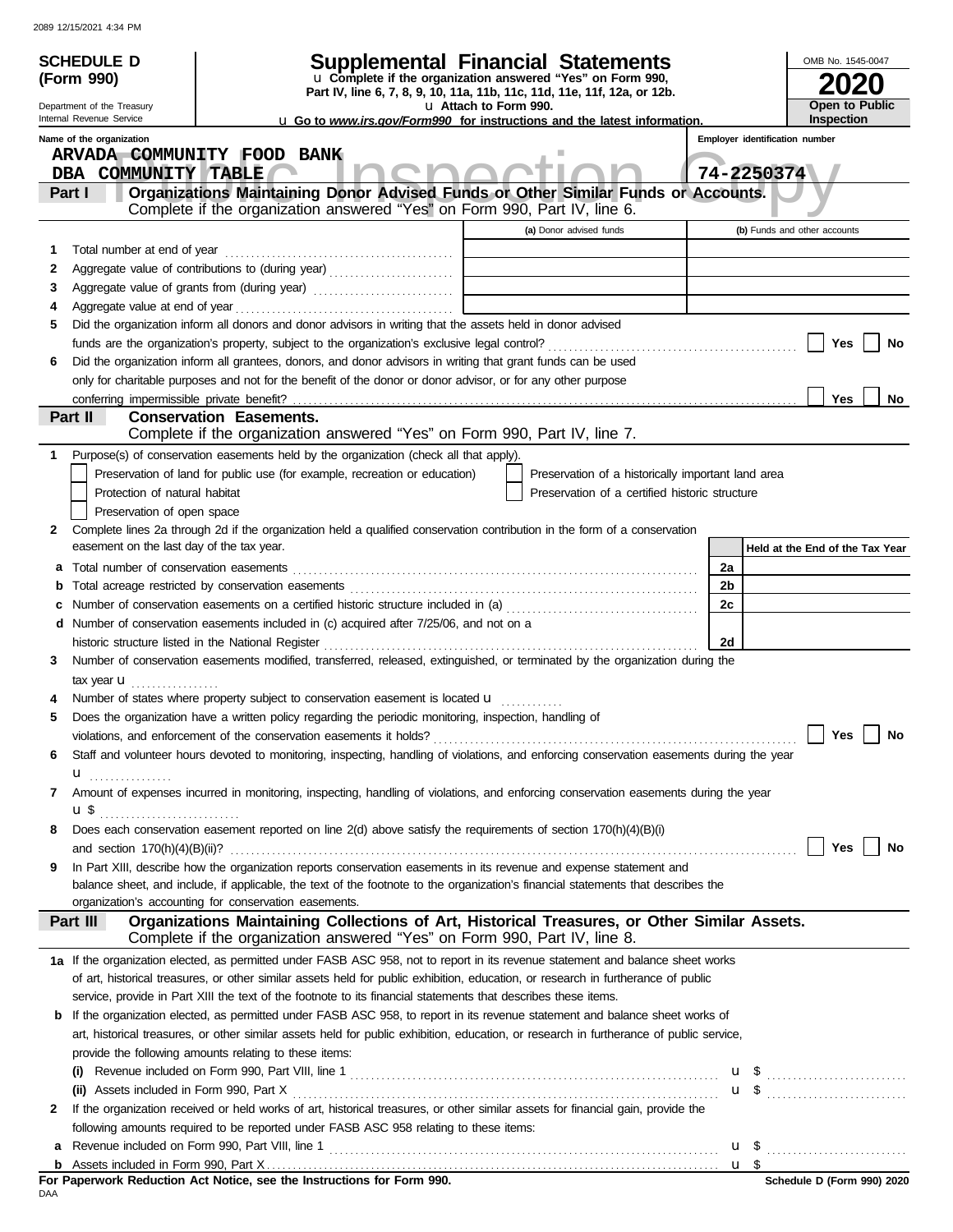| Part III | Schedule D (Form 990) 2020 ARVADA COMMUNITY FOOD BANK<br>Organizations Maintaining Collections of Art, Historical Treasures, or Other Similar Assets (continued)                                                                    |                                         |                          |                                    | 74-2250374                      |   |                | Page 2              |
|----------|-------------------------------------------------------------------------------------------------------------------------------------------------------------------------------------------------------------------------------------|-----------------------------------------|--------------------------|------------------------------------|---------------------------------|---|----------------|---------------------|
|          | 3 Using the organization's acquisition, accession, and other records, check any of the following that make significant use of its                                                                                                   |                                         |                          |                                    |                                 |   |                |                     |
|          | collection items (check all that apply):                                                                                                                                                                                            |                                         |                          |                                    |                                 |   |                |                     |
| a        | Public exhibition                                                                                                                                                                                                                   | d                                       | Loan or exchange program |                                    |                                 |   |                |                     |
| b        | Scholarly research                                                                                                                                                                                                                  | е                                       | Other                    |                                    |                                 |   |                |                     |
| c        | Preservation for future generations                                                                                                                                                                                                 |                                         |                          |                                    |                                 |   |                |                     |
| 4        | Provide a description of the organization's collections and explain how they further the organization's exempt purpose in Part<br>XIII.                                                                                             |                                         |                          |                                    |                                 |   |                |                     |
| 5.       | During the year, did the organization solicit or receive donations of art, historical treasures, or other similar                                                                                                                   |                                         |                          |                                    |                                 |   |                |                     |
|          |                                                                                                                                                                                                                                     |                                         |                          |                                    |                                 |   | <b>Yes</b>     | No                  |
| Part IV  | <b>Escrow and Custodial Arrangements.</b>                                                                                                                                                                                           |                                         |                          |                                    |                                 |   |                |                     |
|          | Complete if the organization answered "Yes" on Form 990, Part IV, line 9, or reported an amount on Form                                                                                                                             |                                         |                          |                                    |                                 |   |                |                     |
|          | 990, Part X, line 21.                                                                                                                                                                                                               |                                         |                          |                                    |                                 |   |                |                     |
|          | 1a Is the organization an agent, trustee, custodian or other intermediary for contributions or other assets not                                                                                                                     |                                         |                          |                                    |                                 |   |                |                     |
|          |                                                                                                                                                                                                                                     |                                         |                          |                                    |                                 |   | <b>Yes</b>     |                     |
|          | b If "Yes," explain the arrangement in Part XIII and complete the following table:                                                                                                                                                  |                                         |                          |                                    |                                 |   |                |                     |
|          |                                                                                                                                                                                                                                     |                                         |                          |                                    |                                 |   | Amount         |                     |
| c        | Beginning balance <b>construction and the construction of the construction</b> of the construction of the construction of the construction of the construction of the construction of the construction of the construction of the c |                                         |                          |                                    | 1c                              |   |                |                     |
| d        |                                                                                                                                                                                                                                     |                                         |                          |                                    | 1d                              |   |                |                     |
| е        |                                                                                                                                                                                                                                     |                                         |                          |                                    | 1e                              |   |                |                     |
| f        |                                                                                                                                                                                                                                     |                                         |                          |                                    | 1f                              |   |                |                     |
|          |                                                                                                                                                                                                                                     |                                         |                          |                                    |                                 |   | <b>Yes</b>     | No                  |
|          |                                                                                                                                                                                                                                     |                                         |                          |                                    |                                 |   |                |                     |
| Part V   | <b>Endowment Funds.</b><br>Complete if the organization answered "Yes" on Form 990, Part IV, line 10.                                                                                                                               |                                         |                          |                                    |                                 |   |                |                     |
|          |                                                                                                                                                                                                                                     | (a) Current year                        |                          |                                    | (d) Three years back            |   |                | (e) Four years back |
|          |                                                                                                                                                                                                                                     |                                         | (b) Prior year           | (c) Two years back                 |                                 |   |                |                     |
|          | 1a Beginning of year balance                                                                                                                                                                                                        |                                         |                          |                                    |                                 |   |                |                     |
|          | <b>b</b> Contributions <b>contributions</b><br>Net investment earnings, gains, and                                                                                                                                                  |                                         |                          |                                    |                                 |   |                |                     |
| c        |                                                                                                                                                                                                                                     |                                         |                          |                                    |                                 |   |                |                     |
|          | d Grants or scholarships                                                                                                                                                                                                            |                                         |                          |                                    |                                 |   |                |                     |
|          | e Other expenditures for facilities and                                                                                                                                                                                             |                                         |                          |                                    |                                 |   |                |                     |
|          |                                                                                                                                                                                                                                     |                                         |                          |                                    |                                 |   |                |                     |
|          |                                                                                                                                                                                                                                     |                                         |                          |                                    |                                 |   |                |                     |
| g        |                                                                                                                                                                                                                                     |                                         |                          |                                    |                                 |   |                |                     |
| 2        | Provide the estimated percentage of the current year end balance (line 1g, column (a)) held as:                                                                                                                                     |                                         |                          |                                    |                                 |   |                |                     |
| a        | Board designated or quasi-endowment u                                                                                                                                                                                               | %                                       |                          |                                    |                                 |   |                |                     |
|          | Permanent endowment <b>u</b> %                                                                                                                                                                                                      |                                         |                          |                                    |                                 |   |                |                     |
| c        | Term endowment <b>u</b><br>.                                                                                                                                                                                                        |                                         |                          |                                    |                                 |   |                |                     |
|          | The percentages on lines 2a, 2b, and 2c should equal 100%.                                                                                                                                                                          |                                         |                          |                                    |                                 |   |                |                     |
|          | 3a Are there endowment funds not in the possession of the organization that are held and administered for the                                                                                                                       |                                         |                          |                                    |                                 |   |                |                     |
|          | organization by:                                                                                                                                                                                                                    |                                         |                          |                                    |                                 |   |                | <b>Yes</b><br>No.   |
|          |                                                                                                                                                                                                                                     |                                         |                          |                                    |                                 |   | 3a(i)          |                     |
|          |                                                                                                                                                                                                                                     |                                         |                          |                                    |                                 |   | 3a(ii)         |                     |
|          |                                                                                                                                                                                                                                     |                                         |                          |                                    |                                 |   | 3b             |                     |
| 4        | Describe in Part XIII the intended uses of the organization's endowment funds.                                                                                                                                                      |                                         |                          |                                    |                                 |   |                |                     |
| Part VI  | Land, Buildings, and Equipment.                                                                                                                                                                                                     |                                         |                          |                                    |                                 |   |                |                     |
|          | Complete if the organization answered "Yes" on Form 990, Part IV, line 11a. See Form 990, Part X, line 10.                                                                                                                          |                                         |                          |                                    |                                 |   |                |                     |
|          | Description of property                                                                                                                                                                                                             | (a) Cost or other basis<br>(investment) |                          | (b) Cost or other basis<br>(other) | (c) Accumulated<br>depreciation |   | (d) Book value |                     |
|          |                                                                                                                                                                                                                                     |                                         |                          |                                    |                                 |   |                |                     |
|          |                                                                                                                                                                                                                                     |                                         |                          |                                    |                                 |   |                |                     |
|          |                                                                                                                                                                                                                                     |                                         |                          | 892,867                            | 749,371                         |   |                | 143,496             |
| d        | c Leasehold improvements                                                                                                                                                                                                            |                                         |                          | 362,590                            | 260,786                         |   |                | 101,804             |
|          |                                                                                                                                                                                                                                     |                                         |                          |                                    |                                 |   |                |                     |
|          | Total. Add lines 1a through 1e. (Column (d) must equal Form 990, Part X, column (B), line 10c.)                                                                                                                                     |                                         |                          |                                    |                                 | u |                | 245,300             |
|          |                                                                                                                                                                                                                                     |                                         |                          |                                    |                                 |   |                |                     |

**Schedule D (Form 990) 2020**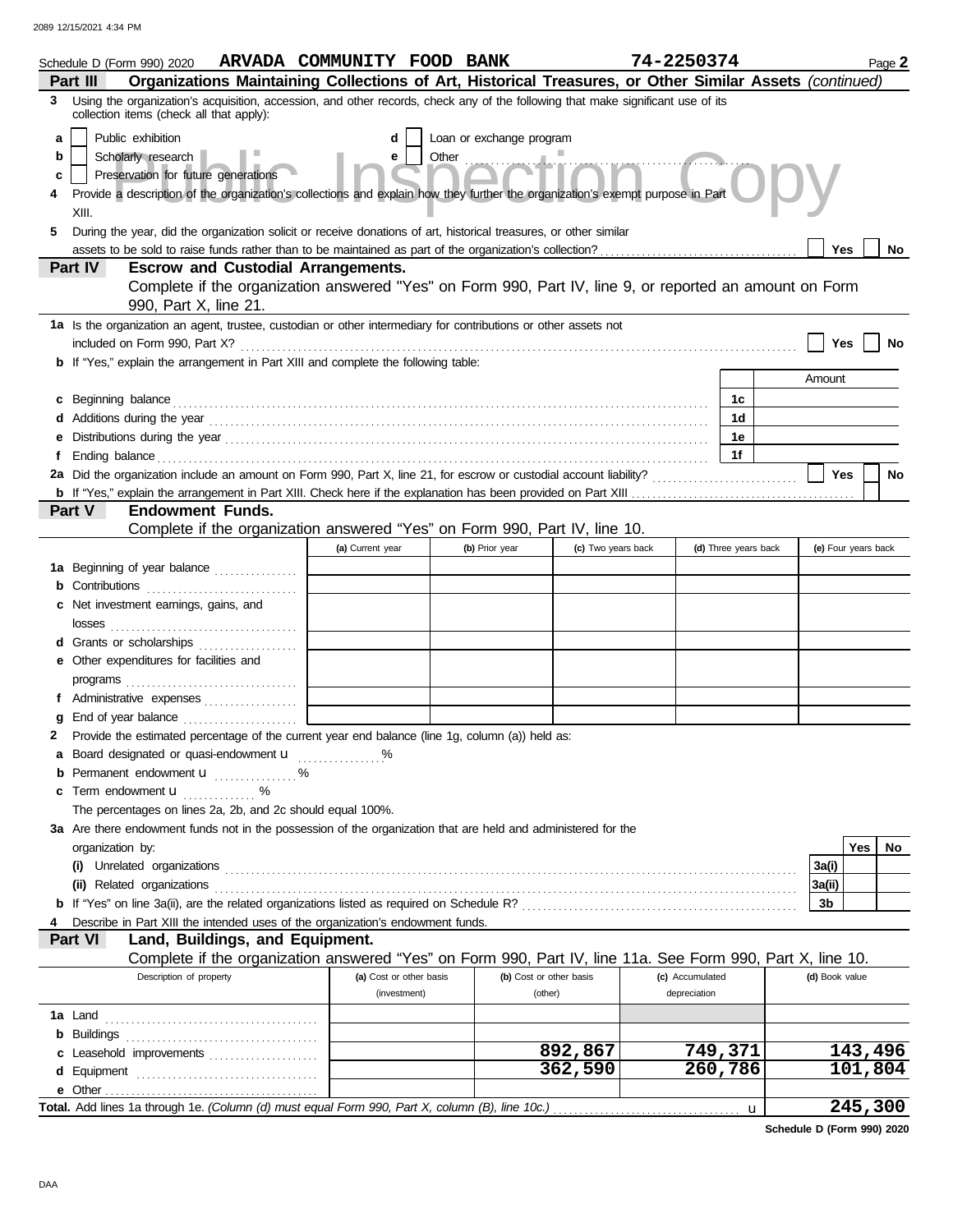| Schedule D (Form 990) 2020 | ARVADA COMMUNITY FOOD BANK                                                                                                                           |                | 74-2250374                       | Page 3          |
|----------------------------|------------------------------------------------------------------------------------------------------------------------------------------------------|----------------|----------------------------------|-----------------|
| Part VII                   | <b>Investments - Other Securities.</b>                                                                                                               |                |                                  |                 |
|                            | Complete if the organization answered "Yes" on Form 990, Part IV, line 11b. See Form 990, Part X, line 12.                                           |                |                                  |                 |
|                            | (a) Description of security or category                                                                                                              | (b) Book value | (c) Method of valuation:         |                 |
|                            | (including name of security)                                                                                                                         |                | Cost or end-of-year market value |                 |
| (1) Financial derivatives  |                                                                                                                                                      | <b>I</b>       |                                  |                 |
|                            | (2) Closely held equity interests                                                                                                                    |                |                                  |                 |
| $(3)$ Other                |                                                                                                                                                      |                |                                  |                 |
| (A)                        |                                                                                                                                                      |                |                                  |                 |
| (B)                        |                                                                                                                                                      |                |                                  |                 |
| (C)                        |                                                                                                                                                      |                |                                  |                 |
| (D)                        |                                                                                                                                                      |                |                                  |                 |
| (E)                        |                                                                                                                                                      |                |                                  |                 |
| (F)                        |                                                                                                                                                      |                |                                  |                 |
| (G)                        |                                                                                                                                                      |                |                                  |                 |
| (H)                        | Total. (Column (b) must equal Form 990, Part X, col. (B) line 12.)                                                                                   |                |                                  |                 |
| Part VIII                  | <u></u> u<br><b>Investments - Program Related.</b>                                                                                                   |                |                                  |                 |
|                            | Complete if the organization answered "Yes" on Form 990, Part IV, line 11c. See Form 990, Part X, line 13.                                           |                |                                  |                 |
|                            | (a) Description of investment                                                                                                                        | (b) Book value | (c) Method of valuation:         |                 |
|                            |                                                                                                                                                      |                | Cost or end-of-year market value |                 |
| (1)                        |                                                                                                                                                      |                |                                  |                 |
| (2)                        |                                                                                                                                                      |                |                                  |                 |
| (3)                        |                                                                                                                                                      |                |                                  |                 |
| (4)                        |                                                                                                                                                      |                |                                  |                 |
| (5)                        |                                                                                                                                                      |                |                                  |                 |
| (6)                        |                                                                                                                                                      |                |                                  |                 |
| (7)                        |                                                                                                                                                      |                |                                  |                 |
| (8)                        |                                                                                                                                                      |                |                                  |                 |
| (9)                        |                                                                                                                                                      |                |                                  |                 |
|                            | Total. (Column (b) must equal Form 990, Part X, col. (B) line 13.)<br>. <b>. u</b>                                                                   |                |                                  |                 |
| Part IX                    | Other Assets.                                                                                                                                        |                |                                  |                 |
|                            | Complete if the organization answered "Yes" on Form 990, Part IV, line 11d. See Form 990, Part X, line 15.                                           |                |                                  |                 |
|                            | (a) Description                                                                                                                                      |                |                                  | (b) Book value  |
| (1)                        |                                                                                                                                                      |                |                                  |                 |
| (2)                        |                                                                                                                                                      |                |                                  |                 |
| (3)                        |                                                                                                                                                      |                |                                  |                 |
| (4)                        |                                                                                                                                                      |                |                                  |                 |
| (5)                        |                                                                                                                                                      |                |                                  |                 |
| (6)                        |                                                                                                                                                      |                |                                  |                 |
| (7)                        |                                                                                                                                                      |                |                                  |                 |
| (8)                        |                                                                                                                                                      |                |                                  |                 |
| (9)                        |                                                                                                                                                      |                |                                  |                 |
| Part X                     | Total. (Column (b) must equal Form 990, Part X, col. (B) line 15.)<br>Other Liabilities.                                                             |                | u                                |                 |
|                            | Complete if the organization answered "Yes" on Form 990, Part IV, line 11e or 11f. See Form 990, Part X,                                             |                |                                  |                 |
|                            | line $25$ .                                                                                                                                          |                |                                  |                 |
| 1.                         | (a) Description of liability                                                                                                                         |                |                                  | (b) Book value  |
| (1)                        | Federal income taxes                                                                                                                                 |                |                                  |                 |
| (2)                        | REFUNDABLE ADVANCES                                                                                                                                  |                |                                  | 52,000<br>7,267 |
| (3)                        | CAPITAL LEASE                                                                                                                                        |                |                                  |                 |
| (4)                        |                                                                                                                                                      |                |                                  |                 |
| (5)                        |                                                                                                                                                      |                |                                  |                 |
| (6)                        |                                                                                                                                                      |                |                                  |                 |
| (7)<br>(8)                 |                                                                                                                                                      |                |                                  |                 |
| (9)                        |                                                                                                                                                      |                |                                  |                 |
|                            | Total. (Column (b) must equal Form 990, Part X, col. (B) line 25.)                                                                                   |                | u                                | 59,267          |
|                            | 2. Liability for uncertain tax positions. In Part XIII, provide the text of the footnote to the organization's financial statements that reports the |                |                                  |                 |
|                            |                                                                                                                                                      |                |                                  |                 |

organization's liability for uncertain tax positions under FASB ASC 740. Check here if the text of the footnote has been provided in Part XIII . . . . . . . . . . . . . . . . . . . .

**X**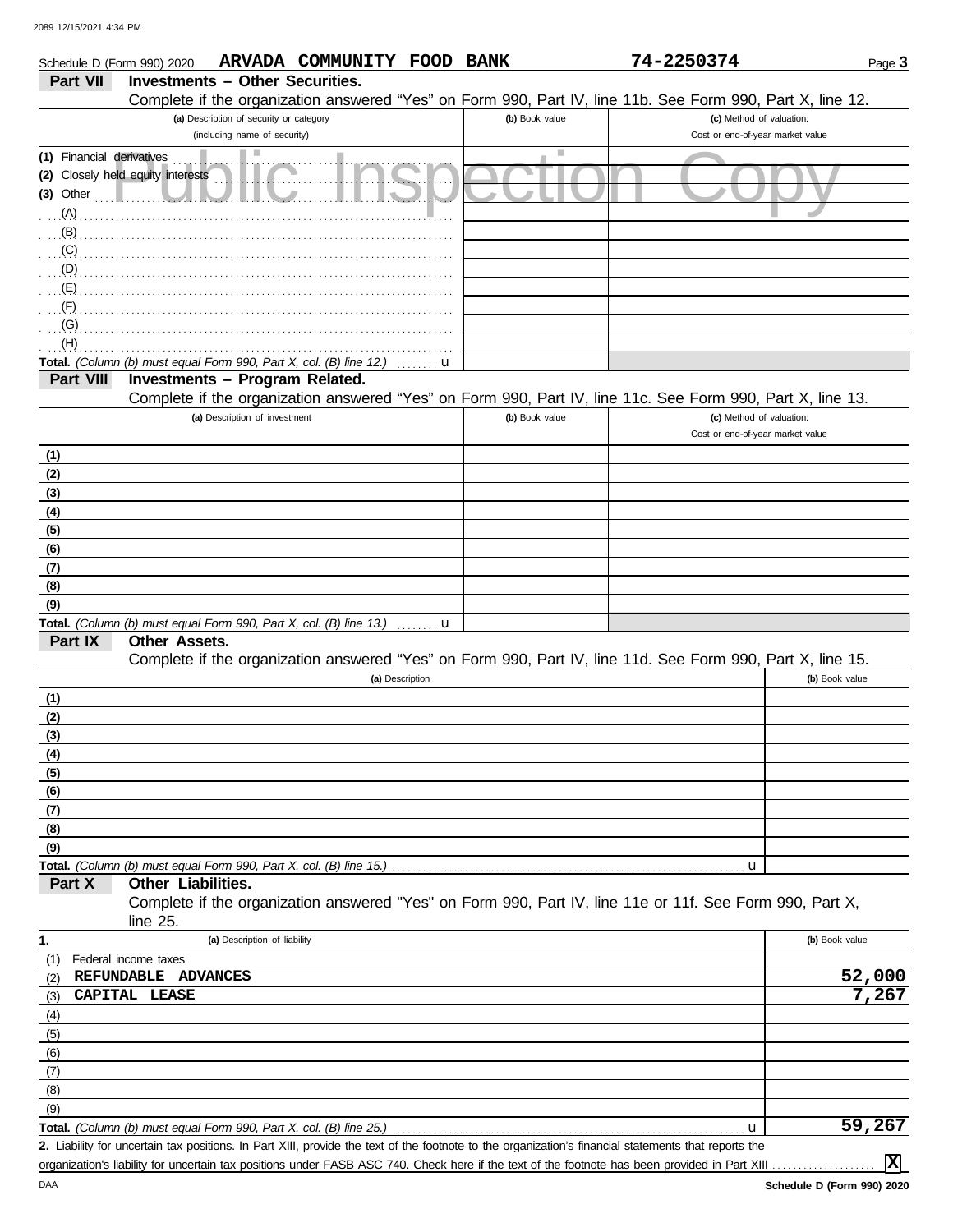|    | 74-2250374<br>Schedule D (Form 990) 2020 ARVADA COMMUNITY FOOD BANK                                                                                |              | Page 4    |
|----|----------------------------------------------------------------------------------------------------------------------------------------------------|--------------|-----------|
|    | Reconciliation of Revenue per Audited Financial Statements With Revenue per Return.<br>Part XI                                                     |              |           |
|    | Complete if the organization answered "Yes" on Form 990, Part IV, line 12a.                                                                        |              |           |
| 1  |                                                                                                                                                    | 1            | 3,674,511 |
| 2  | Amounts included on line 1 but not on Form 990, Part VIII, line 12:                                                                                |              |           |
| a  | 90,325<br>2a                                                                                                                                       |              |           |
| b  | 24,100<br>2 <sub>b</sub><br>Donated services and use of facilities                                                                                 |              |           |
| c  | 2c<br>Recoveries of prior year grants <b>the contract of the contract of prior</b>                                                                 |              |           |
| d  | 2d                                                                                                                                                 |              |           |
| е  | Add lines 2a through 2d [11] Add [12] Add lines 2a through 2d [12] Add lines 2a through 2d [12] Add lines 2a through 2d [12] Add and Add and Addu  | 2e           | 114,425   |
| 3  |                                                                                                                                                    | 3            | 3,560,086 |
|    | Amounts included on Form 990, Part VIII, line 12, but not on line 1:                                                                               |              |           |
| a  | 4a                                                                                                                                                 |              |           |
| b  | 4b                                                                                                                                                 |              |           |
| c  | Add lines 4a and 4b                                                                                                                                | 4c           |           |
|    |                                                                                                                                                    | 5            | 3,560,086 |
|    | Reconciliation of Expenses per Audited Financial Statements With Expenses per Return.<br>Part XII                                                  |              |           |
|    | Complete if the organization answered "Yes" on Form 990, Part IV, line 12a.                                                                        |              |           |
| 1  |                                                                                                                                                    | $\mathbf{1}$ | 2,791,007 |
| 2  | Amounts included on line 1 but not on Form 990, Part IX, line 25:                                                                                  |              |           |
| a  | 24,100<br>2a                                                                                                                                       |              |           |
| b  | 2 <sub>b</sub>                                                                                                                                     |              |           |
| c  | 2c<br>Other losses                                                                                                                                 |              |           |
| d  | 2d                                                                                                                                                 |              |           |
| e  |                                                                                                                                                    | 2e           | 24,100    |
| 3  |                                                                                                                                                    | 3            | 2,766,907 |
| 4  | Amounts included on Form 990, Part IX, line 25, but not on line 1:                                                                                 |              |           |
|    | 4a                                                                                                                                                 |              |           |
| b  | 4 <sub>b</sub>                                                                                                                                     |              |           |
|    | c Add lines 4a and 4b                                                                                                                              | 4c           |           |
| 5. |                                                                                                                                                    | 5            | 2,766,907 |
|    | Part XIII<br>Supplemental Information.                                                                                                             |              |           |
|    | Provide the descriptions required for Part II, lines 3, 5, and 9; Part III, lines 1a and 4; Part IV, lines 1b and 2b; Part V, line 4; Part X, line |              |           |
|    | 2; Part XI, lines 2d and 4b; and Part XII, lines 2d and 4b. Also complete this part to provide any additional information.                         |              |           |
|    | PART X - FIN 48 FOOTNOTE                                                                                                                           |              |           |
|    |                                                                                                                                                    |              |           |
|    | THE ORGANIZATION FOLLOW ACCOUNTING FOR UNCERTAINTY IN INCOME TAXES WHICH                                                                           |              |           |
|    |                                                                                                                                                    |              |           |
|    | THE RESPECTIVE ORGANIZATIONS TO DETERMINE WHETHER A TAX POSITION<br><b>REOUIRES</b>                                                                |              |           |
|    |                                                                                                                                                    |              |           |
|    | (AND THE RELATED TAX BENEFIT)<br>IS MORE LIKELY THAN NOT TO BE SUSTAINED UPON                                                                      |              |           |

EXAMINATION BY THE APPLICABLE TAXING AUTHORITY, BASED SOLELY ON THE

TECHNICAL MERITS OF THE POSITION. THE TAX BENEFIT TO BE RECOGNIZED IS

MEASURED AS THE LARGEST AMOUNT OF BENEFIT THAT IS GREATER THAN FIFTY

PERCENT LIKELY OF BEING REALIZED UPON SETTLEMENT, PRESUMING THE TAX

POSITION IS EXAMINED BY THE APPROPRIATE TAXING AUTHORITY THAT HAS KNOWLEDGE

OF ALL RELEVANT INFORMATION. DURING THE YEARS ENDED JUNE 30, 2021 AND

2020, COMMUNITY TABLE AND FOUNDATION'S MANAGEMENT EVALUATED THEIR TAX

POSITIONS TO DETERMINE THE EXISTENCE OF UNCERTAINTIES, AND DID NOT NOTE ANY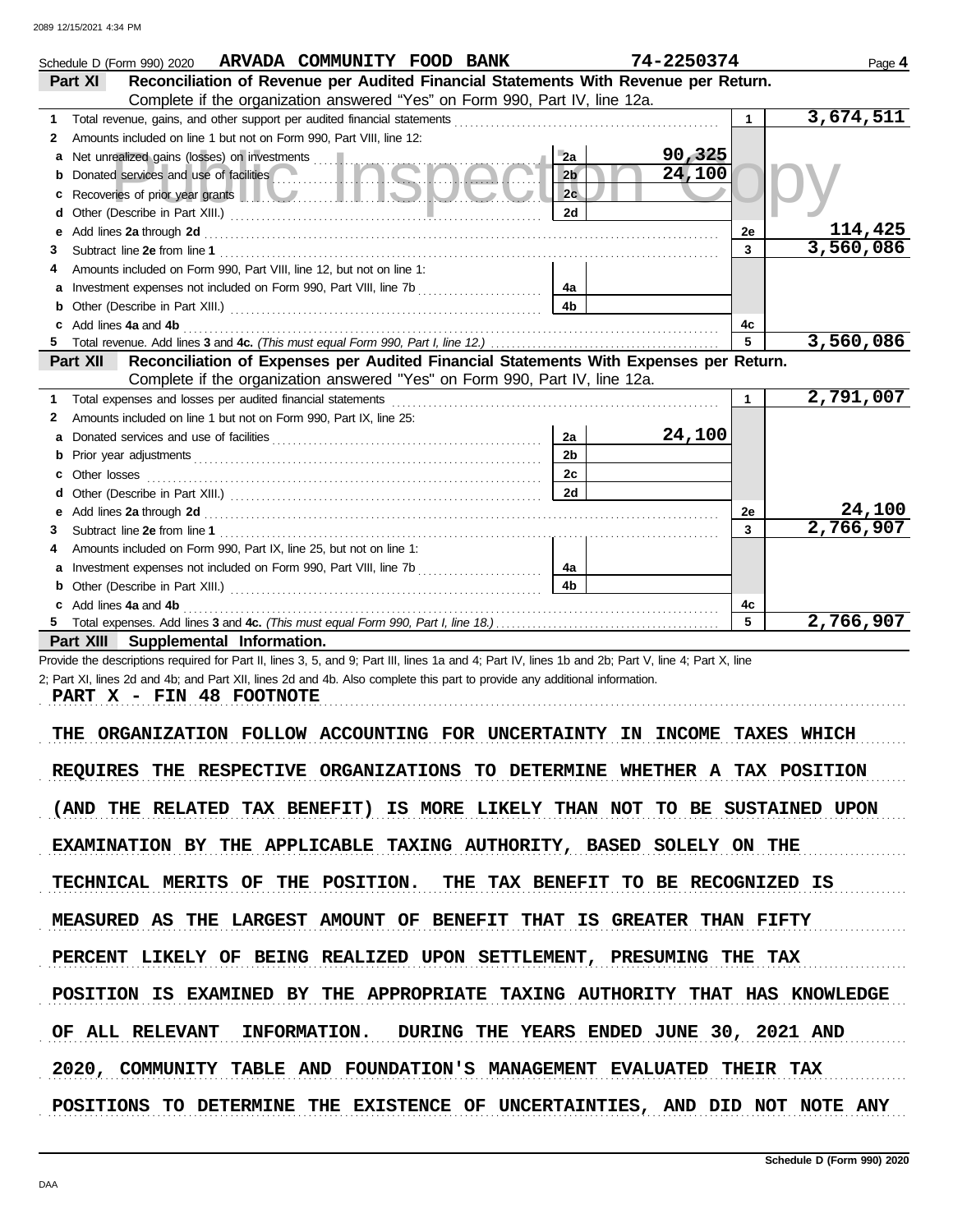| Schedule D (Form 990) 2020                                                |                                      | ARVADA COMMUNITY FOOD BANK |                                                                       | 74-2250374 | Page 5                                                                      |
|---------------------------------------------------------------------------|--------------------------------------|----------------------------|-----------------------------------------------------------------------|------------|-----------------------------------------------------------------------------|
| Part XIII                                                                 | Supplemental Information (continued) |                            |                                                                       |            |                                                                             |
| MATTERS THAT WOULD REQUIRE RECOGNITION OR WHICH MAY HAVE AN EFFECT ON ITS |                                      |                            |                                                                       |            |                                                                             |
| TAX-EXEMPT                                                                |                                      |                            | STATUS. COMMUNITY TABLE AND THE FOUNDATION ARE NO LONGER              |            |                                                                             |
|                                                                           |                                      |                            |                                                                       |            | SUBJECT TO U.S. FEDERAL TAX AUDITS ON IT FORM 990 BY TAXING AUTHORITIES FOR |
| FISCAL YEARS ENDING PRIOR TO 2018. THE YEARS SUBSEQUENT TO THIS YEAR      |                                      |                            |                                                                       |            |                                                                             |
|                                                                           |                                      |                            | CONTAIN MATTERS THAT COULD BE SUBJECT TO DIFFERING INTERPRETATIONS OF |            |                                                                             |
|                                                                           |                                      |                            |                                                                       |            | APPLICABLE TAX LAWS AND REGULATIONS. ALTHOUGH THE OUTCOME OF TAX AUDITS IS  |
|                                                                           |                                      |                            |                                                                       |            | UNCERTAIN, COMMUNITY TABLE AND THE FOUNDATION BELIEVES THAT NO ISSUE WOULD  |
| ARISE.                                                                    |                                      |                            |                                                                       |            |                                                                             |
|                                                                           |                                      |                            |                                                                       |            |                                                                             |
|                                                                           |                                      |                            |                                                                       |            |                                                                             |
|                                                                           |                                      |                            |                                                                       |            |                                                                             |
|                                                                           |                                      |                            |                                                                       |            |                                                                             |
|                                                                           |                                      |                            |                                                                       |            |                                                                             |
|                                                                           |                                      |                            |                                                                       |            |                                                                             |
|                                                                           |                                      |                            |                                                                       |            |                                                                             |
|                                                                           |                                      |                            |                                                                       |            |                                                                             |
|                                                                           |                                      |                            |                                                                       |            |                                                                             |
|                                                                           |                                      |                            |                                                                       |            |                                                                             |
|                                                                           |                                      |                            |                                                                       |            |                                                                             |
|                                                                           |                                      |                            |                                                                       |            |                                                                             |
|                                                                           |                                      |                            |                                                                       |            |                                                                             |
|                                                                           |                                      |                            |                                                                       |            |                                                                             |
|                                                                           |                                      |                            |                                                                       |            |                                                                             |
|                                                                           |                                      |                            |                                                                       |            |                                                                             |
|                                                                           |                                      |                            |                                                                       |            |                                                                             |
|                                                                           |                                      |                            |                                                                       |            |                                                                             |
|                                                                           |                                      |                            |                                                                       |            |                                                                             |
|                                                                           |                                      |                            |                                                                       |            |                                                                             |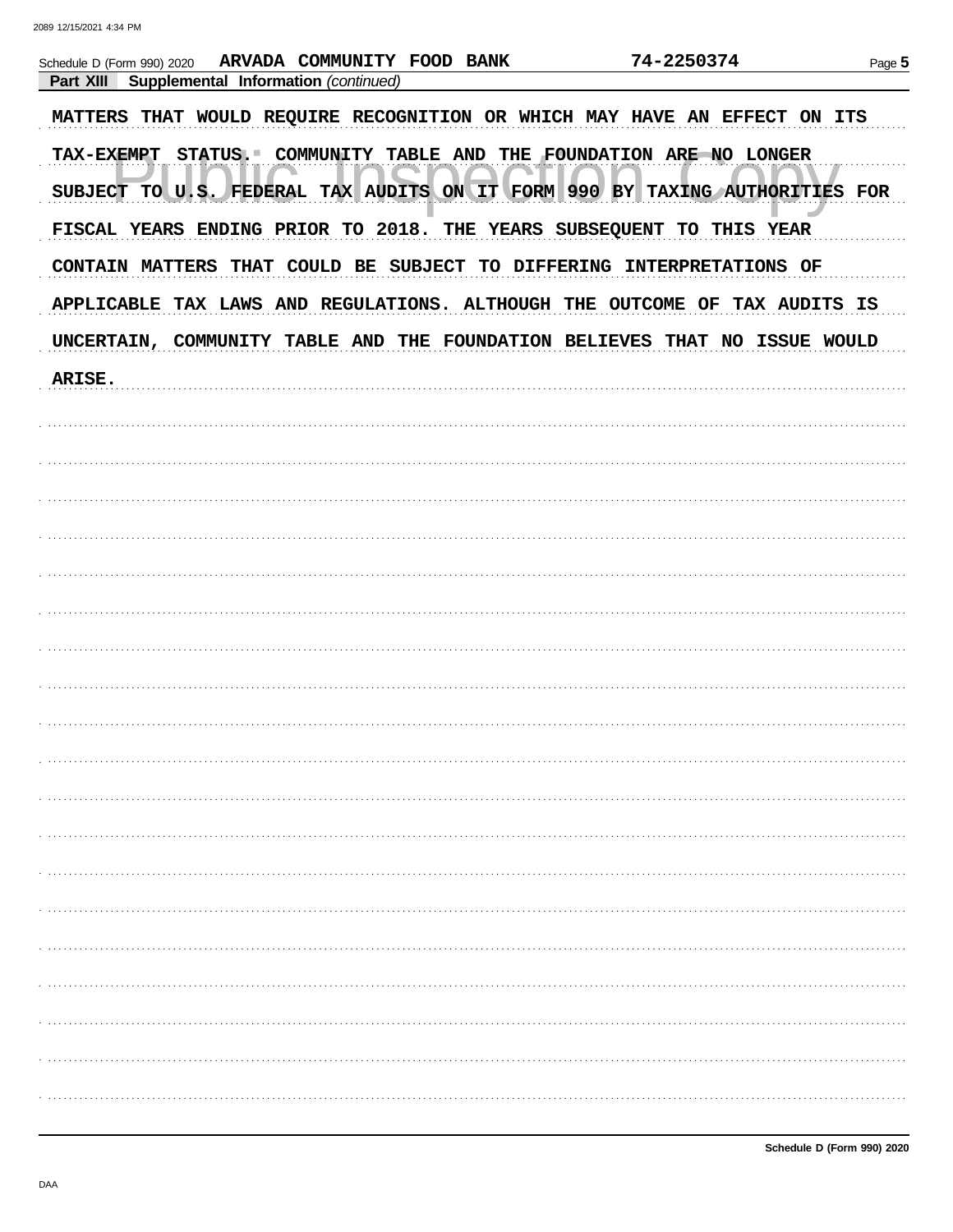| <b>SCHEDULE G</b>                                                                                                                                                                           |                                  | Supplemental Information Regarding Fundraising or Gaming Activities                                                                                              |   |                                       |       |                              |                                                                                 |                                  | OMB No. 1545-0047            |
|---------------------------------------------------------------------------------------------------------------------------------------------------------------------------------------------|----------------------------------|------------------------------------------------------------------------------------------------------------------------------------------------------------------|---|---------------------------------------|-------|------------------------------|---------------------------------------------------------------------------------|----------------------------------|------------------------------|
| Complete if the organization answered "Yes" on Form 990, Part IV, line 17, 18, or 19, or if the<br>(Form 990 or 990-EZ)<br>organization entered more than \$15,000 on Form 990-EZ, line 6a. |                                  |                                                                                                                                                                  |   |                                       |       |                              |                                                                                 |                                  |                              |
| Department of the Treasury<br>Internal Revenue Service                                                                                                                                      |                                  |                                                                                                                                                                  |   | LI Attach to Form 990 or Form 990-EZ. |       |                              | <b>u</b> Go to www.irs.gov/Form990 for instructions and the latest information. |                                  | Open to Public<br>Inspection |
| Name of the organization                                                                                                                                                                    |                                  | COMMUNITY FOOD BANK<br><b>ARVADA</b>                                                                                                                             |   |                                       |       |                              |                                                                                 | Employer identification number   |                              |
|                                                                                                                                                                                             |                                  | DBA COMMUNITY TABLE                                                                                                                                              |   |                                       |       |                              | ш<br>d                                                                          | 74-2250374                       |                              |
| Part I                                                                                                                                                                                      |                                  | Fundraising Activities. Complete if the organization answered "Yes" on Form 990, Part IV, line 17.<br>Form 990-EZ filers are not required to complete this part. |   |                                       |       |                              |                                                                                 |                                  |                              |
| 1                                                                                                                                                                                           |                                  | Indicate whether the organization raised funds through any of the following activities. Check all that apply.                                                    |   |                                       |       |                              |                                                                                 |                                  |                              |
| a                                                                                                                                                                                           | Mail solicitations               |                                                                                                                                                                  | e |                                       |       |                              | Solicitation of non-government grants                                           |                                  |                              |
| b                                                                                                                                                                                           | Internet and email solicitations |                                                                                                                                                                  | f | Solicitation of government grants     |       |                              |                                                                                 |                                  |                              |
| C                                                                                                                                                                                           | Phone solicitations              |                                                                                                                                                                  | a | Special fundraising events            |       |                              |                                                                                 |                                  |                              |
| d                                                                                                                                                                                           | In-person solicitations          |                                                                                                                                                                  |   |                                       |       |                              |                                                                                 |                                  |                              |
|                                                                                                                                                                                             |                                  | 2a Did the organization have a written or oral agreement with any individual (including officers, directors, trustees,                                           |   |                                       |       |                              |                                                                                 |                                  | No<br>Yes                    |
|                                                                                                                                                                                             |                                  | b If "Yes," list the 10 highest paid individuals or entities (fundraisers) pursuant to agreements under which the fundraiser is to be                            |   |                                       |       |                              |                                                                                 |                                  |                              |
|                                                                                                                                                                                             |                                  | compensated at least \$5,000 by the organization.                                                                                                                |   |                                       |       | (iii) Did fund-              |                                                                                 | (v) Amount paid to               | (vi) Amount paid to          |
|                                                                                                                                                                                             |                                  | (i) Name and address of individual                                                                                                                               |   | (ii) Activity                         |       | raiser have<br>custody or    | (iv) Gross receipts                                                             | (or retained by)                 | (or retained by)             |
|                                                                                                                                                                                             |                                  | or entity (fundraiser)                                                                                                                                           |   |                                       |       | control of<br>contributions? | from activity                                                                   | fundraiser listed in<br>col. (i) | organization                 |
|                                                                                                                                                                                             |                                  |                                                                                                                                                                  |   |                                       | Yes I | No                           |                                                                                 |                                  |                              |
| 1                                                                                                                                                                                           |                                  |                                                                                                                                                                  |   |                                       |       |                              |                                                                                 |                                  |                              |
|                                                                                                                                                                                             |                                  |                                                                                                                                                                  |   |                                       |       |                              |                                                                                 |                                  |                              |
| $\mathbf{2}$                                                                                                                                                                                |                                  |                                                                                                                                                                  |   |                                       |       |                              |                                                                                 |                                  |                              |
|                                                                                                                                                                                             |                                  |                                                                                                                                                                  |   |                                       |       |                              |                                                                                 |                                  |                              |
| 3                                                                                                                                                                                           |                                  |                                                                                                                                                                  |   |                                       |       |                              |                                                                                 |                                  |                              |
|                                                                                                                                                                                             |                                  |                                                                                                                                                                  |   |                                       |       |                              |                                                                                 |                                  |                              |
| 4                                                                                                                                                                                           |                                  |                                                                                                                                                                  |   |                                       |       |                              |                                                                                 |                                  |                              |
|                                                                                                                                                                                             |                                  |                                                                                                                                                                  |   |                                       |       |                              |                                                                                 |                                  |                              |
|                                                                                                                                                                                             |                                  |                                                                                                                                                                  |   |                                       |       |                              |                                                                                 |                                  |                              |
| 5                                                                                                                                                                                           |                                  |                                                                                                                                                                  |   |                                       |       |                              |                                                                                 |                                  |                              |
|                                                                                                                                                                                             |                                  |                                                                                                                                                                  |   |                                       |       |                              |                                                                                 |                                  |                              |
|                                                                                                                                                                                             |                                  |                                                                                                                                                                  |   |                                       |       |                              |                                                                                 |                                  |                              |
|                                                                                                                                                                                             |                                  |                                                                                                                                                                  |   |                                       |       |                              |                                                                                 |                                  |                              |
| 7                                                                                                                                                                                           |                                  |                                                                                                                                                                  |   |                                       |       |                              |                                                                                 |                                  |                              |
|                                                                                                                                                                                             |                                  |                                                                                                                                                                  |   |                                       |       |                              |                                                                                 |                                  |                              |
|                                                                                                                                                                                             |                                  |                                                                                                                                                                  |   |                                       |       |                              |                                                                                 |                                  |                              |
| 8                                                                                                                                                                                           |                                  |                                                                                                                                                                  |   |                                       |       |                              |                                                                                 |                                  |                              |
|                                                                                                                                                                                             |                                  |                                                                                                                                                                  |   |                                       |       |                              |                                                                                 |                                  |                              |
| 9                                                                                                                                                                                           |                                  |                                                                                                                                                                  |   |                                       |       |                              |                                                                                 |                                  |                              |
|                                                                                                                                                                                             |                                  |                                                                                                                                                                  |   |                                       |       |                              |                                                                                 |                                  |                              |
| 10                                                                                                                                                                                          |                                  |                                                                                                                                                                  |   |                                       |       |                              |                                                                                 |                                  |                              |
|                                                                                                                                                                                             |                                  |                                                                                                                                                                  |   |                                       |       |                              |                                                                                 |                                  |                              |
|                                                                                                                                                                                             |                                  |                                                                                                                                                                  |   |                                       |       |                              |                                                                                 |                                  |                              |
| Total<br>3                                                                                                                                                                                  |                                  |                                                                                                                                                                  |   |                                       |       |                              |                                                                                 |                                  |                              |
|                                                                                                                                                                                             | registration or licensing.       | List all states in which the organization is registered or licensed to solicit contributions or has been notified it is exempt from                              |   |                                       |       |                              |                                                                                 |                                  |                              |
|                                                                                                                                                                                             |                                  |                                                                                                                                                                  |   |                                       |       |                              |                                                                                 |                                  |                              |
|                                                                                                                                                                                             |                                  |                                                                                                                                                                  |   |                                       |       |                              |                                                                                 |                                  |                              |
|                                                                                                                                                                                             |                                  |                                                                                                                                                                  |   |                                       |       |                              |                                                                                 |                                  |                              |
|                                                                                                                                                                                             |                                  |                                                                                                                                                                  |   |                                       |       |                              |                                                                                 |                                  |                              |
|                                                                                                                                                                                             |                                  |                                                                                                                                                                  |   |                                       |       |                              |                                                                                 |                                  |                              |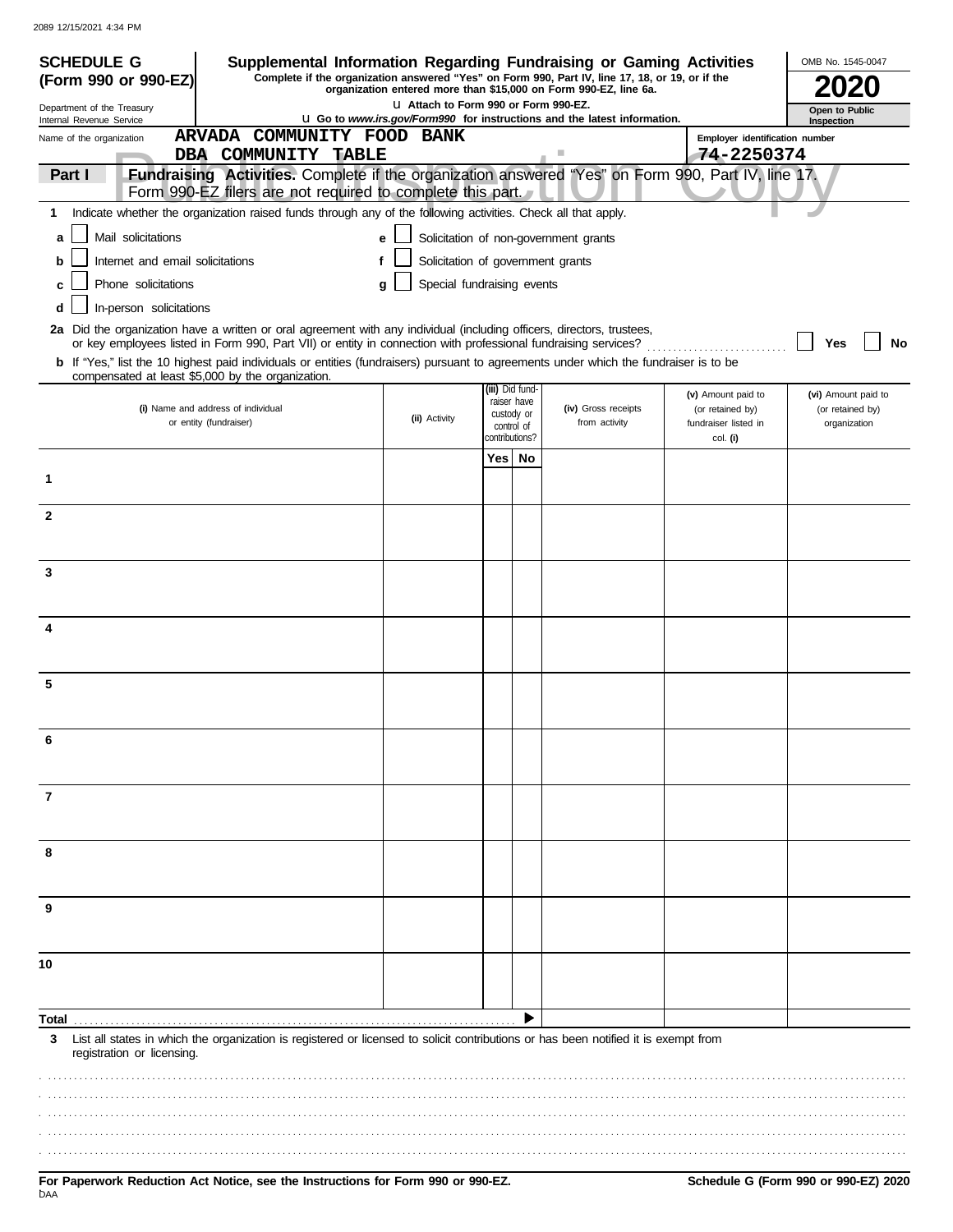|          |         | Schedule G (Form 990 or 990-EZ) 2020                                                                   |                                                                                         | ARVADA COMMUNITY FOOD BANK |                                                  |   |                                                                                                          | 74-2250374<br>Page 2                                                                                               |
|----------|---------|--------------------------------------------------------------------------------------------------------|-----------------------------------------------------------------------------------------|----------------------------|--------------------------------------------------|---|----------------------------------------------------------------------------------------------------------|--------------------------------------------------------------------------------------------------------------------|
|          | Part II |                                                                                                        |                                                                                         |                            |                                                  |   |                                                                                                          | Fundraising Events. Complete if the organization answered "Yes" on Form 990, Part IV, line 18, or reported more    |
|          |         |                                                                                                        |                                                                                         |                            |                                                  |   |                                                                                                          | than \$15,000 of fundraising event contributions and gross income on Form 990-EZ, lines 1 and 6b. List events with |
|          |         |                                                                                                        | gross receipts greater than \$5,000.<br>(a) Event #1<br>3RD PARTY FUNDR<br>(event type) |                            | (b) Event #2<br>(event type)                     |   | (c) Other events<br><b>NONE</b><br>(total number)                                                        | (d) Total events<br>(add col. (a) through<br>col. (c)                                                              |
| Revenue  | 1       | Gross receipts                                                                                         |                                                                                         | 19,705                     |                                                  |   |                                                                                                          | 19,705                                                                                                             |
|          |         | 2 Less: Contributions<br>3 Gross income (line 1 minus                                                  |                                                                                         | 19,705                     |                                                  |   |                                                                                                          | 19,705                                                                                                             |
|          |         | 4 Cash prizes                                                                                          |                                                                                         |                            |                                                  |   |                                                                                                          |                                                                                                                    |
|          |         | 5 Noncash prizes                                                                                       |                                                                                         |                            |                                                  |   |                                                                                                          |                                                                                                                    |
| Expenses |         | 6 Rent/facility costs                                                                                  |                                                                                         |                            |                                                  |   |                                                                                                          |                                                                                                                    |
| Direct   |         | 7 Food and beverages                                                                                   |                                                                                         |                            |                                                  |   |                                                                                                          |                                                                                                                    |
|          |         | 8 Entertainment                                                                                        |                                                                                         |                            |                                                  |   |                                                                                                          |                                                                                                                    |
|          |         | 9 Other direct expenses                                                                                |                                                                                         |                            |                                                  |   |                                                                                                          |                                                                                                                    |
|          |         |                                                                                                        |                                                                                         |                            |                                                  |   |                                                                                                          |                                                                                                                    |
|          |         | Part III                                                                                               |                                                                                         |                            |                                                  |   | Gaming. Complete if the organization answered "Yes" on Form 990, Part IV, line 19, or reported more than |                                                                                                                    |
|          |         |                                                                                                        | \$15,000 on Form 990-EZ, line 6a.                                                       |                            |                                                  |   |                                                                                                          |                                                                                                                    |
| Revenue  |         |                                                                                                        | (a) Bingo                                                                               |                            | (b) Pull tabs/instant<br>bingo/progressive bingo |   | (c) Other gaming                                                                                         | (d) Total gaming (add<br>col. (a) through col. (c))                                                                |
|          |         | 1 Gross revenue                                                                                        |                                                                                         |                            |                                                  |   |                                                                                                          |                                                                                                                    |
| ses      |         | 2 Cash prizes                                                                                          |                                                                                         |                            |                                                  |   |                                                                                                          |                                                                                                                    |
| Expens   |         | 3 Noncash prizes                                                                                       |                                                                                         |                            |                                                  |   |                                                                                                          |                                                                                                                    |
| Direct   |         | 4 Rent/facility costs                                                                                  |                                                                                         |                            |                                                  |   |                                                                                                          |                                                                                                                    |
|          |         | 5 Other direct expenses                                                                                |                                                                                         |                            |                                                  |   |                                                                                                          |                                                                                                                    |
|          |         | 6 Volunteer labor                                                                                      | Yes<br>No                                                                               | $\%$                       | Yes<br>No                                        | % | Yes<br>℅<br>No.                                                                                          |                                                                                                                    |
|          |         | 7 Direct expense summary. Add lines 2 through 5 in column (d)                                          |                                                                                         |                            |                                                  |   |                                                                                                          |                                                                                                                    |
|          |         |                                                                                                        |                                                                                         |                            |                                                  |   |                                                                                                          |                                                                                                                    |
| 9        |         | Enter the state(s) in which the organization conducts gaming activities:<br><b>b</b> If "No," explain: |                                                                                         |                            |                                                  |   |                                                                                                          | Yes<br>No                                                                                                          |
|          |         |                                                                                                        |                                                                                         |                            |                                                  |   |                                                                                                          |                                                                                                                    |
|          |         | <b>b</b> If "Yes," explain:                                                                            |                                                                                         |                            |                                                  |   |                                                                                                          | Yes<br>No                                                                                                          |
|          |         |                                                                                                        |                                                                                         |                            |                                                  |   |                                                                                                          |                                                                                                                    |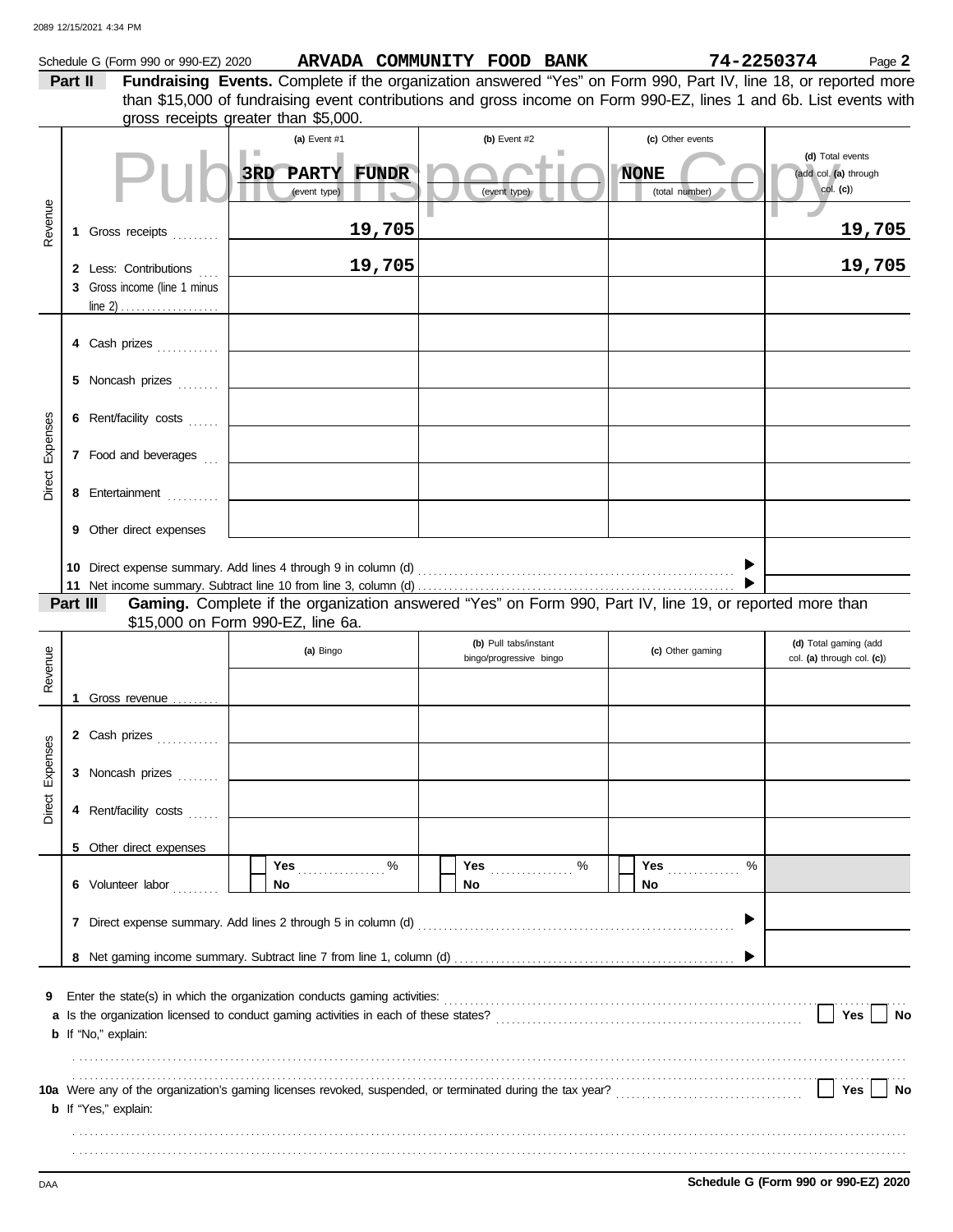|         | Schedule G (Form 990 or 990-EZ) 2020<br>ARVADA COMMUNITY FOOD BANK                                                                                                                                                                  | 74-2250374      |     | Page 3 |
|---------|-------------------------------------------------------------------------------------------------------------------------------------------------------------------------------------------------------------------------------------|-----------------|-----|--------|
| 11      |                                                                                                                                                                                                                                     |                 | Yes | No     |
| 12      | Is the organization a grantor, beneficiary or trustee of a trust, or a member of a partnership or other entity                                                                                                                      |                 |     |        |
|         |                                                                                                                                                                                                                                     |                 | Yes | No     |
| 13<br>a | Indicate the percentage of gaming activity conducted in:                                                                                                                                                                            | 13a             |     | %      |
| b       |                                                                                                                                                                                                                                     | 13 <sub>b</sub> |     | $\%$   |
| 14      | Enter the name and address of the person who prepares the organization's gaming/special events books and                                                                                                                            |                 |     |        |
|         | records:                                                                                                                                                                                                                            |                 |     |        |
|         |                                                                                                                                                                                                                                     |                 |     |        |
|         |                                                                                                                                                                                                                                     |                 |     |        |
|         |                                                                                                                                                                                                                                     |                 |     |        |
|         | Address <b>u</b>                                                                                                                                                                                                                    |                 |     |        |
| 15a     | Does the organization have a contract with a third party from whom the organization receives gaming                                                                                                                                 |                 |     |        |
|         | revenue?                                                                                                                                                                                                                            |                 | Yes | No     |
| b       |                                                                                                                                                                                                                                     |                 |     |        |
|         | amount of gaming revenue retained by the third party <b>u</b>                                                                                                                                                                       |                 |     |        |
|         | If "Yes," enter name and address of the third party:                                                                                                                                                                                |                 |     |        |
|         |                                                                                                                                                                                                                                     |                 |     |        |
|         |                                                                                                                                                                                                                                     |                 |     |        |
|         | Address <b>u</b>                                                                                                                                                                                                                    |                 |     |        |
|         |                                                                                                                                                                                                                                     |                 |     |        |
| 16      | Gaming manager information:                                                                                                                                                                                                         |                 |     |        |
|         |                                                                                                                                                                                                                                     |                 |     |        |
|         |                                                                                                                                                                                                                                     |                 |     |        |
|         |                                                                                                                                                                                                                                     |                 |     |        |
|         |                                                                                                                                                                                                                                     |                 |     |        |
|         | Description of services provided <b>u</b> encourance encourance and a service of the service of the services of the services of the service of the service of the service of the service of the service of the service of the servi |                 |     |        |
|         | Director/officer                                                                                                                                                                                                                    |                 |     |        |
|         | Employee<br>Independent contractor                                                                                                                                                                                                  |                 |     |        |
| 17      | Mandatory distributions:                                                                                                                                                                                                            |                 |     |        |
| a       | Is the organization required under state law to make charitable distributions from the gaming proceeds to                                                                                                                           |                 |     |        |
|         | retain the state gaming license?                                                                                                                                                                                                    |                 | Yes | No     |
|         | Enter the amount of distributions required under state law to be distributed to other exempt organizations or                                                                                                                       |                 |     |        |
|         | spent in the organization's own exempt activities during the tax year $\mathbf u$<br>\$<br>Supplemental Information. Provide the explanations required by Part I, line 2b, columns (iii) and (v); and<br>Part IV                    |                 |     |        |
|         | Part III, lines 9, 9b, 10b, 15b, 15c, 16, and 17b, as applicable. Also provide any additional information.                                                                                                                          |                 |     |        |
|         | See instructions.                                                                                                                                                                                                                   |                 |     |        |
|         |                                                                                                                                                                                                                                     |                 |     |        |
|         |                                                                                                                                                                                                                                     |                 |     |        |
|         |                                                                                                                                                                                                                                     |                 |     |        |
|         |                                                                                                                                                                                                                                     |                 |     |        |
|         |                                                                                                                                                                                                                                     |                 |     |        |
|         |                                                                                                                                                                                                                                     |                 |     |        |
|         |                                                                                                                                                                                                                                     |                 |     |        |
|         |                                                                                                                                                                                                                                     |                 |     |        |
|         |                                                                                                                                                                                                                                     |                 |     |        |
|         |                                                                                                                                                                                                                                     |                 |     |        |
|         |                                                                                                                                                                                                                                     |                 |     |        |
|         |                                                                                                                                                                                                                                     |                 |     |        |

Schedule G (Form 990 or 990-EZ) 2020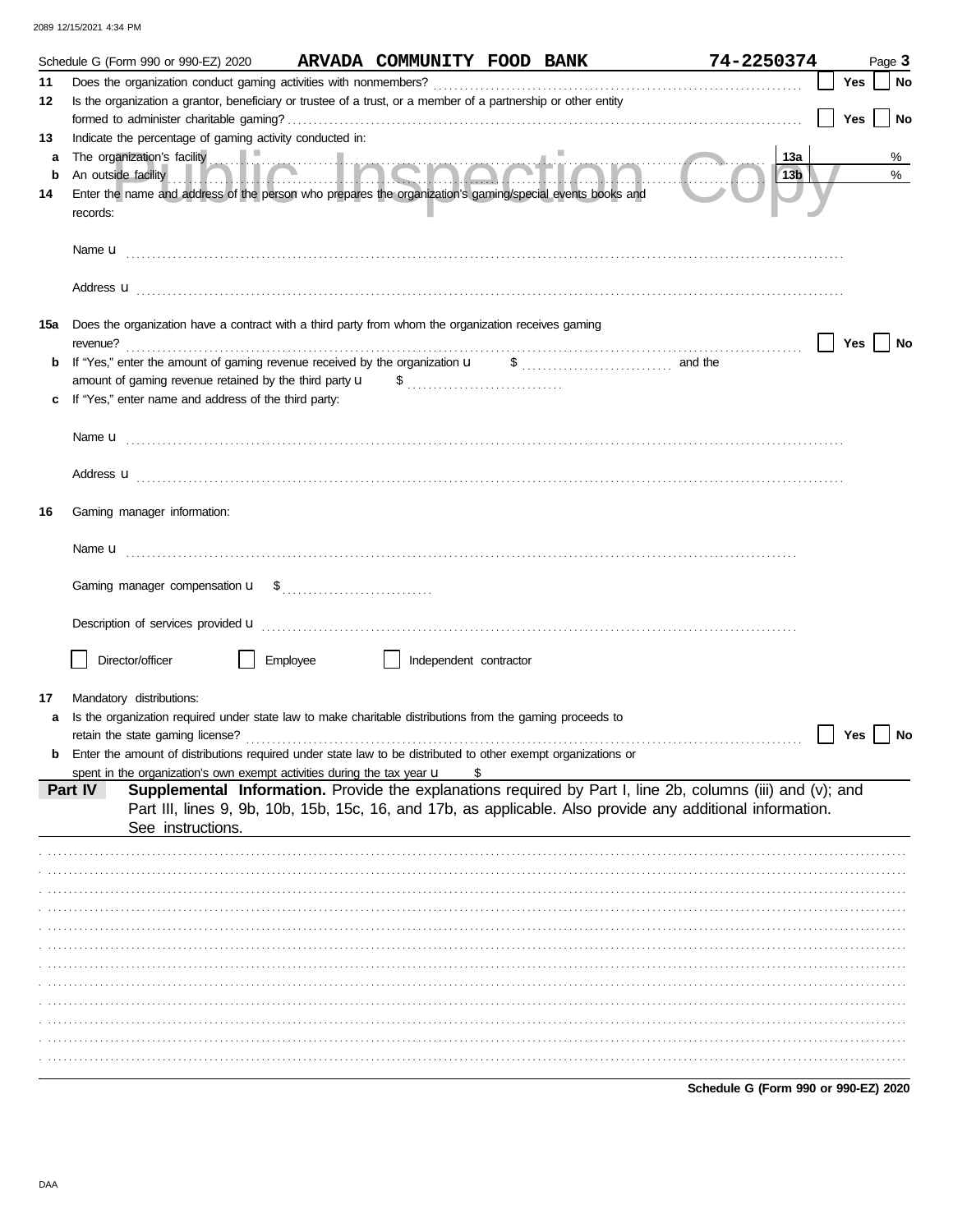| <b>SCHEDULE I</b><br>(Form 990) |                                                                                                                                                                                                                                                                               |           |                                         | <b>Grants and Other Assistance to Organizations,</b><br>Governments, and Individuals in the United States<br>Complete if the organization answered "Yes" on Form 990, Part IV, line 21 or 22.<br>La Attach to Form 990. |                                       |                                                             |                                          | OMB No. 1545-0047<br>Open to Public   |
|---------------------------------|-------------------------------------------------------------------------------------------------------------------------------------------------------------------------------------------------------------------------------------------------------------------------------|-----------|-----------------------------------------|-------------------------------------------------------------------------------------------------------------------------------------------------------------------------------------------------------------------------|---------------------------------------|-------------------------------------------------------------|------------------------------------------|---------------------------------------|
| Department of the Treasury      | u Go to www.irs.gov/Form990_for the latest information.<br><b>Inspection</b><br>Internal Revenue Service<br>ARVADA COMMUNITY FOOD BANK<br>Employer identification number<br>Name of the organization                                                                          |           |                                         |                                                                                                                                                                                                                         |                                       |                                                             |                                          |                                       |
| Part I                          | DBA COMMUNITY TABLE<br><b>General Information on Grants and Assistance</b>                                                                                                                                                                                                    |           |                                         |                                                                                                                                                                                                                         |                                       |                                                             |                                          | 74-2250374                            |
| $\mathbf 1$                     | Does the organization maintain records to substantiate the amount of the grants or assistance, the grantees' eligibility for the grants or assistance, and<br>2 Describe in Part IV the organization's procedures for monitoring the use of grant funds in the United States. |           |                                         |                                                                                                                                                                                                                         |                                       |                                                             |                                          | $ X $ No<br>Yes                       |
| Part II                         | Grants and Other Assistance to Domestic Organizations and Domestic Governments. Complete if the organization answered "Yes" on Form 990,<br>Part IV, line 21, for any recipient that received more than \$5,000. Part II can be duplicated if additional space is needed.     |           |                                         |                                                                                                                                                                                                                         |                                       |                                                             |                                          |                                       |
| 1                               | (a) Name and address of organization<br>or government                                                                                                                                                                                                                         | $(b)$ EIN | $(c)$ IRC<br>section<br>(if applicable) | (d) Amount of cash<br>grant                                                                                                                                                                                             | (e) Amount of non-<br>cash assistance | (f) Method of valuation<br>(book, FMV, appraisal,<br>other) | (q) Description of<br>noncash assistance | (h) Purpose of grant<br>or assistance |
| (1)                             |                                                                                                                                                                                                                                                                               |           |                                         |                                                                                                                                                                                                                         |                                       |                                                             |                                          |                                       |
|                                 |                                                                                                                                                                                                                                                                               |           |                                         |                                                                                                                                                                                                                         |                                       |                                                             |                                          |                                       |
| (2)                             |                                                                                                                                                                                                                                                                               |           |                                         |                                                                                                                                                                                                                         |                                       |                                                             |                                          |                                       |
|                                 |                                                                                                                                                                                                                                                                               |           |                                         |                                                                                                                                                                                                                         |                                       |                                                             |                                          |                                       |
| (3)                             |                                                                                                                                                                                                                                                                               |           |                                         |                                                                                                                                                                                                                         |                                       |                                                             |                                          |                                       |
|                                 |                                                                                                                                                                                                                                                                               |           |                                         |                                                                                                                                                                                                                         |                                       |                                                             |                                          |                                       |
| (4)                             |                                                                                                                                                                                                                                                                               |           |                                         |                                                                                                                                                                                                                         |                                       |                                                             |                                          |                                       |
|                                 |                                                                                                                                                                                                                                                                               |           |                                         |                                                                                                                                                                                                                         |                                       |                                                             |                                          |                                       |
| (5)                             |                                                                                                                                                                                                                                                                               |           |                                         |                                                                                                                                                                                                                         |                                       |                                                             |                                          |                                       |
|                                 |                                                                                                                                                                                                                                                                               |           |                                         |                                                                                                                                                                                                                         |                                       |                                                             |                                          |                                       |
| (6)                             |                                                                                                                                                                                                                                                                               |           |                                         |                                                                                                                                                                                                                         |                                       |                                                             |                                          |                                       |
|                                 |                                                                                                                                                                                                                                                                               |           |                                         |                                                                                                                                                                                                                         |                                       |                                                             |                                          |                                       |
| (7)                             |                                                                                                                                                                                                                                                                               |           |                                         |                                                                                                                                                                                                                         |                                       |                                                             |                                          |                                       |
|                                 |                                                                                                                                                                                                                                                                               |           |                                         |                                                                                                                                                                                                                         |                                       |                                                             |                                          |                                       |
| (8)                             |                                                                                                                                                                                                                                                                               |           |                                         |                                                                                                                                                                                                                         |                                       |                                                             |                                          |                                       |
|                                 |                                                                                                                                                                                                                                                                               |           |                                         |                                                                                                                                                                                                                         |                                       |                                                             |                                          |                                       |
| (9)                             |                                                                                                                                                                                                                                                                               |           |                                         |                                                                                                                                                                                                                         |                                       |                                                             |                                          |                                       |
|                                 |                                                                                                                                                                                                                                                                               |           |                                         |                                                                                                                                                                                                                         |                                       |                                                             |                                          |                                       |
| $\mathbf{2}$<br>3               | Enter total number of other organizations listed in the line 1 table                                                                                                                                                                                                          |           |                                         |                                                                                                                                                                                                                         |                                       |                                                             |                                          |                                       |
|                                 | For Paperwork Reduction Act Notice, see the Instructions for Form 990.                                                                                                                                                                                                        |           |                                         |                                                                                                                                                                                                                         |                                       |                                                             |                                          | Schedule I (Form 990) (2020)          |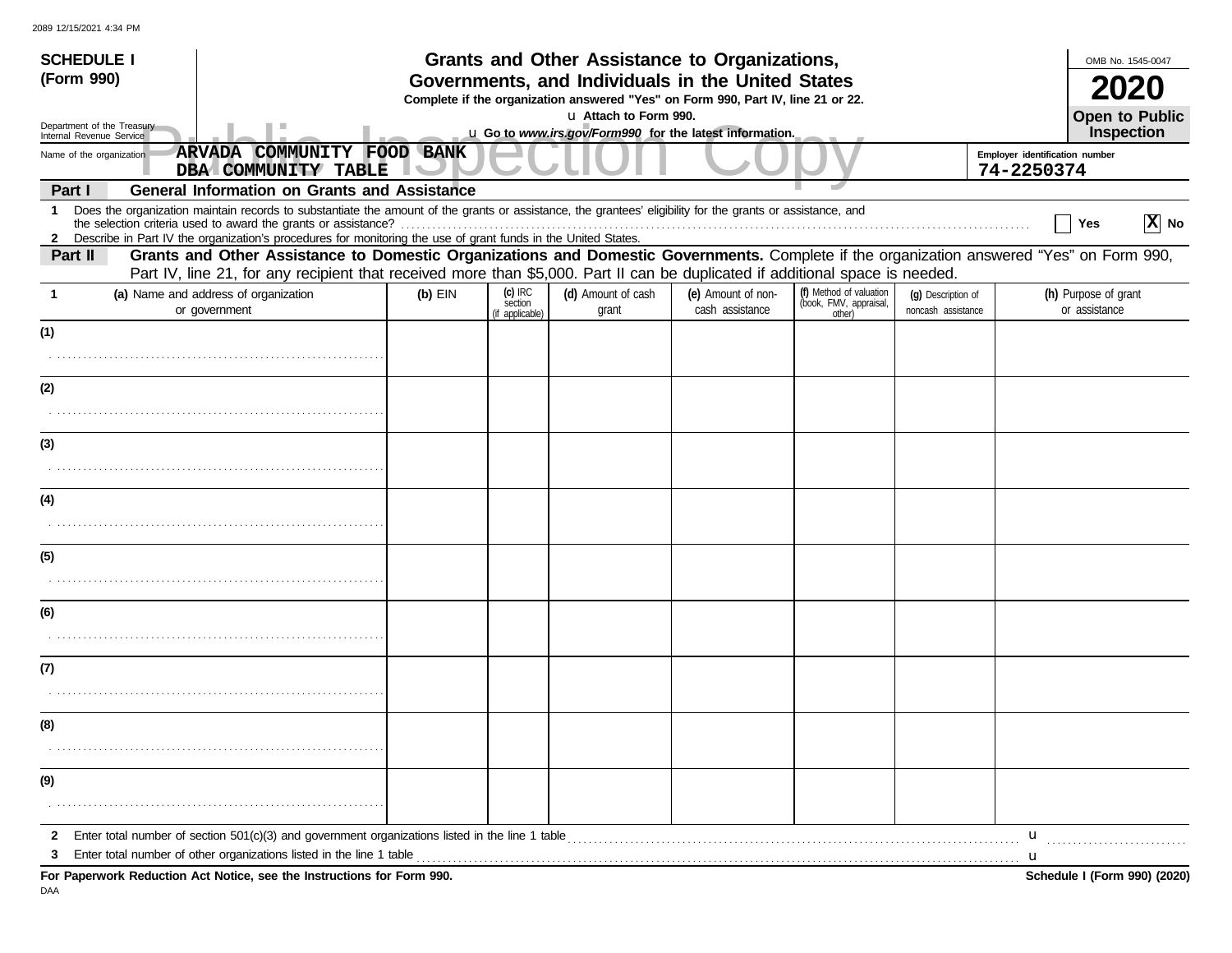| Schedule I (Form 990) (2020)                                                                                                                                                                             | ARVADA COMMUNITY FOOD BANK  |                             | 74-2250374                          |                                                          | Page 2                                |
|----------------------------------------------------------------------------------------------------------------------------------------------------------------------------------------------------------|-----------------------------|-----------------------------|-------------------------------------|----------------------------------------------------------|---------------------------------------|
| Grants and Other Assistance to Domestic Individuals. Complete if the organization answered "Yes" on Form 990, Part IV, line 22.<br>Part III<br>Part III can be duplicated if additional space is needed. |                             |                             |                                     |                                                          |                                       |
| (a) Type of grant or assistance                                                                                                                                                                          | (b) Number of<br>recipients | (c) Amount of<br>cash grant | (d) Amount of<br>noncash assistance | (e) Method of valuation (book,<br>FMV, appraisal, other) | (f) Description of noncash assistance |
| 1 FOOD (# OF VISITS)                                                                                                                                                                                     | 18020                       | 182,418                     | 1,559,767                           | FMV                                                      | FOOD DISTRIB                          |
| 2 HOUSING/RENT ASSISTANCE                                                                                                                                                                                | 74                          | 53,561                      |                                     | <b>FMV</b>                                               |                                       |
| 3 UTILITY ASSISTANCE                                                                                                                                                                                     | 82                          | 43,962                      |                                     | <b>FMV</b>                                               |                                       |
| 4 OTHER ASSISTANCE                                                                                                                                                                                       | 8                           | 3,248                       |                                     | <b>FMV</b>                                               |                                       |
| 5                                                                                                                                                                                                        |                             |                             |                                     |                                                          |                                       |
| 6                                                                                                                                                                                                        |                             |                             |                                     |                                                          |                                       |
| 7                                                                                                                                                                                                        |                             |                             |                                     |                                                          |                                       |
| Supplemental Information. Provide the information required in Part I, line 2; Part III, column (b); and any other additional information.<br>Part IV                                                     |                             |                             |                                     |                                                          |                                       |
|                                                                                                                                                                                                          |                             |                             |                                     |                                                          |                                       |
|                                                                                                                                                                                                          |                             |                             |                                     |                                                          |                                       |
|                                                                                                                                                                                                          |                             |                             |                                     |                                                          |                                       |
|                                                                                                                                                                                                          |                             |                             |                                     |                                                          |                                       |
|                                                                                                                                                                                                          |                             |                             |                                     |                                                          |                                       |
|                                                                                                                                                                                                          |                             |                             |                                     |                                                          |                                       |
|                                                                                                                                                                                                          |                             |                             |                                     |                                                          |                                       |
|                                                                                                                                                                                                          |                             |                             |                                     |                                                          |                                       |
|                                                                                                                                                                                                          |                             |                             |                                     |                                                          |                                       |
|                                                                                                                                                                                                          |                             |                             |                                     |                                                          |                                       |
|                                                                                                                                                                                                          |                             |                             |                                     |                                                          |                                       |
|                                                                                                                                                                                                          |                             |                             |                                     |                                                          |                                       |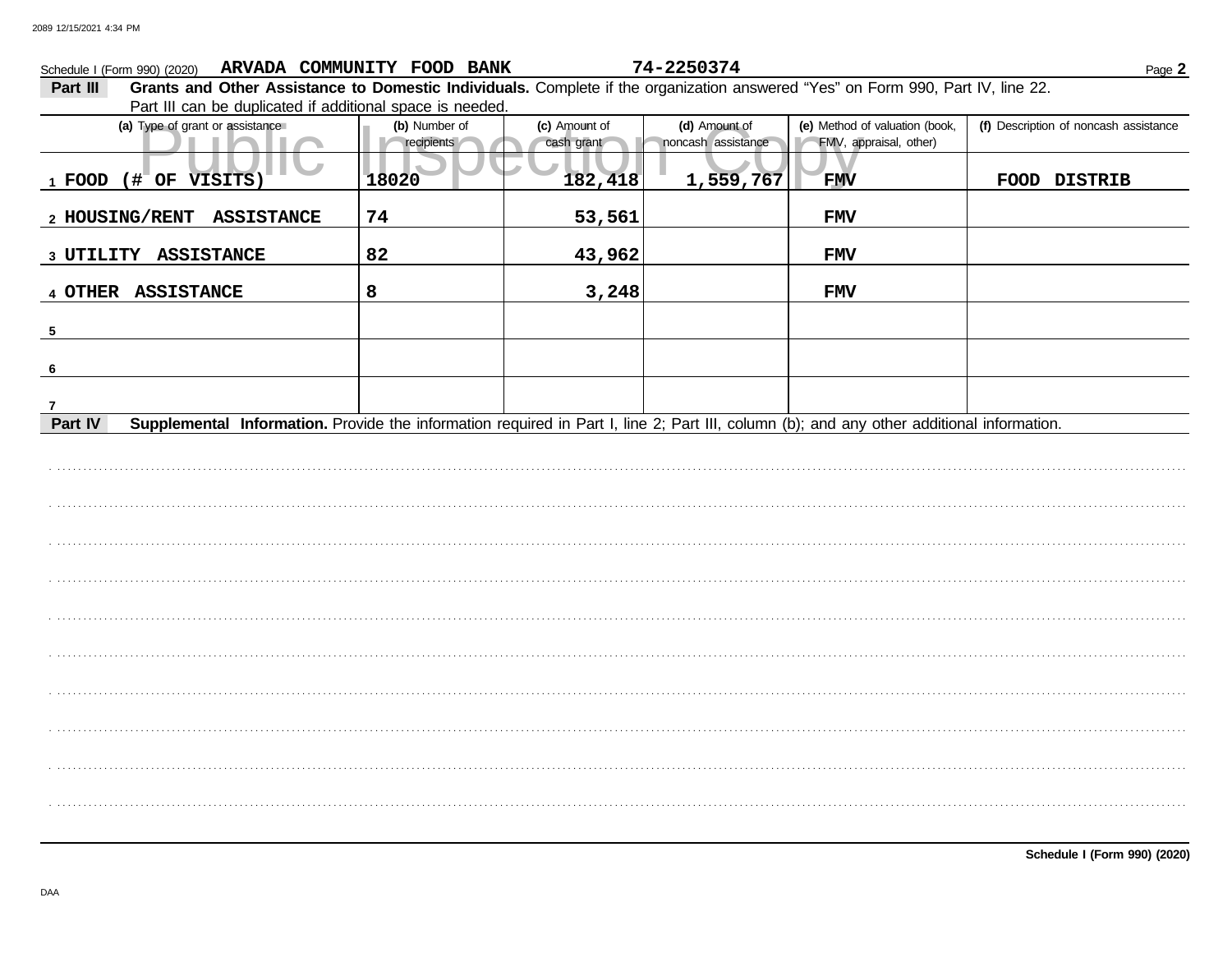| 2089 12/15/2021 4:34 PM |  |
|-------------------------|--|
| <b>SCHEDULE L</b>       |  |

# Department of the Treasury

Internal Revenue Service

# **Transactions With Interested Persons**

**(Form 990 or 990-EZ) u** Complete if the organization answered "Yes" on Form 990, Part IV, line 25a, 25b, 26, 27, 28a,<br>28b, or 28c, or Form 990-EZ, Part V, line 38a or 40b.<br>**2020** 

u **Attach to Form 990 or Form 990-EZ.**

u **Go to** *www.irs.gov/Form990* **for instructions and the latest information.**

| OMB No. 1545-0047 |
|-------------------|
|                   |

**Open To Public**

|              | Internal Revenue Service<br><b>Let Go to</b> <i>WWW.irs.gov/Form990</i> for instructions and the latest information.                                                                                                                     |                                                  |  |                                       |  |                |  |  |  |  |
|--------------|------------------------------------------------------------------------------------------------------------------------------------------------------------------------------------------------------------------------------------------|--------------------------------------------------|--|---------------------------------------|--|----------------|--|--|--|--|
|              | Name of the organization<br>ARVADA COMMUNITY FOOD BANK                                                                                                                                                                                   |                                                  |  | Employer identification number        |  |                |  |  |  |  |
|              | COMMUNITY TABLE<br>DBA                                                                                                                                                                                                                   |                                                  |  | 74-2250374                            |  |                |  |  |  |  |
|              | Part I<br>Excess Benefit Transactions (section 501(c)(3), section 501(c)(4), and 501(c)(29) organizations only).<br>Complete if the organization answered "Yes" on Form 990, Part IV, line 25a or 25b, or Form 990-EZ, Part V, line 40b. |                                                  |  |                                       |  |                |  |  |  |  |
|              |                                                                                                                                                                                                                                          | (b) Relationship between disqualified person and |  | (c) Description of transaction<br>Yes |  | (d) Corrected? |  |  |  |  |
|              | (a) Name of disqualified person                                                                                                                                                                                                          | organization                                     |  |                                       |  | No             |  |  |  |  |
| (1)          |                                                                                                                                                                                                                                          |                                                  |  |                                       |  |                |  |  |  |  |
| (2)          |                                                                                                                                                                                                                                          |                                                  |  |                                       |  |                |  |  |  |  |
| (3)          |                                                                                                                                                                                                                                          |                                                  |  |                                       |  |                |  |  |  |  |
| (4)          |                                                                                                                                                                                                                                          |                                                  |  |                                       |  |                |  |  |  |  |
| (5)          |                                                                                                                                                                                                                                          |                                                  |  |                                       |  |                |  |  |  |  |
| (6)          |                                                                                                                                                                                                                                          |                                                  |  |                                       |  |                |  |  |  |  |
| $\mathbf{2}$ | Enter the amount of tax incurred by the organization managers or disqualified persons during the year<br>under section 4958                                                                                                              |                                                  |  | u \$                                  |  |                |  |  |  |  |
| 3            | Enter the amount of tax, if any, on line 2, above, reimbursed by the organization                                                                                                                                                        |                                                  |  | u \$                                  |  |                |  |  |  |  |

**Part II Loans to and/or From Interested Persons.**

Complete if the organization answered "Yes" on Form 990-EZ, Part V, line 38a or Form 990, Part IV, line 26; or if the

| organization reported an amount on Form 990, Part X, line 5, 6, or 22. |                   |                |                         |                  |                 |                              |    |                           |    |     |             |  |
|------------------------------------------------------------------------|-------------------|----------------|-------------------------|------------------|-----------------|------------------------------|----|---------------------------|----|-----|-------------|--|
| (a) Name of interested person                                          | (b) Relationship  | (c) Purpose of | (d) Loan                | (e) Original     | (f) Balance due | (g) In default? (h) Approved |    |                           |    |     | (i) Written |  |
|                                                                        | with organization | loan           | to or from<br>the org.? | principal amount |                 |                              |    | by board or<br>committee? |    |     | agreement?  |  |
|                                                                        |                   |                | To From                 |                  |                 | Yes                          | No | Yes                       | No | Yes | No          |  |
|                                                                        |                   |                |                         |                  |                 |                              |    |                           |    |     |             |  |
| (1)                                                                    |                   |                |                         |                  |                 |                              |    |                           |    |     |             |  |
|                                                                        |                   |                |                         |                  |                 |                              |    |                           |    |     |             |  |
| (2)                                                                    |                   |                |                         |                  |                 |                              |    |                           |    |     |             |  |
|                                                                        |                   |                |                         |                  |                 |                              |    |                           |    |     |             |  |
| (3)                                                                    |                   |                |                         |                  |                 |                              |    |                           |    |     |             |  |
|                                                                        |                   |                |                         |                  |                 |                              |    |                           |    |     |             |  |
| (4)                                                                    |                   |                |                         |                  |                 |                              |    |                           |    |     |             |  |
|                                                                        |                   |                |                         |                  |                 |                              |    |                           |    |     |             |  |
| (5)                                                                    |                   |                |                         |                  |                 |                              |    |                           |    |     |             |  |
|                                                                        |                   |                |                         |                  |                 |                              |    |                           |    |     |             |  |
| (6)                                                                    |                   |                |                         |                  |                 |                              |    |                           |    |     |             |  |
|                                                                        |                   |                |                         |                  |                 |                              |    |                           |    |     |             |  |
| (7)                                                                    |                   |                |                         |                  |                 |                              |    |                           |    |     |             |  |
|                                                                        |                   |                |                         |                  |                 |                              |    |                           |    |     |             |  |
| (8)                                                                    |                   |                |                         |                  |                 |                              |    |                           |    |     |             |  |
|                                                                        |                   |                |                         |                  |                 |                              |    |                           |    |     |             |  |
| (9)                                                                    |                   |                |                         |                  |                 |                              |    |                           |    |     |             |  |
|                                                                        |                   |                |                         |                  |                 |                              |    |                           |    |     |             |  |
| (10)                                                                   |                   |                |                         |                  |                 |                              |    |                           |    |     |             |  |
|                                                                        |                   |                |                         | $u$ \$           |                 |                              |    |                           |    |     |             |  |

**Part III Grants or Assistance Benefiting Interested Persons.** Complete if the organization answered "Yes" on Form 990, Part IV, line 27.

|      | (a) Name of interested person | (b) Relationship between interested (c) Amount of assistance<br>person and the organization | (d) Type of assistance | (e) Purpose of assistance |
|------|-------------------------------|---------------------------------------------------------------------------------------------|------------------------|---------------------------|
| (1)  |                               |                                                                                             |                        |                           |
| (2)  |                               |                                                                                             |                        |                           |
| (3)  |                               |                                                                                             |                        |                           |
| (4)  |                               |                                                                                             |                        |                           |
| (5)  |                               |                                                                                             |                        |                           |
| (6)  |                               |                                                                                             |                        |                           |
| (7)  |                               |                                                                                             |                        |                           |
| (8)  |                               |                                                                                             |                        |                           |
| (9)  |                               |                                                                                             |                        |                           |
| (10) |                               |                                                                                             |                        |                           |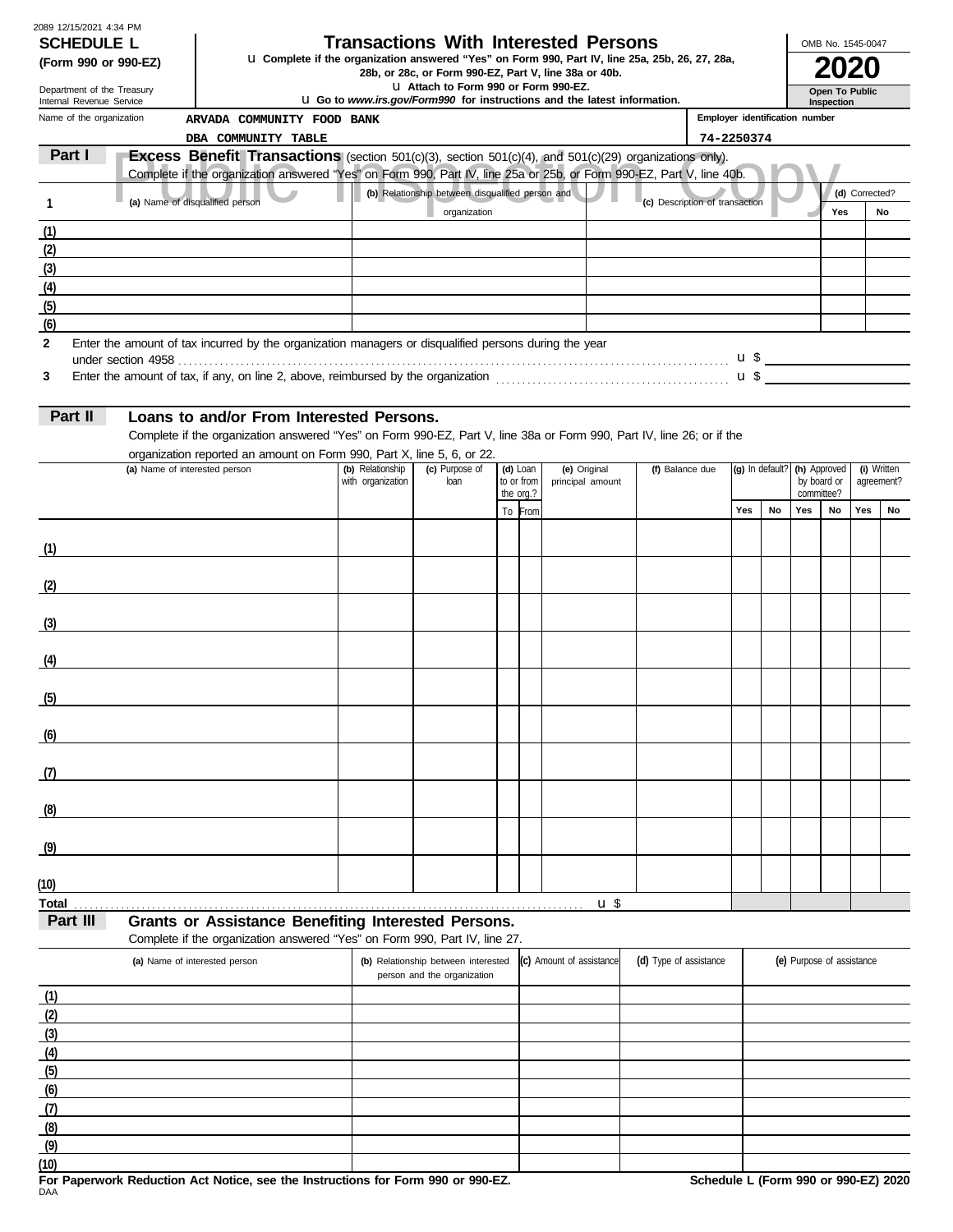# **Part IV Business Transactions Involving Interested Persons.** Schedule L (Form 990 or 990-EZ) 2020 **ARVADA COMMUNITY FOOD BANK** 74-2250374 Page 2

Complete if the organization answered "Yes" on Form 990, Part IV, line 28a, 28b, or 28c.

|             | (a) Name of interested person | (b) Relationship between<br>interested person and the | (c) Amount of<br>transaction | (d) Description of transaction |     | (e) Sharing<br>of org.<br>revenues? |
|-------------|-------------------------------|-------------------------------------------------------|------------------------------|--------------------------------|-----|-------------------------------------|
|             | ш                             | organization                                          | ш                            |                                | Yes | No                                  |
| $(1)$ JAMES | <b>NORMANDIN</b>              | <b>TO</b><br><b>SON</b><br><b>CEO</b>                 | 38,542                       | CONSULTING/EMPLOYEE            |     | х                                   |
| (2)         |                               |                                                       |                              |                                |     |                                     |
| (3)         |                               |                                                       |                              |                                |     |                                     |
| (4)         |                               |                                                       |                              |                                |     |                                     |
| (5)         |                               |                                                       |                              |                                |     |                                     |
| (6)         |                               |                                                       |                              |                                |     |                                     |
| (7)         |                               |                                                       |                              |                                |     |                                     |
| (8)         |                               |                                                       |                              |                                |     |                                     |
| (9)         |                               |                                                       |                              |                                |     |                                     |
| (10)        |                               |                                                       |                              |                                |     |                                     |
| Part V      | Information<br>Supplamental   |                                                       |                              |                                |     |                                     |

## **Part V Supplemental Information.**

Provide additional information for responses to questions on Schedule L (see instructions).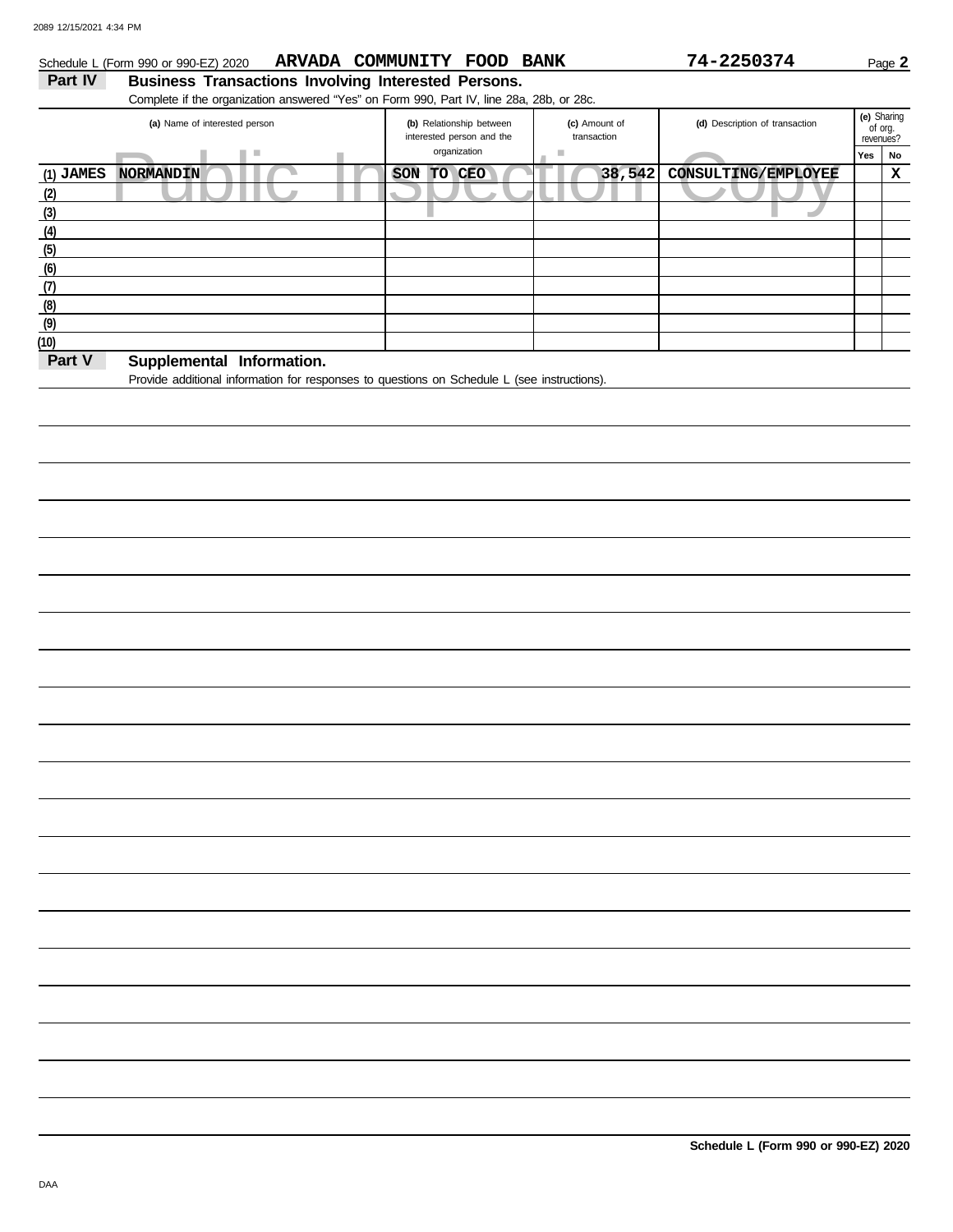|                            | <b>SCHEDULE M</b>                                    |                                |                                                                 |  |                              |                                                                                                 |                                                                                                                    |            |                                | OMB No. 1545-0047     |            |    |
|----------------------------|------------------------------------------------------|--------------------------------|-----------------------------------------------------------------|--|------------------------------|-------------------------------------------------------------------------------------------------|--------------------------------------------------------------------------------------------------------------------|------------|--------------------------------|-----------------------|------------|----|
|                            | <b>Noncash Contributions</b><br>(Form 990)           |                                |                                                                 |  |                              | 2020                                                                                            |                                                                                                                    |            |                                |                       |            |    |
|                            |                                                      |                                |                                                                 |  |                              |                                                                                                 | <b>U.</b> Complete if the organizations answered "Yes" on Form 990, Part IV, lines 29 or 30.                       |            |                                |                       |            |    |
| Department of the Treasury |                                                      |                                |                                                                 |  | <b>U</b> Attach to Form 990. |                                                                                                 |                                                                                                                    |            |                                | <b>Open To Public</b> |            |    |
|                            | Internal Revenue Service<br>Name of the organization |                                |                                                                 |  |                              |                                                                                                 | <b>u</b> Go to www.irs.gov/Form990 for instructions and the latest information.                                    |            | Employer identification number | Inspection            |            |    |
|                            |                                                      |                                | <b>DBA</b>                                                      |  |                              | ARVADA COMMUNITY FOOD BANK<br><b>COMMUNITY TABLE</b>                                            |                                                                                                                    |            | 74-2250374                     |                       |            |    |
|                            | Part I                                               |                                | <b>Types of Property</b>                                        |  |                              |                                                                                                 |                                                                                                                    |            |                                |                       |            |    |
|                            |                                                      |                                |                                                                 |  | (a)                          | (b)                                                                                             | (c)                                                                                                                |            | (d)                            |                       |            |    |
|                            |                                                      |                                |                                                                 |  | Check if                     | Number of contributions or                                                                      | Noncash contribution<br>amounts reported on                                                                        |            | Method of determining          |                       |            |    |
|                            |                                                      |                                |                                                                 |  | applicable                   | items contributed                                                                               | Form 990, Part VIII, line 1g                                                                                       |            | noncash contribution amounts   |                       |            |    |
| 1                          |                                                      |                                | Art - Works of art                                              |  |                              |                                                                                                 |                                                                                                                    |            |                                |                       |            |    |
| $\mathbf{2}$               |                                                      |                                | Art - Historical treasures                                      |  |                              |                                                                                                 |                                                                                                                    |            |                                |                       |            |    |
| 3                          |                                                      |                                | Art - Fractional interests                                      |  |                              |                                                                                                 |                                                                                                                    |            |                                |                       |            |    |
| 4                          |                                                      |                                | Books and publications                                          |  |                              |                                                                                                 |                                                                                                                    |            |                                |                       |            |    |
| 5                          |                                                      | Clothing and household         |                                                                 |  |                              |                                                                                                 |                                                                                                                    |            |                                |                       |            |    |
|                            |                                                      |                                | goods $\ldots \ldots \ldots \ldots \ldots \ldots \ldots \ldots$ |  |                              |                                                                                                 |                                                                                                                    |            |                                |                       |            |    |
| 6                          |                                                      |                                | Cars and other vehicles                                         |  |                              |                                                                                                 |                                                                                                                    |            |                                |                       |            |    |
| 7                          |                                                      |                                | Boats and planes                                                |  |                              |                                                                                                 |                                                                                                                    |            |                                |                       |            |    |
| 8                          |                                                      |                                | Intellectual property                                           |  |                              |                                                                                                 |                                                                                                                    |            |                                |                       |            |    |
| 9                          |                                                      |                                | Securities - Publicly traded                                    |  |                              |                                                                                                 |                                                                                                                    |            |                                |                       |            |    |
| 10                         |                                                      |                                | Securities - Closely held stock                                 |  |                              |                                                                                                 |                                                                                                                    |            |                                |                       |            |    |
| 11                         |                                                      | Securities - Partnership, LLC, |                                                                 |  |                              |                                                                                                 |                                                                                                                    |            |                                |                       |            |    |
|                            |                                                      |                                | or trust interests                                              |  |                              |                                                                                                 |                                                                                                                    |            |                                |                       |            |    |
| 12                         |                                                      |                                | Securities - Miscellaneous                                      |  |                              |                                                                                                 |                                                                                                                    |            |                                |                       |            |    |
| 13                         |                                                      | Qualified conservation         |                                                                 |  |                              |                                                                                                 |                                                                                                                    |            |                                |                       |            |    |
|                            |                                                      | contribution - Historic        |                                                                 |  |                              |                                                                                                 |                                                                                                                    |            |                                |                       |            |    |
|                            |                                                      |                                | structures                                                      |  |                              |                                                                                                 |                                                                                                                    |            |                                |                       |            |    |
| 14                         |                                                      | Qualified conservation         |                                                                 |  |                              |                                                                                                 |                                                                                                                    |            |                                |                       |            |    |
|                            |                                                      |                                | contribution - Other                                            |  |                              |                                                                                                 |                                                                                                                    |            |                                |                       |            |    |
| 15                         |                                                      |                                | Real estate - Residential                                       |  |                              |                                                                                                 |                                                                                                                    |            |                                |                       |            |    |
| 16                         |                                                      |                                | Real estate - Commercial                                        |  |                              |                                                                                                 |                                                                                                                    |            |                                |                       |            |    |
| 17                         |                                                      |                                | Real estate - Other                                             |  |                              |                                                                                                 |                                                                                                                    |            |                                |                       |            |    |
| 18                         |                                                      |                                |                                                                 |  | X                            | 1240000                                                                                         | 1,651,149                                                                                                          | <b>FMV</b> |                                |                       |            |    |
| 19<br>20                   |                                                      |                                | Food inventory                                                  |  |                              |                                                                                                 |                                                                                                                    |            |                                |                       |            |    |
| 21                         |                                                      |                                | Drugs and medical supplies                                      |  |                              |                                                                                                 |                                                                                                                    |            |                                |                       |            |    |
| 22                         | Taxidermy                                            |                                |                                                                 |  |                              |                                                                                                 |                                                                                                                    |            |                                |                       |            |    |
| 23                         |                                                      |                                | Historical artifacts<br>Scientific specimens                    |  |                              |                                                                                                 |                                                                                                                    |            |                                |                       |            |    |
| 24                         |                                                      |                                | Archeological artifacts                                         |  |                              |                                                                                                 |                                                                                                                    |            |                                |                       |            |    |
| 25                         |                                                      |                                | Other <b>u</b> (OTHER                                           |  | X                            | $\mathbf 1$                                                                                     | 954                                                                                                                | <b>FMV</b> |                                |                       |            |    |
| 26                         |                                                      |                                |                                                                 |  |                              |                                                                                                 |                                                                                                                    |            |                                |                       |            |    |
| 27                         |                                                      |                                | Other $\mathbf{u}(\dots, \dots, \dots, \dots, \dots)$           |  |                              |                                                                                                 |                                                                                                                    |            |                                |                       |            |    |
| 28                         | Other $\mathbf{u}$ (                                 |                                |                                                                 |  |                              |                                                                                                 |                                                                                                                    |            |                                |                       |            |    |
| 29                         |                                                      |                                |                                                                 |  |                              | Number of Forms 8283 received by the organization during the tax year for contributions for     |                                                                                                                    |            |                                |                       |            |    |
|                            |                                                      |                                |                                                                 |  |                              |                                                                                                 | which the organization completed Form 8283, Part IV, Donee Acknowledgement                                         | 29         |                                |                       |            |    |
|                            |                                                      |                                |                                                                 |  |                              |                                                                                                 |                                                                                                                    |            |                                |                       | <b>Yes</b> | No |
| 30a                        |                                                      |                                |                                                                 |  |                              |                                                                                                 | During the year, did the organization receive by contribution any property reported in Part I, lines 1 through     |            |                                |                       |            |    |
|                            |                                                      |                                |                                                                 |  |                              |                                                                                                 | 28, that it must hold for at least three years from the date of the initial contribution, and which isn't required |            |                                |                       |            |    |
|                            |                                                      |                                |                                                                 |  |                              |                                                                                                 |                                                                                                                    |            |                                | 30a                   |            | x  |
| b                          |                                                      |                                | If "Yes," describe the arrangement in Part II.                  |  |                              |                                                                                                 |                                                                                                                    |            |                                |                       |            |    |
| 31                         |                                                      |                                |                                                                 |  |                              | Does the organization have a gift acceptance policy that requires the review of any nonstandard |                                                                                                                    |            |                                |                       |            |    |
|                            |                                                      |                                |                                                                 |  |                              |                                                                                                 |                                                                                                                    |            |                                | 31                    | X          |    |
| 32a                        |                                                      |                                |                                                                 |  |                              |                                                                                                 | Does the organization hire or use third parties or related organizations to solicit, process, or sell noncash      |            |                                |                       |            |    |
|                            |                                                      |                                |                                                                 |  |                              |                                                                                                 |                                                                                                                    |            |                                | 32a                   |            | X  |
| b                          |                                                      | If "Yes," describe in Part II. |                                                                 |  |                              |                                                                                                 |                                                                                                                    |            |                                |                       |            |    |
| 33                         |                                                      |                                |                                                                 |  |                              |                                                                                                 | If the organization didn't report an amount in column (c) for a type of property for which column (a) is checked,  |            |                                |                       |            |    |
|                            |                                                      | describe in Part II.           |                                                                 |  |                              |                                                                                                 |                                                                                                                    |            |                                |                       |            |    |

**For Paperwork Reduction Act Notice, see the Instructions for Form 990. Schedule M (Form 990) 2020**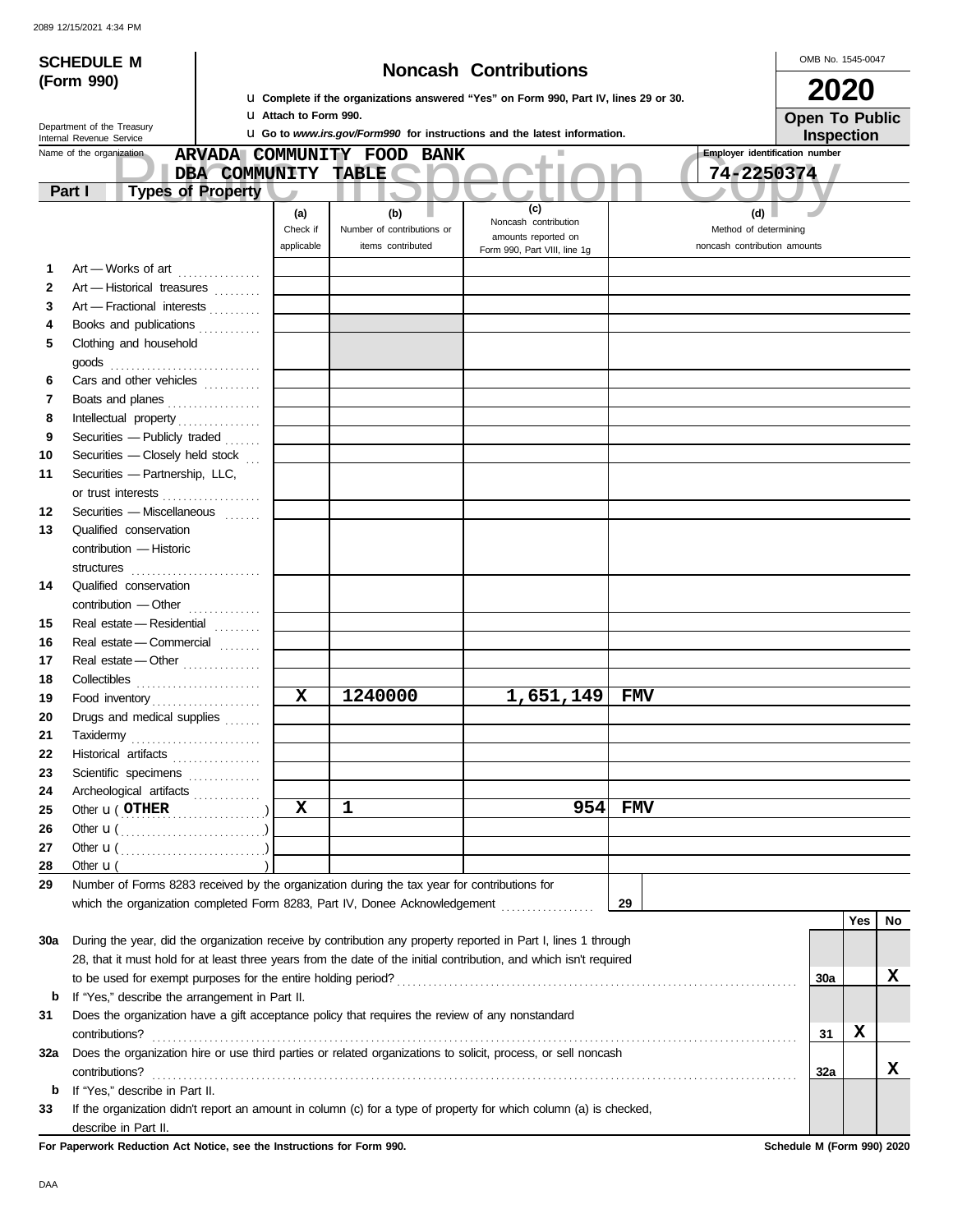|         | Schedule M (Form 990) 2020 ARVADA COMMUNITY FOOD BANK                                                                                                                                                                                                                                                             | 74-2250374<br>Page 2 |
|---------|-------------------------------------------------------------------------------------------------------------------------------------------------------------------------------------------------------------------------------------------------------------------------------------------------------------------|----------------------|
| Part II | Supplemental Information. Provide the information required by Part I, lines 30b, 32b, and 33, and whether<br>the organization is reporting in Part I, column (b), the number of contributions, the number of items received,<br>or a combination of both. Also complete this part for any additional information. |                      |
|         | SCHEDULE M - SUPPLEMENTAL INFORMATION<br>٠<br>THE ORGANIZATION RECEIVED AND DISTRIBUTED APPROXIMATELY 1,240,000 POUNDS OF                                                                                                                                                                                         |                      |
| FOOD.   |                                                                                                                                                                                                                                                                                                                   |                      |
|         |                                                                                                                                                                                                                                                                                                                   |                      |
|         |                                                                                                                                                                                                                                                                                                                   |                      |
|         |                                                                                                                                                                                                                                                                                                                   |                      |
|         |                                                                                                                                                                                                                                                                                                                   |                      |
|         |                                                                                                                                                                                                                                                                                                                   |                      |
|         |                                                                                                                                                                                                                                                                                                                   |                      |
|         |                                                                                                                                                                                                                                                                                                                   |                      |
|         |                                                                                                                                                                                                                                                                                                                   |                      |
|         |                                                                                                                                                                                                                                                                                                                   |                      |
|         |                                                                                                                                                                                                                                                                                                                   |                      |
|         |                                                                                                                                                                                                                                                                                                                   |                      |
|         |                                                                                                                                                                                                                                                                                                                   |                      |
|         |                                                                                                                                                                                                                                                                                                                   |                      |
|         |                                                                                                                                                                                                                                                                                                                   |                      |
|         |                                                                                                                                                                                                                                                                                                                   |                      |
|         |                                                                                                                                                                                                                                                                                                                   |                      |
|         |                                                                                                                                                                                                                                                                                                                   |                      |
|         |                                                                                                                                                                                                                                                                                                                   |                      |
|         |                                                                                                                                                                                                                                                                                                                   |                      |
|         |                                                                                                                                                                                                                                                                                                                   |                      |
|         |                                                                                                                                                                                                                                                                                                                   |                      |
|         |                                                                                                                                                                                                                                                                                                                   |                      |
|         |                                                                                                                                                                                                                                                                                                                   |                      |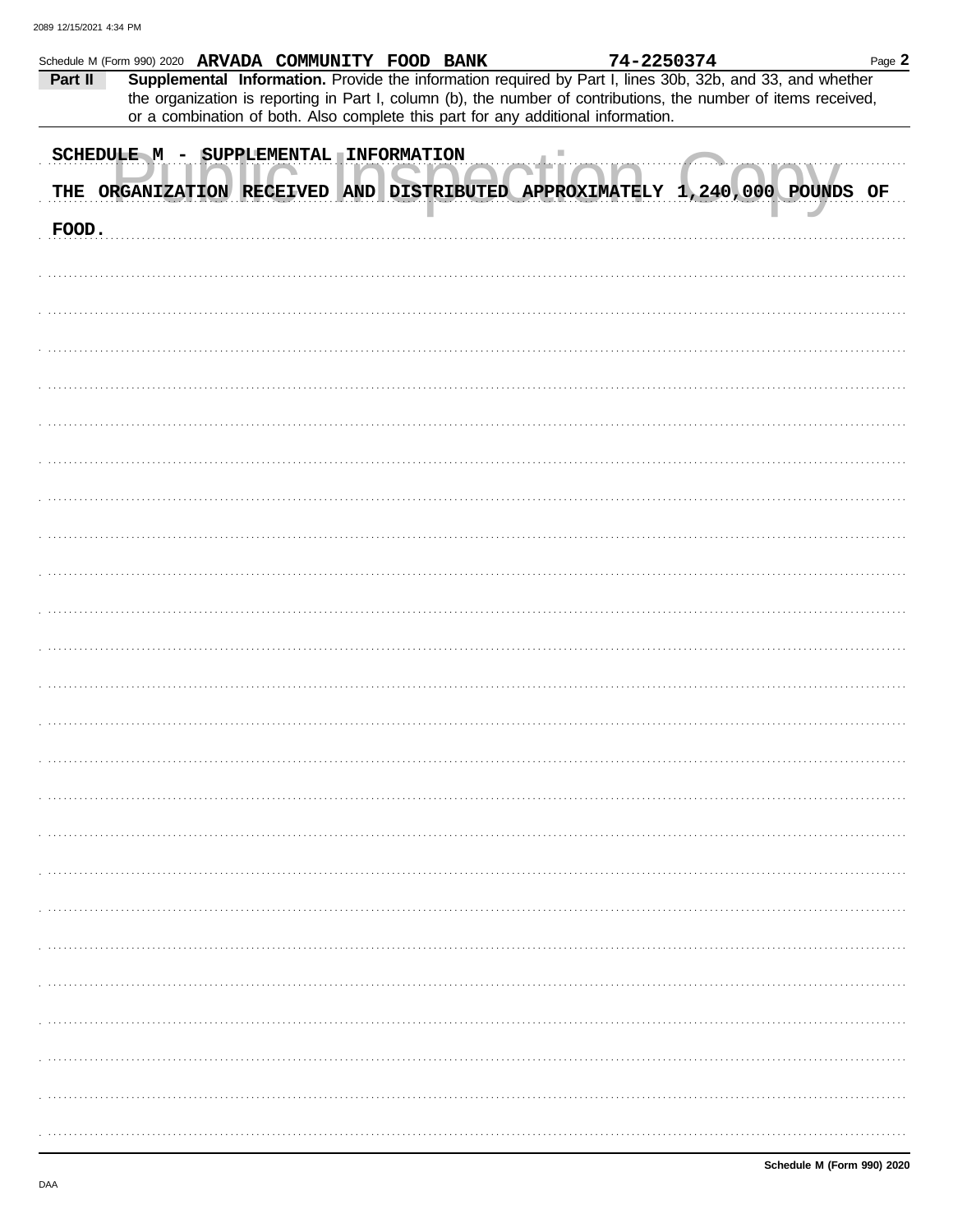| <b>SCHEDULE O</b>                                      | Supplemental Information to Form 990 or 990-EZ                                                                                         |                                                     |                                     |  |  |  |
|--------------------------------------------------------|----------------------------------------------------------------------------------------------------------------------------------------|-----------------------------------------------------|-------------------------------------|--|--|--|
| (Form 990 or 990-EZ)                                   | Complete to provide information for responses to specific questions on<br>Form 990 or 990-EZ or to provide any additional information. |                                                     | 2020                                |  |  |  |
| Department of the Treasury<br>Internal Revenue Service | La Attach to Form 990 or 990-EZ.<br>u Go to www.irs.gov/Form990 for the latest information.                                            |                                                     | Open to Public<br><b>Inspection</b> |  |  |  |
| Name of the organization                               | <b>ARVADA</b><br><b>COMMUNITY</b><br><b>FOOD</b><br><b>BANK</b><br>COMMUNITY<br><b>TABLE</b><br><b>DBA</b>                             | <b>Employer identification number</b><br>74-2250374 |                                     |  |  |  |
|                                                        |                                                                                                                                        |                                                     |                                     |  |  |  |

FORM 990, PART III, LINE 4A - FIRST ACCOMPLISHMENT COMMUNITY TABLE'S MISSION IS TO PROVIDE FOOD AND RESOURCES TO FOSTER SELF-SUFFICIENCY. DESPITE THE IMPACTS OF COVID 19, COMMUNITY TABLE REMAINED SAFELY OPEN TO CLIENTS THE ENTIRE YEAR DISTRIBUTING 1 MILLION POUNDS OF DONATED FOOD THROUGH MORE THAN 10,000 HOUSEHOLD VISITS TO ITS CLIENT CHOICE FOOD PANTRY AND FOOD BOX DRIVE-THRU. MORE THAN 9200 SACKS OF WEEKEND FOOD WERE DISTRIBUTED TO ARVADA AND WHEAT RIDGE SCHOOL AGE CHILDREN THROUGH THE FEEDING THE FUTURE PROGRAM. CT'S BRIDGES TO OPPORTUNITY PROGRAM PROVIDED SELF-SUFFICIENCY ASSISTANCE TO MORE THAN 350 NEW AND ONGOING CLIENTS IN 2020-21, INCLUDING ASSISTANCE APPLYING FOR PUBLIC BENEFITS, SCREENING/CASE MANAGEMENT SERVICES FOR FEDERAL HOUSING/RENT VOUCHERS, SUPPORT TO FAMILIES EXPERIENCING HOMELESSNESS AND VARIOUS FORMS OF INFORMATION AND REFERRAL. THROUGH ITS CLIENT FINANCIAL ASSISTANCE PROGRAM MORE THAN 90 HOUSEHOLDS WERE PROVIDED WITH ONE TIME RENT, UTILITY AND OTHER EMERGENCY FINANCIAL SOLUTIONS, AND AN ADDITIONAL 80 APPLICATIONS FOR LEAP/ENERGY OUTREACH CO WERE COMPLETED.

FORM 990, PART VI, LINE 11B - ORGANIZATION'S PROCESS TO REVIEW FORM 990 BOARD REVIEWS AND APPROVES THE 990 BEFORE FILING.

. . . . . . . . . . . . . . . . . . . . . . . . . . . . . . . . . . . . . . . . . . . . . . . . . . . . . . . . . . . . . . . . . . . . . . . . . . . . . . . . . . . . . . . . . . . . . . . . . . . . . . . . . . . . . . . . . . . . . . . . . . . . . . . . . . . . . . . . . . . . . . . . . . . . . . . . . . . . . . . . . . . . . .

. . . . . . . . . . . . . . . . . . . . . . . . . . . . . . . . . . . . . . . . . . . . . . . . . . . . . . . . . . . . . . . . . . . . . . . . . . . . . . . . . . . . . . . . . . . . . . . . . . . . . . . . . . . . . . . . . . . . . . . . . . . . . . . . . . . . . . . . . . . . . . . . . . . . . . . . . . . . . . . . . . . . . .

FORM 990, PART VI, LINE 12C - ENFORCEMENT OF CONFLICTS POLICY STAFF MEETINGS ARE HELD ON A REGULAR BASIS AND ISSUES OF BUSINESS PRACTICES AND ETHICAL BEHAVIOR ARE INCLUDED IN THE STAFF MEETING AGENDA. THE EMPLOYEE HANDBOOK ALSO MAKES REFERENCE TO ETHICAL BEHAVIOR. THE BOARD MEMBERS ALSO MUST ANNUALLY COMPLY WITH THEIR BOARD CONFLICT OF INTEREST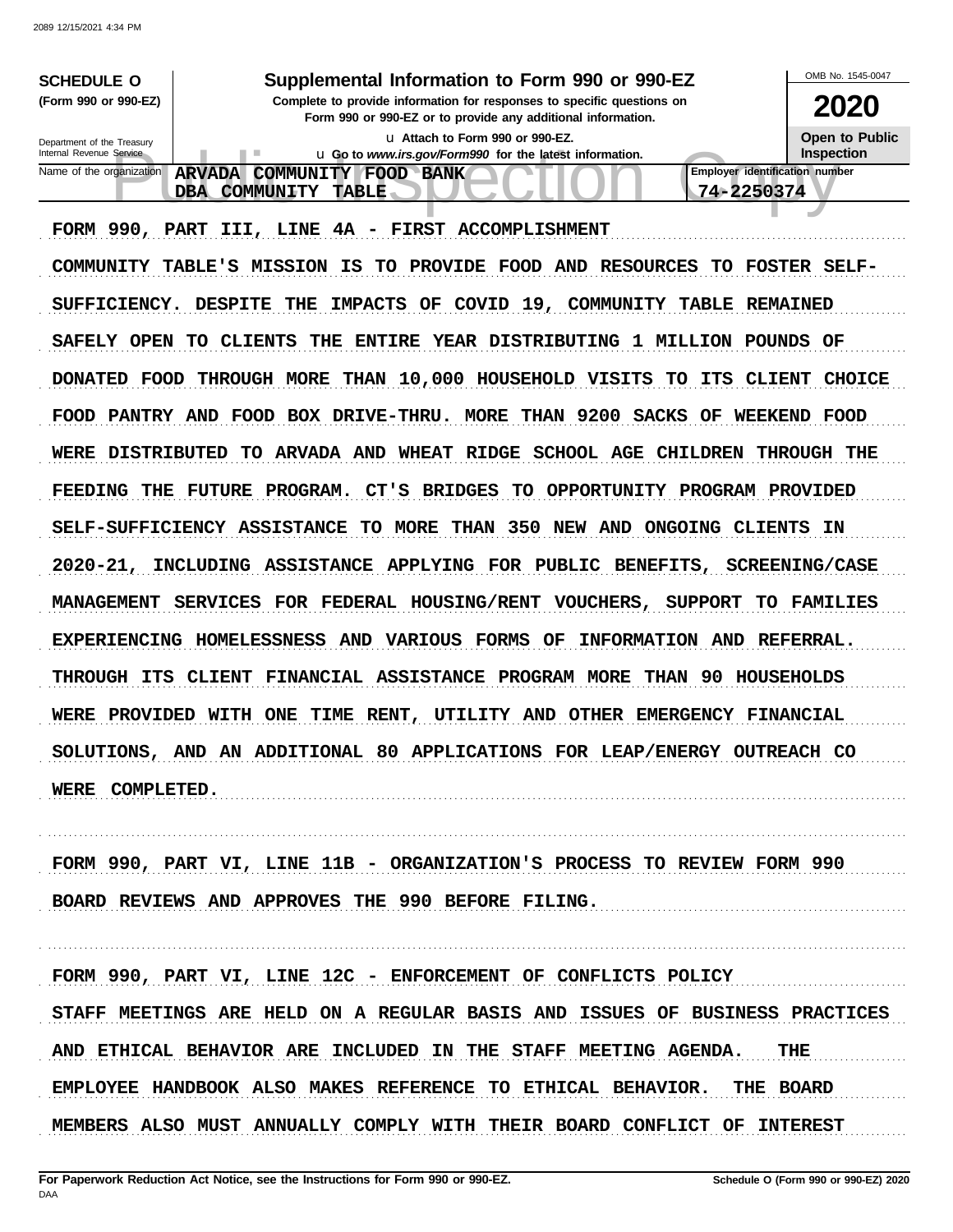DAA

| Schedule O (Form 990 or 990-EZ) 2020                                                                                       | Page 2                         |
|----------------------------------------------------------------------------------------------------------------------------|--------------------------------|
| Name of the organization                                                                                                   | Employer identification number |
| ARVADA COMMUNITY FOOD BANK                                                                                                 | 74-2250374                     |
| POLICY.<br>15A - COMPENSATION PROCESS FOR TOP OFFICIAL<br>FORM 990, PART VI, LINE                                          |                                |
| THE BOARD CONDUCTS AN ANNUAL REVIEW OF THE EXECUTIVE DIRECTOR.                                                             |                                |
| FORM 990, PART VI, LINE 15B - COMPENSATION PROCESS FOR OFFICERS                                                            |                                |
| THERE ARE ANNUAL PERFORMANCE REVIEWS CONDUCTED.                                                                            |                                |
| FORM 990, PART VI, LINE 19 - GOVERNING DOCUMENTS DISCLOSURE EXPLANATION<br>GOVERNING DOCUMENTS ARE AVAILABLE UPON REQUEST. |                                |
|                                                                                                                            |                                |
|                                                                                                                            |                                |
|                                                                                                                            |                                |
|                                                                                                                            |                                |
|                                                                                                                            |                                |
|                                                                                                                            |                                |
|                                                                                                                            |                                |
|                                                                                                                            |                                |
|                                                                                                                            |                                |
|                                                                                                                            |                                |
|                                                                                                                            |                                |
|                                                                                                                            |                                |
|                                                                                                                            |                                |
|                                                                                                                            |                                |
|                                                                                                                            |                                |
|                                                                                                                            |                                |

| . .<br>$\sim$ | v |  |
|---------------|---|--|
|               |   |  |

Schedule O (Form 990 or 990-EZ) 2020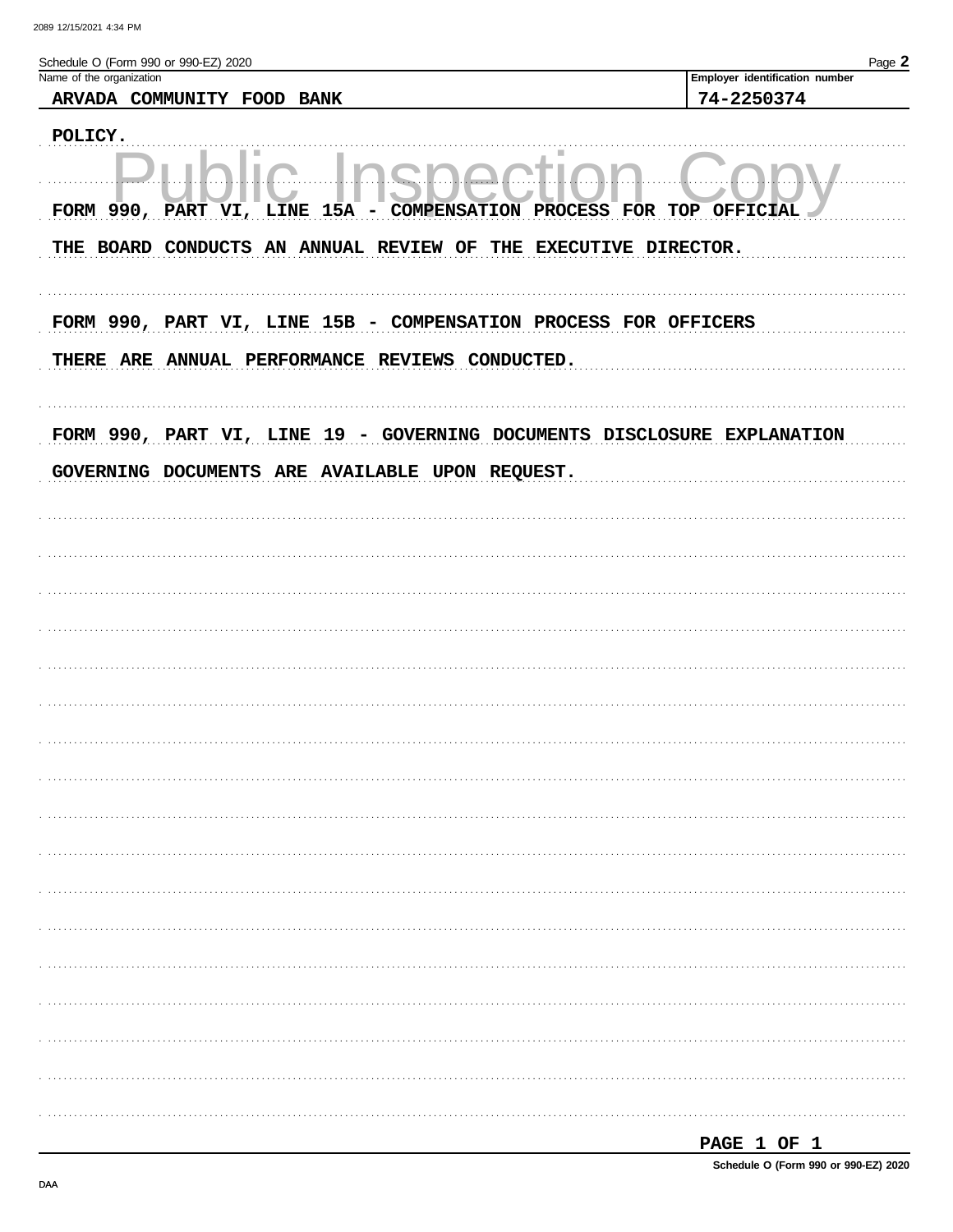| <b>SCHEDULE R</b>                                                                                                                                                                                              | <b>Related Organizations and Unrelated Partnerships</b>                                                                                                                                                            |                         |                                                     |       |                            |                                                           |                           |                                     | OMB No. 1545-0047                               |                   |  |
|----------------------------------------------------------------------------------------------------------------------------------------------------------------------------------------------------------------|--------------------------------------------------------------------------------------------------------------------------------------------------------------------------------------------------------------------|-------------------------|-----------------------------------------------------|-------|----------------------------|-----------------------------------------------------------|---------------------------|-------------------------------------|-------------------------------------------------|-------------------|--|
| (Form 990)                                                                                                                                                                                                     | u Complete if the organization answered "Yes" on Form 990, Part IV, line 33, 34, 35b, 36, or 37.                                                                                                                   |                         |                                                     |       |                            |                                                           |                           |                                     |                                                 |                   |  |
|                                                                                                                                                                                                                | u Attach to Form 990.<br>Department of the Treasury                                                                                                                                                                |                         |                                                     |       |                            |                                                           |                           |                                     |                                                 |                   |  |
| u Go to www.irs.gov/Form990 for instructions and the latest information.<br><b>COL</b><br>Internal Revenue Service<br>Employer identification number<br>ARVADA COMMUNITY FOOD BANK<br>Name of the organization |                                                                                                                                                                                                                    |                         |                                                     |       |                            |                                                           |                           |                                     |                                                 | <b>Inspection</b> |  |
|                                                                                                                                                                                                                | DBA COMMUNITY TABLE                                                                                                                                                                                                |                         |                                                     |       |                            |                                                           | 74-2250374                |                                     |                                                 |                   |  |
| Part I                                                                                                                                                                                                         | Identification of Disregarded Entities. Complete if the organization answered "Yes" on Form 990, Part IV, line 33.                                                                                                 |                         |                                                     |       |                            |                                                           |                           |                                     |                                                 |                   |  |
|                                                                                                                                                                                                                | (a)<br>Name, address, and EIN (if applicable) of disregarded entity                                                                                                                                                | (b)<br>Primary activity | (c)<br>Legal domicile (state<br>or foreign country) |       |                            | (d)<br>Total income                                       | (e)<br>End-of-year assets |                                     | (f)<br>Direct controlling<br>entity             |                   |  |
| (1)                                                                                                                                                                                                            |                                                                                                                                                                                                                    |                         |                                                     |       |                            |                                                           |                           |                                     |                                                 |                   |  |
|                                                                                                                                                                                                                |                                                                                                                                                                                                                    |                         |                                                     |       |                            |                                                           |                           |                                     |                                                 |                   |  |
| (2)                                                                                                                                                                                                            |                                                                                                                                                                                                                    |                         |                                                     |       |                            |                                                           |                           |                                     |                                                 |                   |  |
|                                                                                                                                                                                                                |                                                                                                                                                                                                                    |                         |                                                     |       |                            |                                                           |                           |                                     |                                                 |                   |  |
| (3)                                                                                                                                                                                                            |                                                                                                                                                                                                                    |                         |                                                     |       |                            |                                                           |                           |                                     |                                                 |                   |  |
|                                                                                                                                                                                                                |                                                                                                                                                                                                                    |                         |                                                     |       |                            |                                                           |                           |                                     |                                                 |                   |  |
| (4)                                                                                                                                                                                                            |                                                                                                                                                                                                                    |                         |                                                     |       |                            |                                                           |                           |                                     |                                                 |                   |  |
|                                                                                                                                                                                                                |                                                                                                                                                                                                                    |                         |                                                     |       |                            |                                                           |                           |                                     |                                                 |                   |  |
| (5)                                                                                                                                                                                                            |                                                                                                                                                                                                                    |                         |                                                     |       |                            |                                                           |                           |                                     |                                                 |                   |  |
|                                                                                                                                                                                                                |                                                                                                                                                                                                                    |                         |                                                     |       |                            |                                                           |                           |                                     |                                                 |                   |  |
| Part II                                                                                                                                                                                                        | Identification of Related Tax-Exempt Organizations. Complete if the organization answered "Yes" on Form 990, Part IV, line 34, because it had<br>one or more related tax-exempt organizations during the tax year. |                         |                                                     |       |                            |                                                           |                           |                                     |                                                 |                   |  |
|                                                                                                                                                                                                                | (a)<br>Name, address, and EIN of related organization                                                                                                                                                              | (b)<br>Primary activity | (c)<br>Legal domicile (state<br>or foreign country) |       | (d)<br>Exempt Code section | (e)<br>Public charity status<br>(if section $501(c)(3)$ ) |                           | (f)<br>Direct controlling<br>entity | Section 512(b)(13)<br>controlled entity?<br>Yes | (g)<br>No         |  |
| (1)<br>8555 W. 57TH AVE                                                                                                                                                                                        | ARVADA COMMUNITY FOOD BANK FOUND.<br>47-2772996                                                                                                                                                                    |                         |                                                     |       |                            |                                                           |                           |                                     |                                                 |                   |  |
| ARVADA                                                                                                                                                                                                         | CO 80002                                                                                                                                                                                                           | <b>SUPPORT</b>          | CO.                                                 | 501C3 |                            | 12A                                                       |                           | <b>ACFB</b>                         | x                                               |                   |  |
| (2)                                                                                                                                                                                                            |                                                                                                                                                                                                                    |                         |                                                     |       |                            |                                                           |                           |                                     |                                                 |                   |  |
|                                                                                                                                                                                                                |                                                                                                                                                                                                                    |                         |                                                     |       |                            |                                                           |                           |                                     |                                                 |                   |  |
| (3)                                                                                                                                                                                                            |                                                                                                                                                                                                                    |                         |                                                     |       |                            |                                                           |                           |                                     |                                                 |                   |  |
|                                                                                                                                                                                                                |                                                                                                                                                                                                                    |                         |                                                     |       |                            |                                                           |                           |                                     |                                                 |                   |  |
| (4)                                                                                                                                                                                                            |                                                                                                                                                                                                                    |                         |                                                     |       |                            |                                                           |                           |                                     |                                                 |                   |  |
|                                                                                                                                                                                                                |                                                                                                                                                                                                                    |                         |                                                     |       |                            |                                                           |                           |                                     |                                                 |                   |  |
| (5)                                                                                                                                                                                                            |                                                                                                                                                                                                                    |                         |                                                     |       |                            |                                                           |                           |                                     |                                                 |                   |  |
|                                                                                                                                                                                                                |                                                                                                                                                                                                                    |                         |                                                     |       |                            |                                                           |                           |                                     |                                                 |                   |  |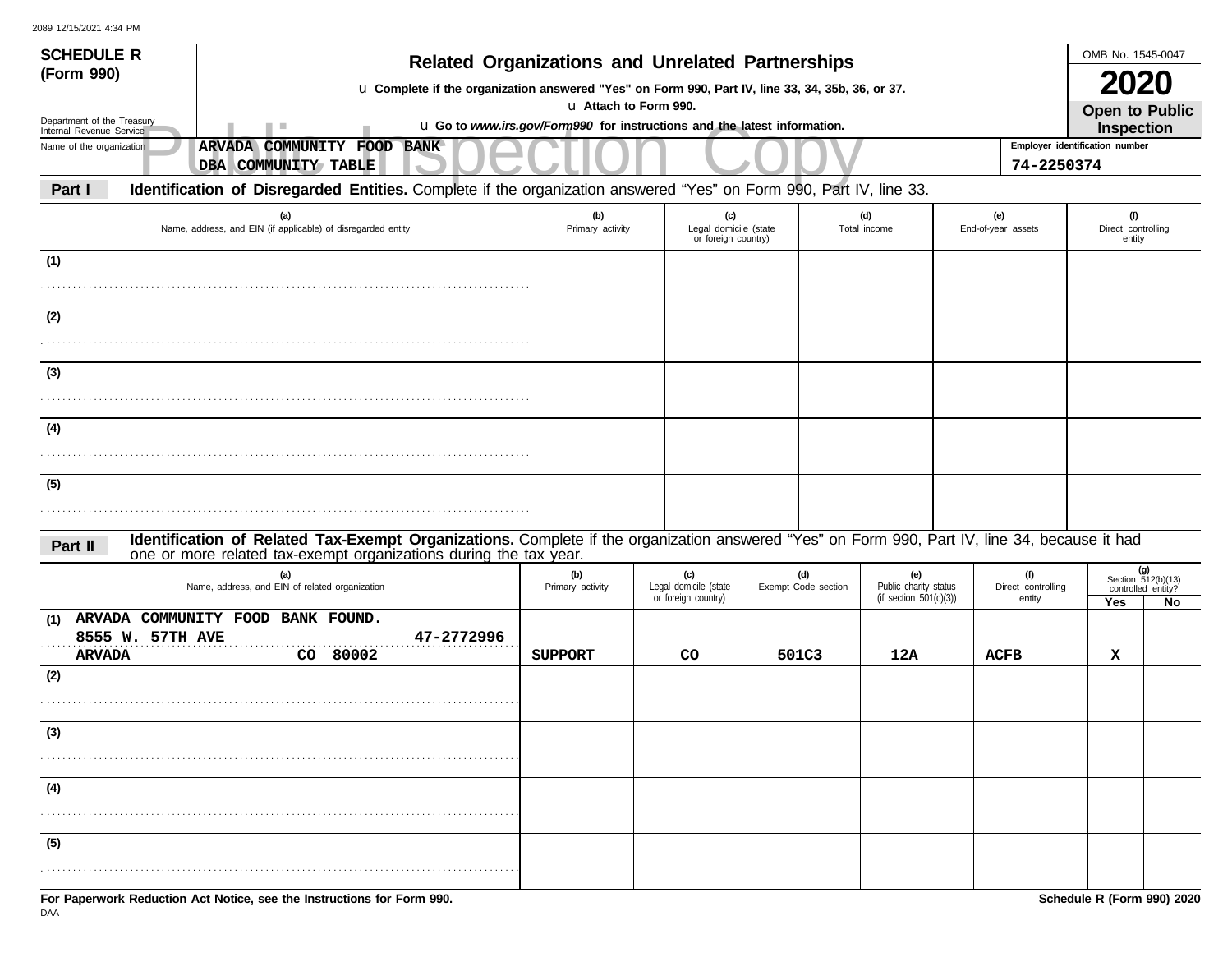|          | ARVADA COMMUNITY FOOD BANK<br>Schedule R (Form 990) 2020                                                                                                                                                                                                         |                         |                                                                             |                                                        | 74-2250374                                                                                              |                                                        |                                        |                                                   |                                                                         |                                         |            | Page 2                                                |  |
|----------|------------------------------------------------------------------------------------------------------------------------------------------------------------------------------------------------------------------------------------------------------------------|-------------------------|-----------------------------------------------------------------------------|--------------------------------------------------------|---------------------------------------------------------------------------------------------------------|--------------------------------------------------------|----------------------------------------|---------------------------------------------------|-------------------------------------------------------------------------|-----------------------------------------|------------|-------------------------------------------------------|--|
| Part III | Identification of Related Organizations Taxable as a Partnership. Complete if the organization answered "Yes" on Form 990, Part IV, line 34,<br>because it had one or more related organizations treated as a partnership during the tax year.                   |                         |                                                                             |                                                        |                                                                                                         |                                                        |                                        |                                                   |                                                                         |                                         |            |                                                       |  |
|          | (a)<br>Name, address, and EIN of<br>related organization                                                                                                                                                                                                         | (b)<br>Primary activity | $\left(  c \right)$<br>Legal<br>domicile<br>state or<br>foreign<br>country) | (d)<br>Direct controlling<br>entity                    | (e)<br>Predominant<br>income (related,<br>unrelated,<br>excluded from<br>tax under<br>sections 512-514) | (f)<br>Share of total<br>income                        | (g)<br>Share of end-of-<br>year assets | (h)<br>Dispro-<br>portionate<br>alloc.?<br>Yes No | (i)<br>Code V-UBI<br>amount in box 20<br>of Schedule K-1<br>(Form 1065) | (j)<br>managing<br>partner?<br>Yes   No | General or | (k)<br>Percentage<br>ownership                        |  |
| (1)      |                                                                                                                                                                                                                                                                  |                         |                                                                             |                                                        |                                                                                                         |                                                        |                                        |                                                   |                                                                         |                                         |            |                                                       |  |
| (2)      |                                                                                                                                                                                                                                                                  |                         |                                                                             |                                                        |                                                                                                         |                                                        |                                        |                                                   |                                                                         |                                         |            |                                                       |  |
| (3)      |                                                                                                                                                                                                                                                                  |                         |                                                                             |                                                        |                                                                                                         |                                                        |                                        |                                                   |                                                                         |                                         |            |                                                       |  |
| (4)      |                                                                                                                                                                                                                                                                  |                         |                                                                             |                                                        |                                                                                                         |                                                        |                                        |                                                   |                                                                         |                                         |            |                                                       |  |
| Part IV  | Identification of Related Organizations Taxable as a Corporation or Trust. Complete if the organization answered "Yes" on Form 990, Part IV,<br>line 34, because it had one or more related organizations treated as a corporation or trust during the tax year. |                         |                                                                             |                                                        |                                                                                                         |                                                        |                                        |                                                   |                                                                         |                                         |            |                                                       |  |
|          | (a)<br>Name, address, and EIN of related organization                                                                                                                                                                                                            | (b)<br>Primary activity |                                                                             | (c)<br>Legal domicile<br>(state or<br>foreign country) | (d)<br>Direct controlling<br>entity                                                                     | (e)<br>Type of entity<br>(C corp, S corp,<br>or trust) | (f)<br>Share of total<br>income        | (g)<br>Share of<br>end-of-year assets             | (h)<br>Percentage<br>ownership                                          |                                         |            | (i)<br>Section<br>512(b)(13)<br>controlled<br>entity? |  |
| (1)      |                                                                                                                                                                                                                                                                  |                         |                                                                             |                                                        |                                                                                                         |                                                        |                                        |                                                   |                                                                         |                                         |            | Yes<br>No                                             |  |
|          |                                                                                                                                                                                                                                                                  |                         |                                                                             |                                                        |                                                                                                         |                                                        |                                        |                                                   |                                                                         |                                         |            |                                                       |  |
| (2)      |                                                                                                                                                                                                                                                                  |                         |                                                                             |                                                        |                                                                                                         |                                                        |                                        |                                                   |                                                                         |                                         |            |                                                       |  |
| (3)      |                                                                                                                                                                                                                                                                  |                         |                                                                             |                                                        |                                                                                                         |                                                        |                                        |                                                   |                                                                         |                                         |            |                                                       |  |
| (4)      |                                                                                                                                                                                                                                                                  |                         |                                                                             |                                                        |                                                                                                         |                                                        |                                        |                                                   |                                                                         |                                         |            |                                                       |  |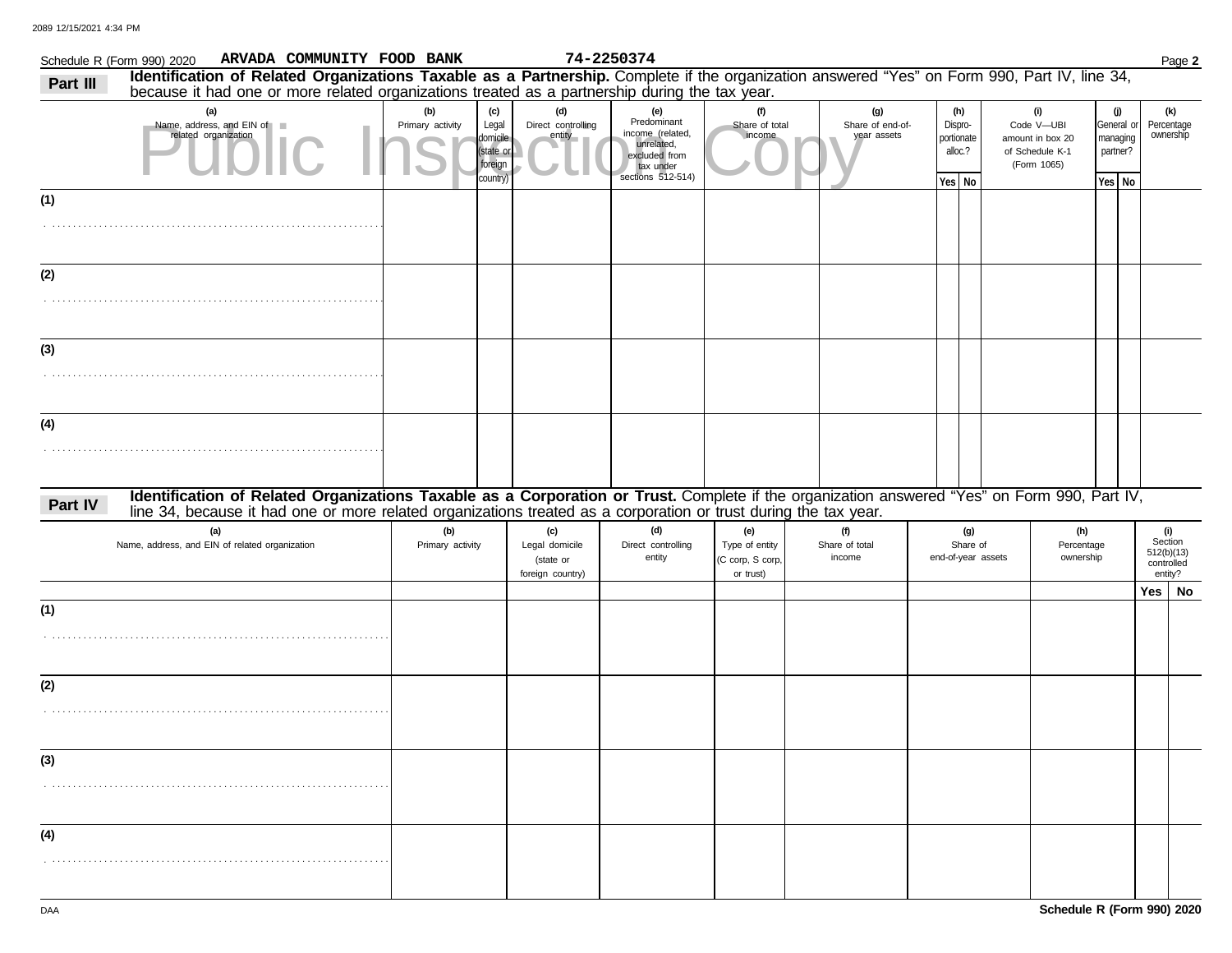# **Schedule R (Form 990) 2020 • ARVADA COMMUNITY FOOD BANK 74-2250374 • 74-2250374**

### Definition of the 1 if any entity is listed in Parts II, III, or IV of this schedule.<br>
During the tax year, did the organization engage in any of the following transactions with one or more related organizations listed in **Part V Transactions With Related Organizations.** Complete if the organization answered "Yes" on Form 990, Part IV, line 34, 35b, or 36. **Note:** Complete line 1 if any entity is listed in Parts II, III, or IV of this schedule. **1** During the tax year, did the organization engage in any of the following transactions with one or more related organizations listed in Parts II–IV? a Receipt of (i) interest, (ii) annuities, (iii) royalties, or (iv) rent from a controlled entity where the state of the controlled entity of the state of the controlled entity of the state of the controlled entity of the c Gift, grant, or capital contribution from related organization(s) with the content content to content the content content of the content of the content of the content of the content of the content of the content of  $\mathbf{$ **d** Loans or loan guarantees to or for related organization(s) . . . . . . . . . . . . . . . . . . . . . . . . . . . . . . . . . . . . . . . . . . . . . . . . . . . . . . . . . . . . . . . . . . . . . . . . . . . . . . . . . . . . . . . . . . . . . . . . . . . . . . . . . . . . . . . . . . . . . . . . . . . . . . . . . . . . . . . . . **e** Loans or loan guarantees by related organization(s) . . . . . . . . . . . . . . . . . . . . . . . . . . . . . . . . . . . . . . . . . . . . . . . . . . . . . . . . . . . . . . . . . . . . . . . . . . . . . . . . . . . . . . . . . . . . . . . . . . . . . . . . . . . . . . . . . . . . . . . . . . . . . . . . . . . . . . . . . . . . . . . **f** Dividends from related organization(s) . . . . . . . . . . . . . . . . . . . . . . . . . . . . . . . . . . . . . . . . . . . . . . . . . . . . . . . . . . . . . . . . . . . . . . . . . . . . . . . . . . . . . . . . . . . . . . . . . . . . . . . . . . . . . . . . . . . . . . . . . . . . . . . . . . . . . . . . . . . . . . . . . . . . . . . . . . . . . **g** Sale of assets to related organization(s) . . . . . . . . . . . . . . . . . . . . . . . . . . . . . . . . . . . . . . . . . . . . . . . . . . . . . . . . . . . . . . . . . . . . . . . . . . . . . . . . . . . . . . . . . . . . . . . . . . . . . . . . . . . . . . . . . . . . . . . . . . . . . . . . . . . . . . . . . . . . . . . . . . . . . . . . . . . **h** Purchase of assets from related organization(s) . . . . . . . . . . . . . . . . . . . . . . . . . . . . . . . . . . . . . . . . . . . . . . . . . . . . . . . . . . . . . . . . . . . . . . . . . . . . . . . . . . . . . . . . . . . . . . . . . . . . . . . . . . . . . . . . . . . . . . . . . . . . . . . . . . . . . . . . . . . . . . . . . . . **i** Exchange of assets with related organization(s) . . . . . . . . . . . . . . . . . . . . . . . . . . . . . . . . . . . . . . . . . . . . . . . . . . . . . . . . . . . . . . . . . . . . . . . . . . . . . . . . . . . . . . . . . . . . . . . . . . . . . . . . . . . . . . . . . . . . . . . . . . . . . . . . . . . . . . . . . . . . . . . . . . .  ${\bf j}$  Lease of facilities, equipment, or other assets to related organization(s) with an accommutation containd a containd a containd a contained a contained a contained a contained a contained by  ${\bf k}$ k Lease of facilities, equipment, or other assets from related organization(s) www.community.com/www.community.com/www.community.com/www.community.com/www.community.com/www.community.com/www.community.com/www.community.com **l** Performance of services or membership or fundraising solicitations for related organization(s) . . . . . . . . . . . . . . . . . . . . . . . . . . . . . . . . . . . . . . . . . . . . . . . . . . . . . . . . . . . . . . . . . . . . . . . . . . . . . . . . . . . . . . . . . . . . . . . . . . . . **m** Performance of services or membership or fundraising solicitations by related organization(s) . . . . . . . . . . . . . . . . . . . . . . . . . . . . . . . . . . . . . . . . . . . . . . . . . . . . . . . . . . . . . . . . . . . . . . . . . . . . . . . . . . . . . . . . . . . . . . . . . . . . . **n** Sharing of facilities, equipment, mailing lists, or other assets with related organization(s) . . . . . . . . . . . . . . . . . . . . . . . . . . . . . . . . . . . . . . . . . . . . . . . . . . . . . . . . . . . . . . . . . . . . . . . . . . . . . . . . . . . . . . . . . . . . . . . . . . . . . . . . . . **o** Sharing of paid employees with related organization(s) . . . . . . . . . . . . . . . . . . . . . . . . . . . . . . . . . . . . . . . . . . . . . . . . . . . . . . . . . . . . . . . . . . . . . . . . . . . . . . . . . . . . . . . . . . . . . . . . . . . . . . . . . . . . . . . . . . . . . . . . . . . . . . . . . . . . . . . . . . . . **p** Reimbursement paid to related organization(s) for expenses . . . . . . . . . . . . . . . . . . . . . . . . . . . . . . . . . . . . . . . . . . . . . . . . . . . . . . . . . . . . . . . . . . . . . . . . . . . . . . . . . . . . . . . . . . . . . . . . . . . . . . . . . . . . . . . . . . . . . . . . . . . . . . . . . . . . . . **q** Reimbursement paid by related organization(s) for expenses . . . . . . . . . . . . . . . . . . . . . . . . . . . . . . . . . . . . . . . . . . . . . . . . . . . . . . . . . . . . . . . . . . . . . . . . . . . . . . . . . . . . . . . . . . . . . . . . . . . . . . . . . . . . . . . . . . . . . . . . . . . . . . . . . . . . . . s Other transfer of cash or property from related organization(s) with the content to contain the content transfered or property from related organization(s) with the content to contain the content of the content of the co r Other transfer of cash or property to related organization(s) with the subsequence in the content of cash or property to related organization(s) with the content of the content of the content of the content of the conten **1a 1b 1c 1d 1e 1f 1g 1h 1i 1j 1k 1l 1m 1n 1o 1p 1q 1s Yes No 2** If the answer to any of the above is "Yes," see the instructions for information on who must complete this line, including covered relationships and transaction thresholds. **X X X X X X X X X X X X X X X X X X X**

Name of related organization **Transaction** Transaction type (a–s) Amount involved **(a) (b) (c) (1) (2) (3) (4) (5) (6) (d)** Method of determining amount involved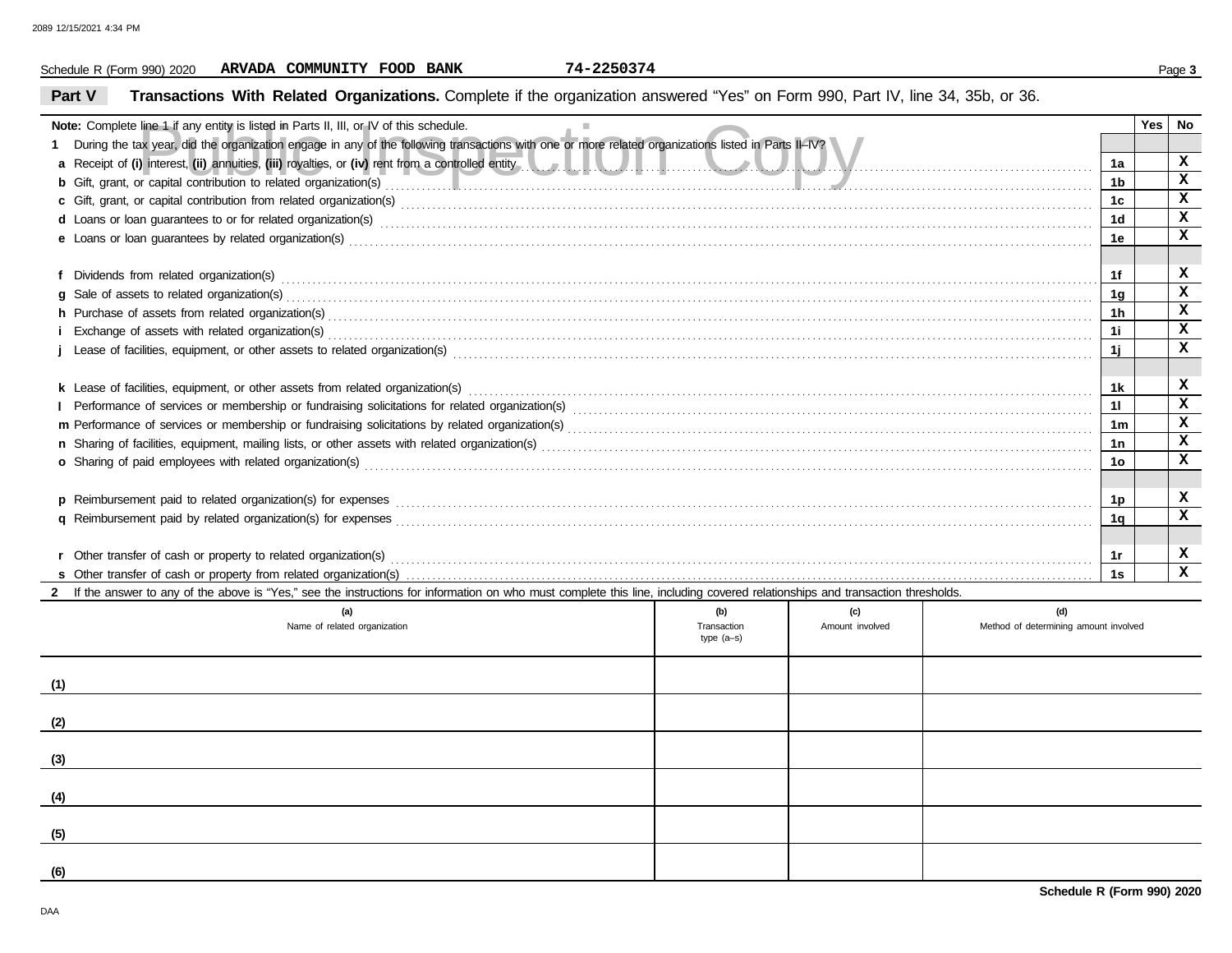## **Schedule R (Form 990) 2020 • ARVADA COMMUNITY FOOD BANK 74-2250374 • Page 4**

## Part VI **Unrelated Organizations Taxable as a Partnership.** Complete if the organization answered "Yes" on Form 990, Part IV, line 37.

|      | Provide the following information for each entity taxed as a partnership through which the organization conducted more than five percent of its activities (measured by total assets<br>or gross revenue) that was not a related organization. See instructions regarding exclusion for certain investment partnerships. |                         |                                                  |                                                                                 |                |                                                 |                                 |                                          |     |                                         |                                                                         |                      |                   |                                |
|------|--------------------------------------------------------------------------------------------------------------------------------------------------------------------------------------------------------------------------------------------------------------------------------------------------------------------------|-------------------------|--------------------------------------------------|---------------------------------------------------------------------------------|----------------|-------------------------------------------------|---------------------------------|------------------------------------------|-----|-----------------------------------------|-------------------------------------------------------------------------|----------------------|-------------------|--------------------------------|
|      | (a)<br>Name, address, and EIN of entity                                                                                                                                                                                                                                                                                  | (b)<br>Primary activity | (c)<br>Legal<br>domicile<br>(state or<br>foreign | (d)<br>Predominant<br>income (related,<br>unrelated, excluded<br>from tax under | organizations? | (e)<br>Are all partners<br>section<br>501(c)(3) | (6)<br>Share of<br>total income | (g)<br>Share of<br>end-of-year<br>assets |     | (h)<br>Disproportionate<br>allocations? | (i)<br>Code V-UBI<br>amount in box 20<br>of Schedule K-1<br>(Form 1065) | managing<br>partner? | (j)<br>General or | (k)<br>Percentage<br>ownership |
|      |                                                                                                                                                                                                                                                                                                                          |                         | country)                                         | sections 512-514)                                                               |                | Yes No                                          |                                 |                                          | Yes | No                                      |                                                                         | Yes                  | No                |                                |
| (1)  |                                                                                                                                                                                                                                                                                                                          |                         |                                                  |                                                                                 |                |                                                 |                                 |                                          |     |                                         |                                                                         |                      |                   |                                |
| (2)  |                                                                                                                                                                                                                                                                                                                          |                         |                                                  |                                                                                 |                |                                                 |                                 |                                          |     |                                         |                                                                         |                      |                   |                                |
|      |                                                                                                                                                                                                                                                                                                                          |                         |                                                  |                                                                                 |                |                                                 |                                 |                                          |     |                                         |                                                                         |                      |                   |                                |
| (3)  |                                                                                                                                                                                                                                                                                                                          |                         |                                                  |                                                                                 |                |                                                 |                                 |                                          |     |                                         |                                                                         |                      |                   |                                |
|      |                                                                                                                                                                                                                                                                                                                          |                         |                                                  |                                                                                 |                |                                                 |                                 |                                          |     |                                         |                                                                         |                      |                   |                                |
| (4)  |                                                                                                                                                                                                                                                                                                                          |                         |                                                  |                                                                                 |                |                                                 |                                 |                                          |     |                                         |                                                                         |                      |                   |                                |
| (5)  |                                                                                                                                                                                                                                                                                                                          |                         |                                                  |                                                                                 |                |                                                 |                                 |                                          |     |                                         |                                                                         |                      |                   |                                |
|      |                                                                                                                                                                                                                                                                                                                          |                         |                                                  |                                                                                 |                |                                                 |                                 |                                          |     |                                         |                                                                         |                      |                   |                                |
| (6)  |                                                                                                                                                                                                                                                                                                                          |                         |                                                  |                                                                                 |                |                                                 |                                 |                                          |     |                                         |                                                                         |                      |                   |                                |
| (7)  |                                                                                                                                                                                                                                                                                                                          |                         |                                                  |                                                                                 |                |                                                 |                                 |                                          |     |                                         |                                                                         |                      |                   |                                |
|      |                                                                                                                                                                                                                                                                                                                          |                         |                                                  |                                                                                 |                |                                                 |                                 |                                          |     |                                         |                                                                         |                      |                   |                                |
| (8)  |                                                                                                                                                                                                                                                                                                                          |                         |                                                  |                                                                                 |                |                                                 |                                 |                                          |     |                                         |                                                                         |                      |                   |                                |
| (9)  |                                                                                                                                                                                                                                                                                                                          |                         |                                                  |                                                                                 |                |                                                 |                                 |                                          |     |                                         |                                                                         |                      |                   |                                |
|      |                                                                                                                                                                                                                                                                                                                          |                         |                                                  |                                                                                 |                |                                                 |                                 |                                          |     |                                         |                                                                         |                      |                   |                                |
| (10) |                                                                                                                                                                                                                                                                                                                          |                         |                                                  |                                                                                 |                |                                                 |                                 |                                          |     |                                         |                                                                         |                      |                   |                                |
| (11) |                                                                                                                                                                                                                                                                                                                          |                         |                                                  |                                                                                 |                |                                                 |                                 |                                          |     |                                         |                                                                         |                      |                   |                                |
|      |                                                                                                                                                                                                                                                                                                                          |                         |                                                  |                                                                                 |                |                                                 |                                 |                                          |     |                                         |                                                                         |                      |                   |                                |
|      |                                                                                                                                                                                                                                                                                                                          |                         |                                                  |                                                                                 |                |                                                 |                                 |                                          |     |                                         |                                                                         |                      |                   |                                |

**Schedule R (Form 990) 2020**